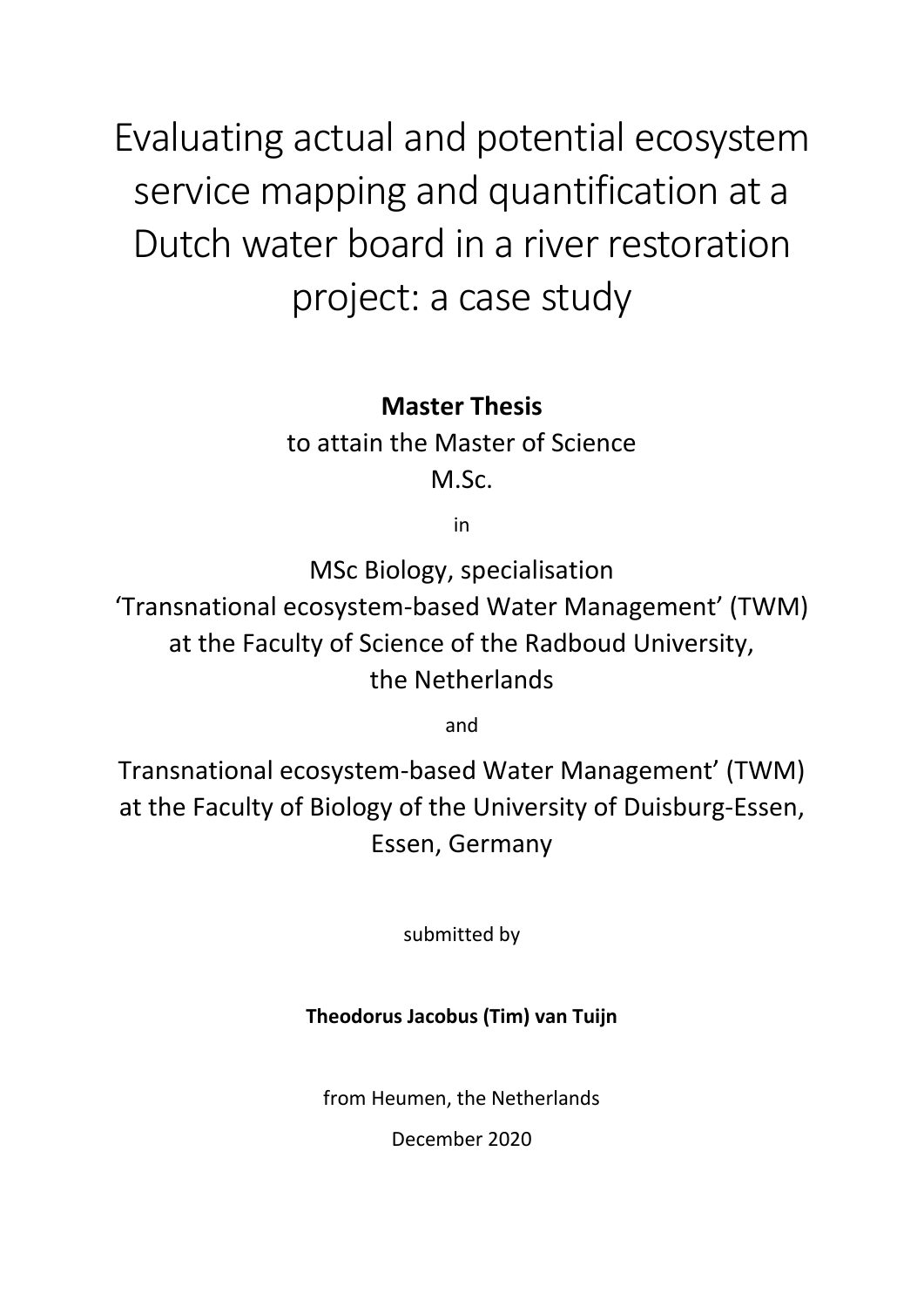This Master Thesis has been prepared and written according to the Examination Regulation of the Master Programme TWM at the University Duisburg-Essen and the Examination Regulation of the Master Programme Environmental Sciences at the Radboud University Nijmegen. This includes all experiments and studies carried out for the Master Thesis.

The Thesis has been written at the water board Aa en Maas in the Netherlands.

1st Assessor: prof. dr. ir. A. J. Hendriks

2nd Assessor: prof. dr. rer. nat. C. K. Feld

Head of Examination Board at 1st Assessors' University: \*

\*Not to be completed by the student.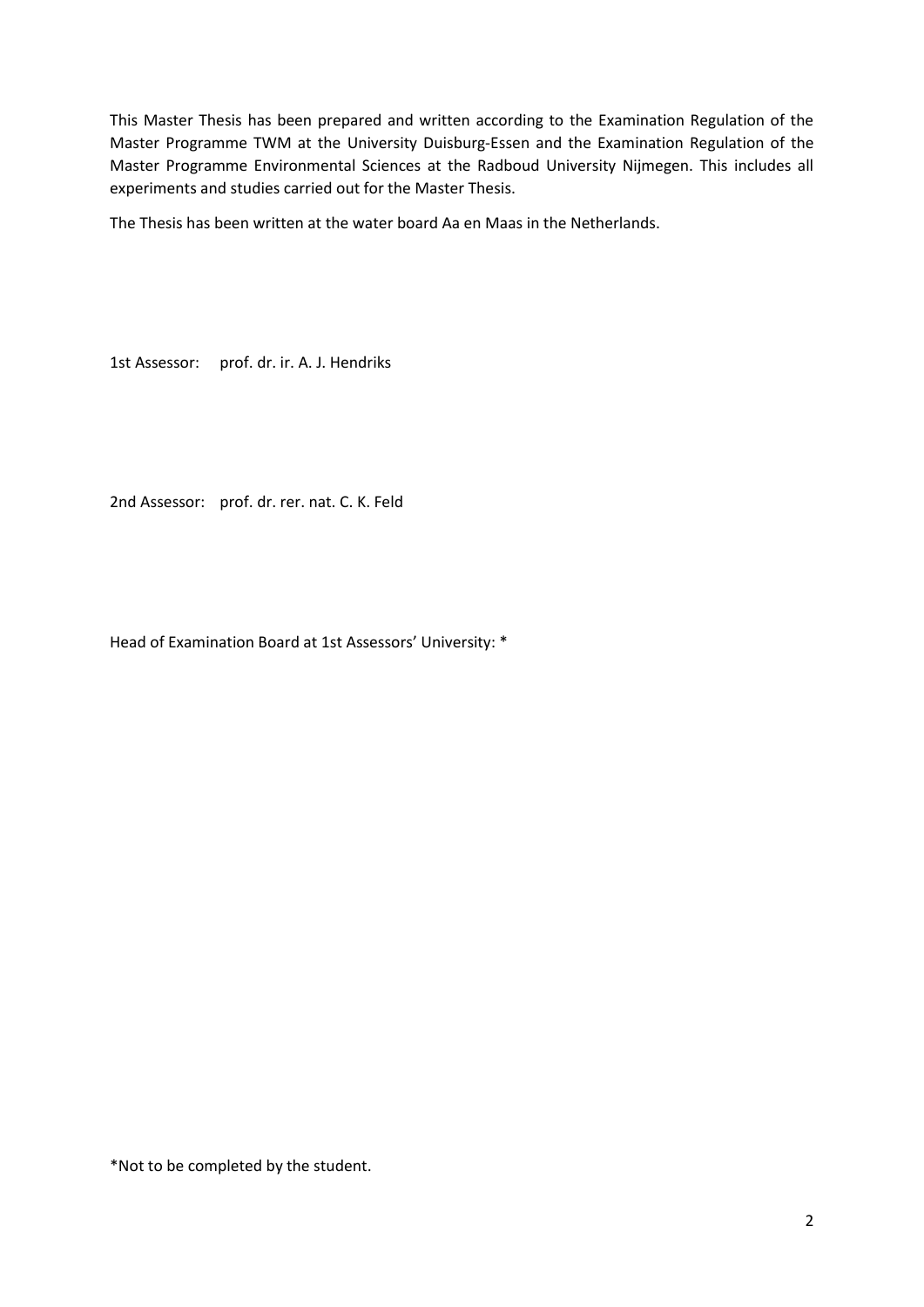I declare that I have prepared this Master Thesis self-dependent according to § 16 of the Examination Regulation of the Master Programme Transnational ecosystem-based Water Management (TWM) published at 9 August 2005 at the Faculty of Biology at the University of Duisburg-Essen.

I declare that I did not use any other means and resources than indicated in this thesis. All external sources of information have been indicated appropriately in the text body and listed in the references.

December 30, 2020

UW

Essen – Nijmegen, Date Signature of the Student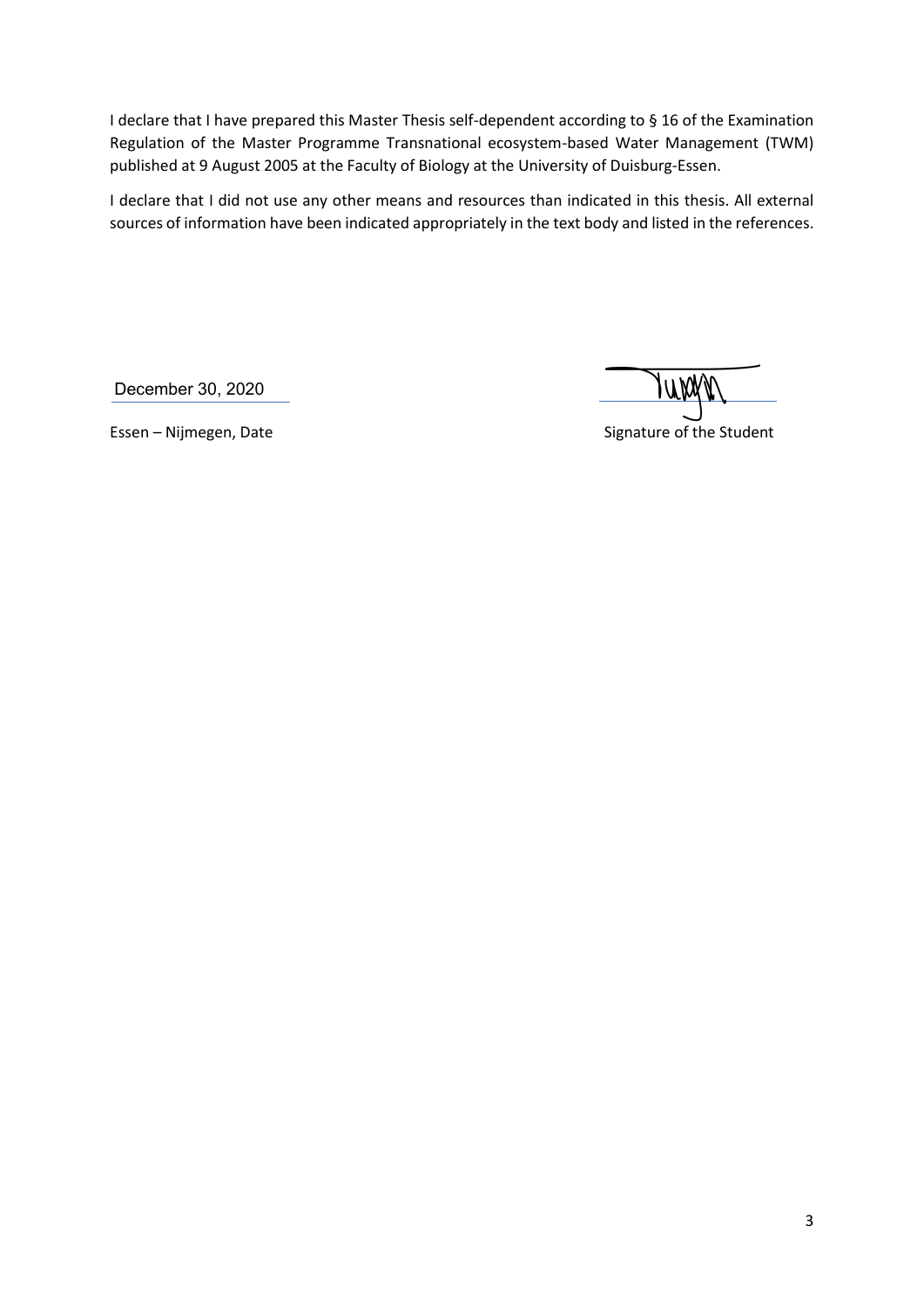# Table of contents

| 1. Summary                                                                                                                                                                                                                     | 5                                |
|--------------------------------------------------------------------------------------------------------------------------------------------------------------------------------------------------------------------------------|----------------------------------|
| 2. Introduction                                                                                                                                                                                                                | 6                                |
| 3. Materials and methods                                                                                                                                                                                                       | 7                                |
| 3.1. Study area and 'Gebiedsplan Raam'                                                                                                                                                                                         | $\overline{7}$                   |
| 3.2. Ecosystem service selection                                                                                                                                                                                               | 8                                |
| 3.3. Model selection                                                                                                                                                                                                           | 9                                |
| 3.4. Practical application<br>3.4.1. Ground water provisioning<br>3.4.2. Hydraulic cycle and flow regulation<br>3.4.3. Crop and livestock provisioning<br>3.4.4. Nature policy goals<br>3.4.5. Cultural and aesthetical values | 10<br>11<br>12<br>12<br>12<br>13 |
| 4. Results                                                                                                                                                                                                                     | 13                               |
| 4.2. Ground water provisioning                                                                                                                                                                                                 | 13                               |
| 4.2. Crop and livestock provisioning                                                                                                                                                                                           | 15                               |
| 4.2. Aesthetic & cultural values                                                                                                                                                                                               | 15                               |
| 5. Discussion                                                                                                                                                                                                                  | 18                               |
| 5.1. Ecosystem services                                                                                                                                                                                                        | 18                               |
| 5.1.1. Ground water provisioning                                                                                                                                                                                               | 18                               |
| 5.1.2. Hydrological cycle and flow regulation                                                                                                                                                                                  | 18                               |
| 5.1.3. Crop and livestock provisioning                                                                                                                                                                                         | 20                               |
| 5.1.4. Nature policy goals                                                                                                                                                                                                     | 20                               |
| 5.1.5. Cultural and aesthetic values<br>5.1.6. Other ES                                                                                                                                                                        | 21<br>22                         |
| 5.2. Recommendations                                                                                                                                                                                                           | 22                               |
| 5.2.1. Future management                                                                                                                                                                                                       | 22                               |
| 5.2.2. Future research                                                                                                                                                                                                         | 23                               |
| 6. Conclusion                                                                                                                                                                                                                  | 23                               |
| 7. Acknowledgements                                                                                                                                                                                                            | 24                               |
| 8. Literature                                                                                                                                                                                                                  | 25                               |
| <b>Appendix A</b>                                                                                                                                                                                                              | 29                               |
| <b>Appendix B</b>                                                                                                                                                                                                              | 41                               |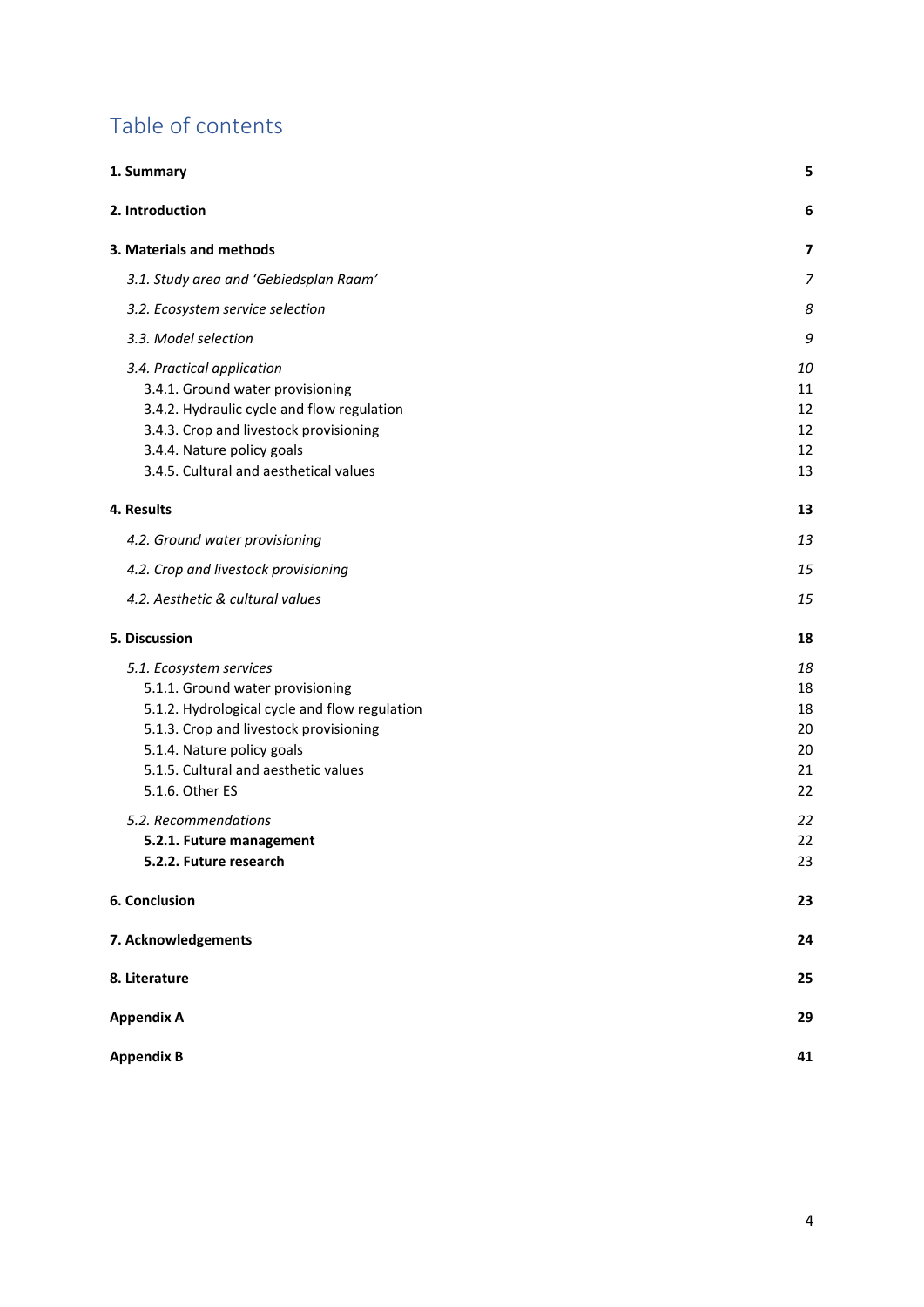### <span id="page-4-0"></span>1. Summary

International efforts have been made to promote ecosystem service (ES) assessment and ES integration in policy making, following the Millennium Ecosystem Assessment and the EU 2020 Biodiversity Strategy. Due to the decentralised approach of the Dutch government on ES integration into national accounting, knowledge on ES in the Netherlands is fragmented. This fragmentation of knowledge can hinder the integration of ES in spatial planning and policy making for organisationssuch as the water board Aa en Maas. This thesis evaluated the actual and potential use of ES mapping and valuation for decision-making by the water board Aa en Maas, using the river restoration project 'Gebiedsplan Raam' as a case study. Based on economic, ecological and social relevance in this project, five ES were selected, and assessment methods for these ES were identified and evaluated. Where possible, the effects of the river restoration plan on ES delivery were calculated. These ES quantifications revealed that weir construction and heightened target water tables will lead to increased ground water tables, with the largest increases in the direct proximity of the river. Consequently, crop and livestock production in the direct proximity of the river will be negatively impacted due to increased waterlogging. However, nature targets set for the area will not be achieved, even with the highest ground water table increase. Furthermore, blue and green elements can contribute up to € 5,053,380.00 to the total property value in the area. These results illustrate the how ES mapping and quantification can aid decision-making at the water board Aa en Maas through identification of mismatches in ES supply and demand, and how it can aid in the identification of possible mitigating measures. Although some ES could be quantified and valuated, and some quantification instruments that are already in use may be modified to enable ES valuation, more ES mapping and quantification tools are needed to successfully integrate ES into spatial planning.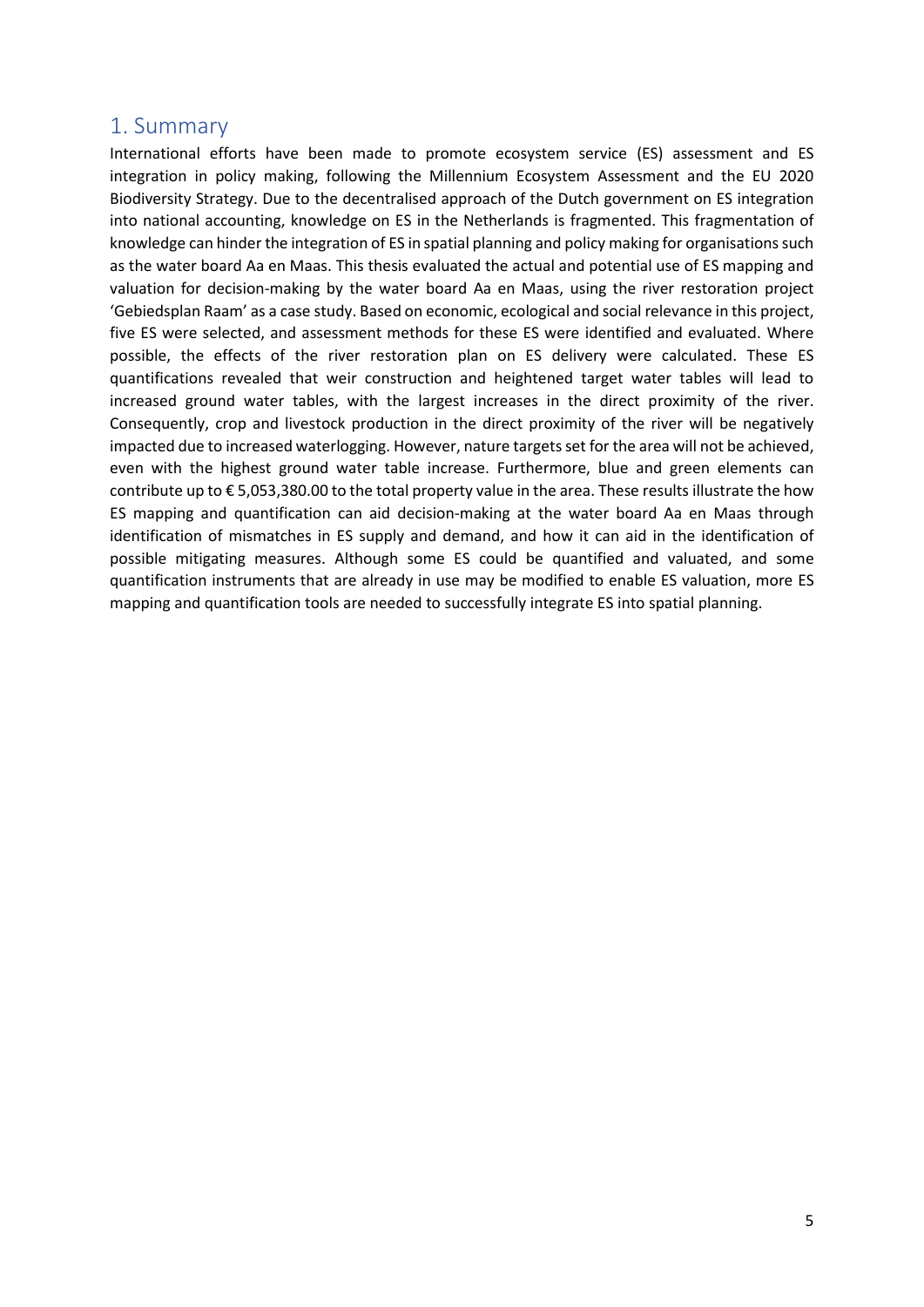### <span id="page-5-0"></span>2. Introduction

In the late 1960s, the first concepts describing the functions and values of nature, and the dependence of mankind on society, were conceived. These relations were coined as 'ecosystem services' (ES) in the 1980s and have since the 2000s become more mainstream (De Groot, Braat, and Constanza, 2017). Currently, ES are defined as "the contributions of ecosystem structure and function (in combination with other inputs) to human well-being" (Burkhard and Maes, 2017; Remme *et al.*, 2017). These contributions include provisioning services, including material resources as food, wood and water, but also regulation and maintenance and cultural services. Regulating services include flood mitigation, water and air filtration, and cultural services include benefits such as cultural and historical identity (Haines-Young, R. and M.B. Potschin, 2018). These ES are a result of processes within the ecosystems themselves (Schneiders & Müller, 2017), such as sequestration of fine particulate matter in the air by plants. This leads to cleaner air, and less health issues related to air pollution amongst individuals living in the vicinity. Many measures taken by, for instance, water boards, may influence certain ecosystem processes, and can thus lead to changes in delivered ES. Without ES assessment and mapping, these losses or gains in the value of natural capital would not be taken into account. Furthermore, by valuating and monetising these benefits, natural capital can be included in economic decision-making, such as cost-benefit analysis. This way, mapping, analysis, and valuation of ES can help natural resource managers in their decision-making processes to gain a more complete view of benefits and drawbacks of projects and measures, and the economic importance of natural capital. Furthermore, ES mapping can be used to identify areas of high ecological sensitivity, and to enhance engagement between stakeholders and decision-makers (Maes *et al.*, 2017).

Propelled by the Millennium Ecosystem Assessment (MEA, 2005), international efforts to promote ES protection and assessment have been made (Paulin *et al.*, 2020). For instance, the EU 2020 Biodiversity Strategy promotes ES integration into national accounting, as well as the bolstering of natural capital by restoring green infrastructure (EC, 2011; 2013; 2019; Maes *et al.*, 2017). Similar policies have been enacted around the world (Maes *et al.*, 2017). Although most national governments of EU members have largely outsourced the actual implementation of ES to local government policymakers, there are still clear differences between countries (Verburg *et al.*, 2014). While the national governments of the United Kingdom and Belgium have developed clear viewpoints on ES integration into policies, and have started to use ES in regional development, the Netherlands utilise a less transparent and decentralised ES approach (Verburg *et al.*, 2013; 2014). Verburg *et al.* (2014) note that this decentralised approach in the Netherlands leads to unambitious government agencies and fragmentation of knowledge, forcing intermediate organisations and consultancy agencies to develop themselves as central knowledge hubs. However, it is also noted that this offers a chance for local experiments with a holistic approach to economics and nature.

Despite the national and international efforts of integrating ES into spatial planning, ES mapping and analysis is currently not yet explicitly used at the water board Aa en Maas. However, people at water board have become aware of ES, and have expressed interest in exploring how ES can be used by the water board and what the benefits of ES integration into spatial planning are. Since there is little to no central approach of the Dutch national and provincial governments on ES use in (water management) policy, experience with and knowledge of the integration of natural capital in policy and practice must be obtained elsewhere. Therefore, the aim of this master thesis is to evaluate the actual or potential use of ES mapping and valuation for decision-making by the water board Aa en Maas. To that end, the 'Gebiedsplan Raam´, a river restoration project by this water board, was used as a case study to address the following research questions:

Which ES are relevant for river restoration in the Lower Raam?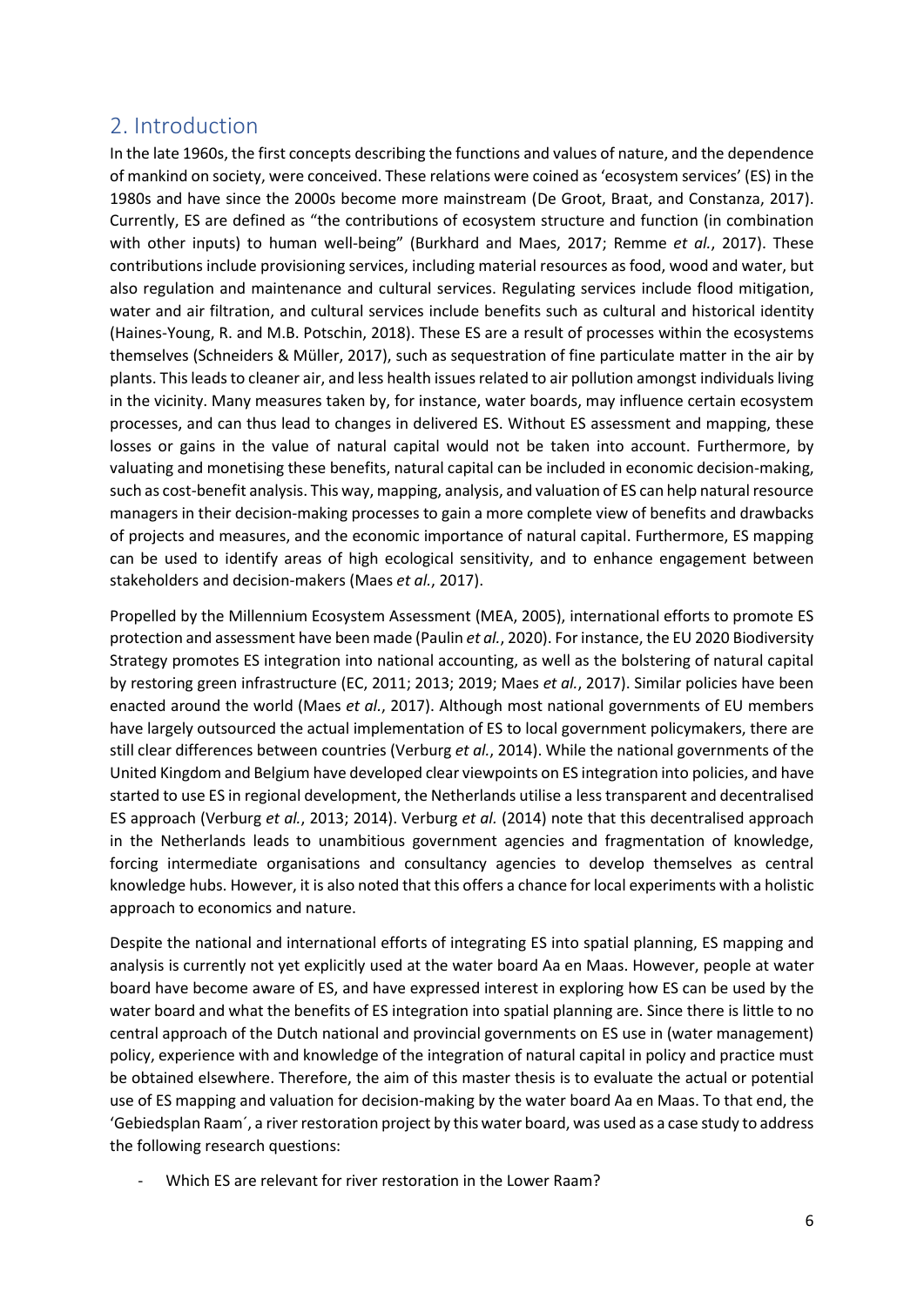- How can these ES be assessed?
- Is the required data available? If not, how can the necessary data be obtained?
- How do the proposed measures in the Gebiedsplan Raam impact ES functioning in the Lower Raam area?

### <span id="page-6-0"></span>3. Materials and methods

#### <span id="page-6-1"></span>3.1. Study area and 'Gebiedsplan Raam'

Under the name 'Gebiedsplan Raam', the water board Aa en Maas, together with other parties, such as Natuurnetwerk Brabant and the municipalities in the Raam valley, have developed a project plan for the Raam river basin. The main goals are improvement the area's core values and functioning, both from an ecological (biodiversity) standpoint as well as from a hydrological (flood safety) standpoint. These core values include small-scale scenery, this culturalhistorical landscape, as well as the natural beauty of the area (Besselink, 2018). Considering the scale of the project, the project has been divided into four subprojects, based on different branches of the Raam river, all addressing specific local issues. These subprojects are not all carried out at the same time; for instance, the Peel canal subproject has already successfully been completed, whereas plans for the Lower Raam and the Graafsche Raam have yet to be finalised. Since the latter has not yet been finalised, as of this moment, and multiple scenarios for several measures affecting ES have not been decided on, this subproject was chosen as a case study. In particular, this thesis focuses on the upstream part of the Raam river from the planned weir 'Egweg', which includes the Lower Raam, the Biestgraaf and a part of the Graafsche Raam (figure 1). The Defence Canal, which is also connected to the Raam, was not part of the study area.



In this section of the Raam river, a variety of challenges *Atsma, personal communication, 12-11-2020).* are to be tackled. The most important goals for the

*Figure 1 The study area and the locations of the weir 'Meisevoort' and the planned weir 'Egweg'. Waterway a is the Graafsche Raam, b is the Lower Raam, c is the Biestgraaf and d the Defence Canal (modified after G.* 

water board are nature conservation and restoration, whilst also ensuring flood safety and acknowledging the needs of the agricultural industry in the area. Whereas the Water Framework Directive (WFD) calls for brook development and improved fish migration, Natuurnetwerk Brabant (NNB) mandates the development of wet meadows downstream (Besselink, 2018). At the same time, upstream water drainage needs to be ensured for agricultural fields, when needed. Additionally, extra room for water retention, during peak discharge as well as during droughts, will be developed. To achieve these goals, swampy banks are to be constructed, 50 to 100 metres wide, with side-channels and pools, so that nature can develop. This will also create extra space for water retention during peak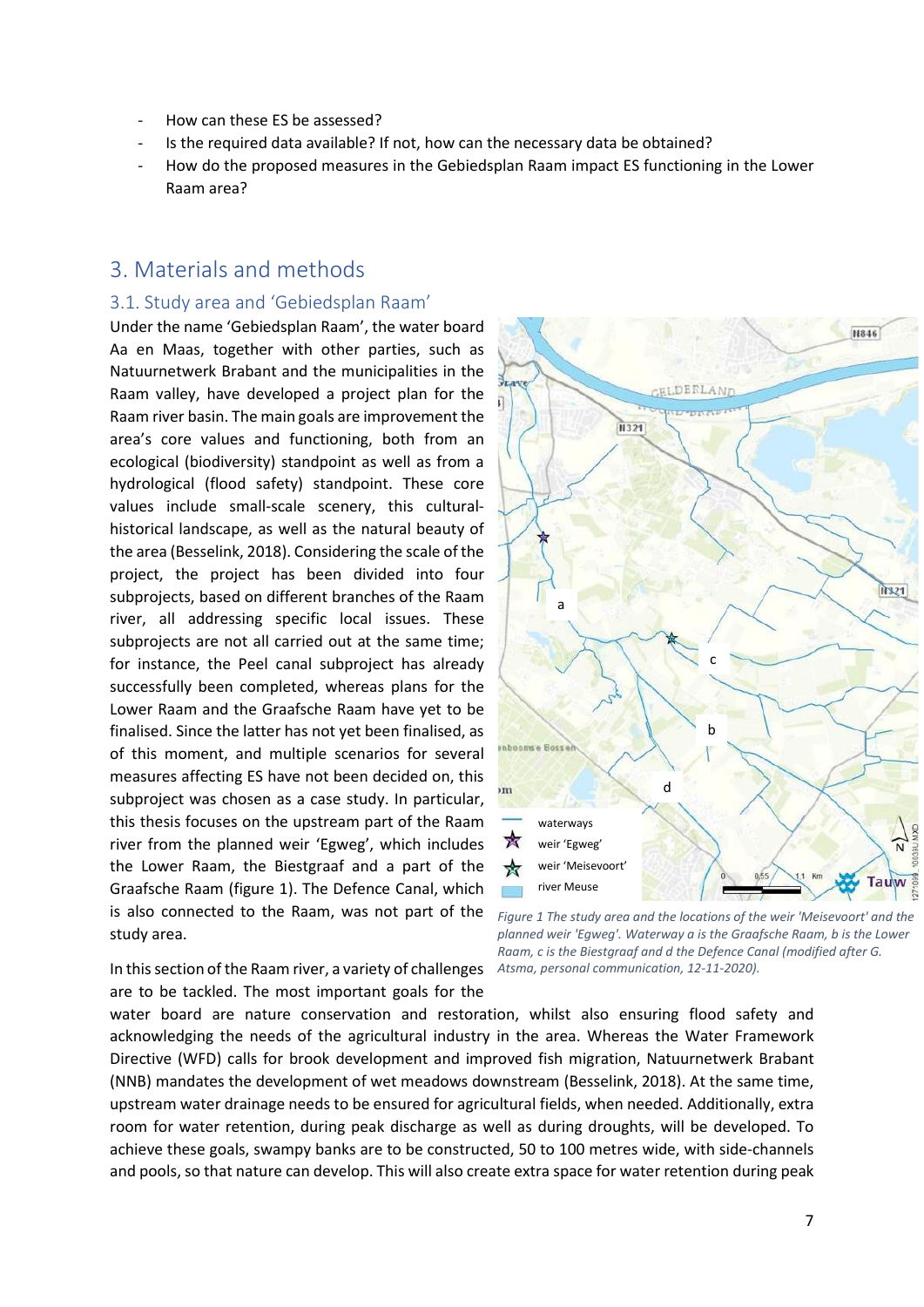discharge. Furthermore, a weir is to be constructed (weir 'Egweg'), to raise the water table. The water table at weir 'Meisevoort' will also be raised (figure 1). This will lead to a rise in the ground water levels, and this way, the goals set by the NNB are to be achieved. Lastly, historical and cultural elements are to be restored or made visible, bike paths are to be constructed and information signs are to be placed (Besselink, 2018).

### <span id="page-7-0"></span>3.2. Ecosystem service selection

In order to aid the selection of the most important ecosystem services for this project, the stakeholders and stakeholder groups (i.e. those affected and involved, such as terrain managers, decision-makers and other interest groups) relevant to this river renaturation plan were identified, using the listed stakeholder groups in Besselink (2018) and a C Factor analysis carried out by the water board. Where it is unclear how Besselink (2018) has identified the stakeholder groups, the water board used the C Factor analysis, a communication approach used by Dutch governments to identify involved parties in large projects. Within a C Factor analysis, the goal, strategies and approaches are outlined in order to determine stakeholders and their involvement, so communication strategies can be determined (CommunicatieRijk, 2020). This resulted in a detailed list with all the parties that have an interest in the 'Gebiedsplan Raam´. Based on this stakeholder list and the stakeholders presented by Besselink (2018), a compact list with the most important stakeholders and their interests was constructed (Appendix B, table 1), to aid in the selection of ecosystem services. In turn, this served to in the compilation of ES applicable to the 'Gebiedsplan Raam' project plan, based on the ecosystem service list from the Common International Classification of Ecosystem Services (CICES) framework (version 5.1; appendix A).

The CICES framework was chosen over other ES frameworks such as the TEEB (The Economics of Ecosystems and Biodiversity) and the UK National Ecosystem Assessment frameworks, due to the easyof-use of its cascade ES operationalisation system and its current application in the Dutch national Natural Capital Atlas (ANK) (ANK, 2020; Potschin & Haines-Young, 2016; STOWA, 2018). The CICES framework groups ES into three main sections: provisioning services, regulation & maintenance services and cultural services. These sections are then further divided into divisions, groups and classes, which are the final ES. Each service is assigned a code which enables easy referencing to the ES framework (Appendix A).

Then, further prioritisation was based on ES importance within the 'Gebiedsplan Raam', as well astheir general importance for the water board and other stakeholders, and likelihood of ES being relevant for future projects by the water board. Importance was based on ecological importance and (potential) economic importance specifically for the Raam valley. Furthermore, provisioning, regulation and maintanance and cultural services, as well as biotic and abiotic services were to be represented in the final ES selection, in order to ensure a representative selection of all services. This led to a list of five ecosystem services that were highly relevant for the 'Gebiedsplan Raam', which were to be quantified (table 1). Indicators were determined as well, to identify how the ecosystem service could be quantified, aiding in ES quantification model selection.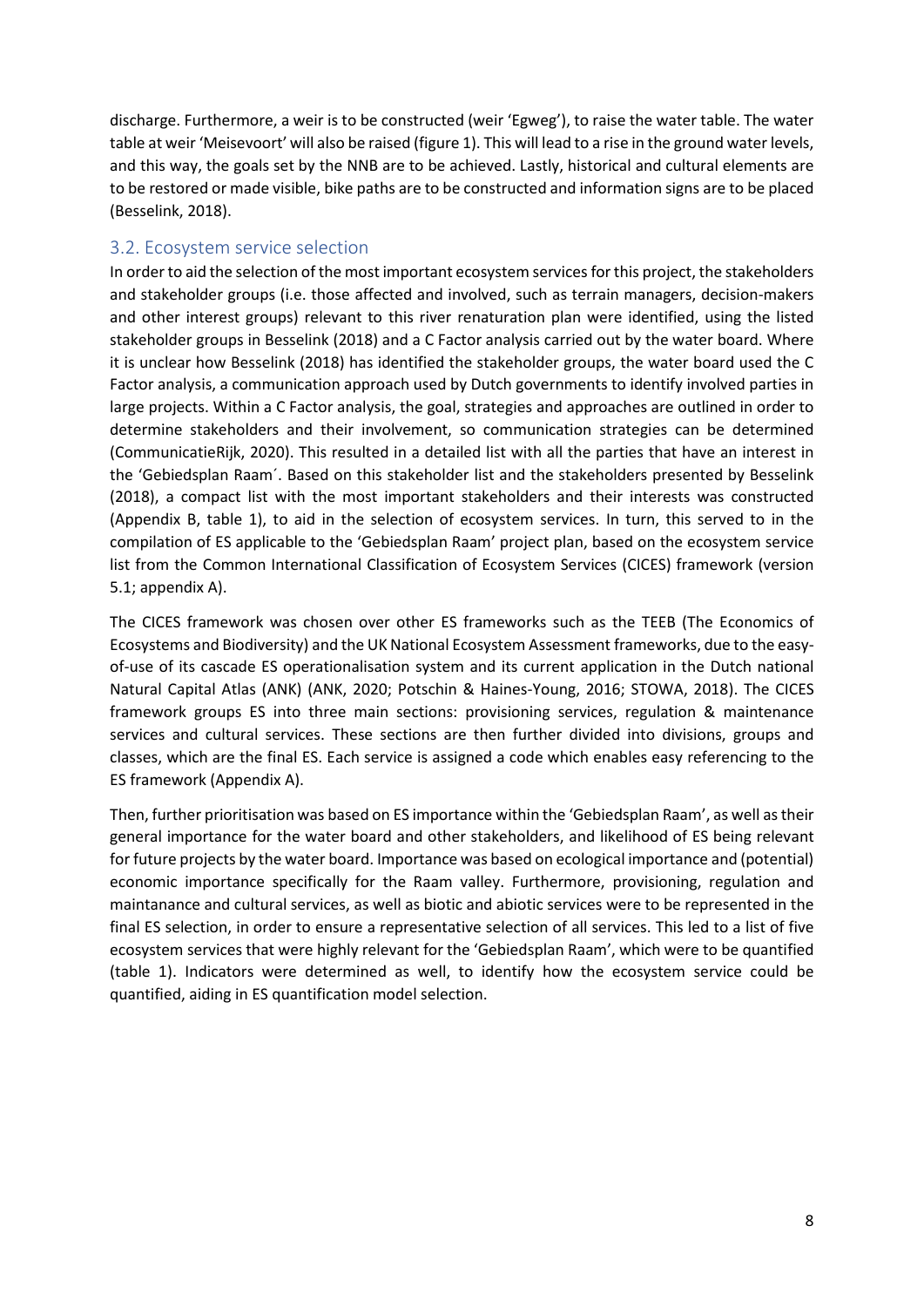*Table 1 Final selection of the 5 priority ES that were to be quantified and evaluated, with ES indicators that could be used to measure ecosystem service delivery.* 

| <b>Ecosystem service</b>            | <b>CICES</b> code                    | <b>ES indicators</b>                                                                                                      |
|-------------------------------------|--------------------------------------|---------------------------------------------------------------------------------------------------------------------------|
| Ground water<br>provisioning        | 4.2.2.2                              | Ground water availability / sub-surface retention                                                                         |
| Hydraulic cycle and<br>flow control | 2.2.1.3                              | Surface retention / avoided flood damages                                                                                 |
| Crop and livestock<br>provisioning  | $1.1.1.1 \&$<br>1.1.1.2              | Crop yield / livestock produce                                                                                            |
| Nature policy goals                 | Not<br>recognised by<br><b>CICES</b> | policy goals /<br>Completion<br>success chance of the<br>development of target vegetation/nature as outlined by<br>policy |
| Cultural and<br>aesthetic values    | 3.1.0.0                              | Property value                                                                                                            |

### <span id="page-8-0"></span>3.3. Model selection

Using literature databases Web of Science and Google Scholar, assessment methods and computer models for quantification of ES delivery and ES mapping were obtained. Keywords were "ground water provisioning", "crop provisioning", "livestock provisioning", "macrophyte shading/shadowing", "valuation aesthetical ecosystem services", "valuation cultural ecosystem services", and were combined with "model", "mapping" and "assessment". Additionally, through communication with researchers in the field of ES, as well as communication with data-analysts and advisors at the water board, additional models and tools were obtained. This included computer models already in use by the water board, which were also included in the following evaluation of the models. Since many of these models and tools consist of multiple modules or sub-models, only the modules or sub-models for the relevant ES (table 2) were evaluated.

To evaluate these models and tools, model output needs for all five ecosystem services were determined, based on ES description by CICES version 5.1 and with practical application by the water board in mind. Output of the selected tools and models was compared to the output needs for their respective ES, to identify useful ES mapping instruments. After this selection, data needs and data availability for these instruments were determined for a final assessment.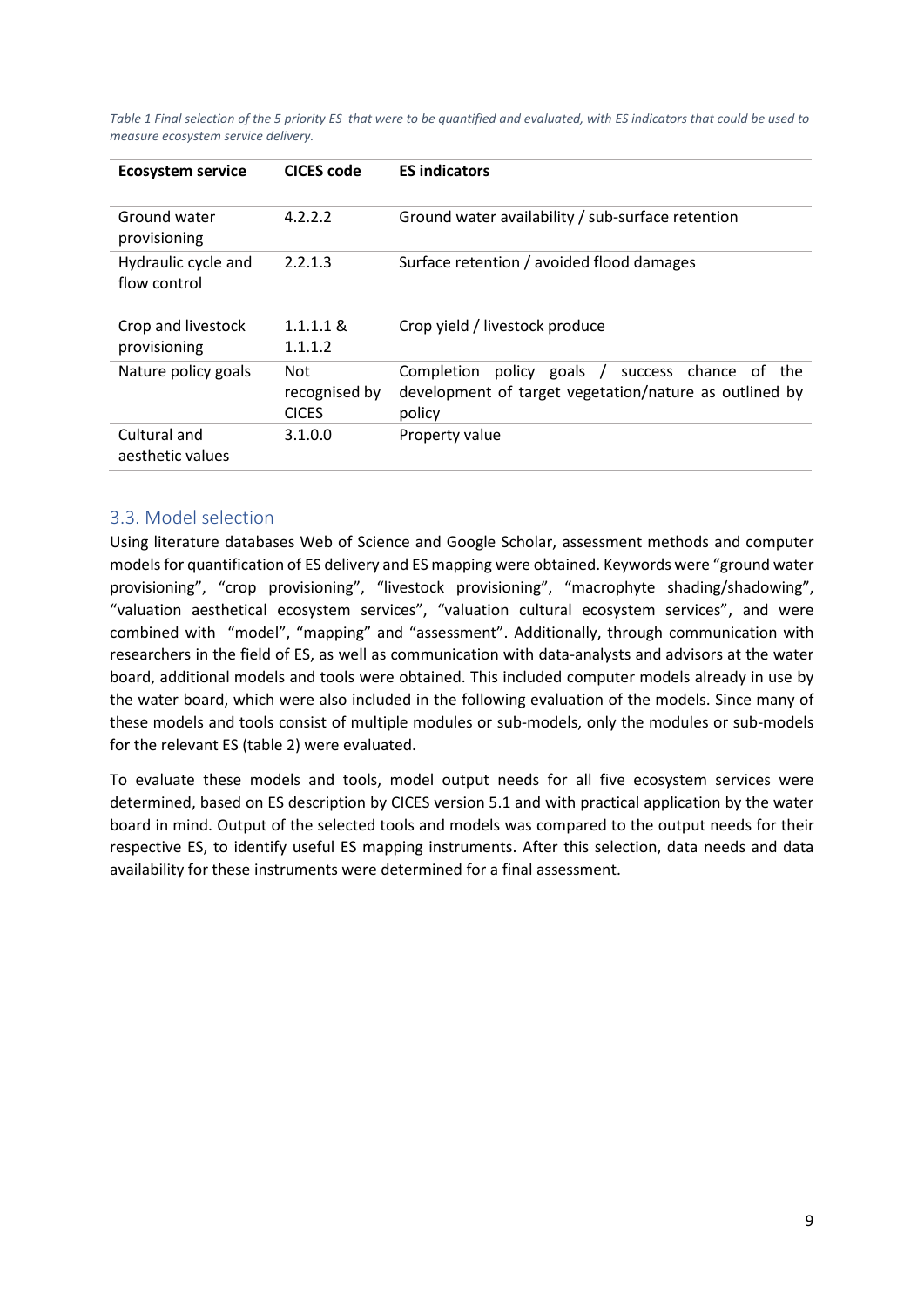*Table 2 ES quantification models, model instruments and tools for ES mapping or quantification that were evaluated for practical application at the water board Aa en Maas. Greyed out are the models or tools that were not used in ES quantification.*

| <b>Model name</b>            | <b>Description</b>                                                                | <b>Relevant ES</b>  | Reference               |
|------------------------------|-----------------------------------------------------------------------------------|---------------------|-------------------------|
| <b>iMOD</b>                  | Ground water modelling instrument,                                                | Ground water        | Vermeulen et            |
|                              | based on the MODFLOW ground water<br>model.                                       | provisioning        | al. (2020)              |
| <b>STOWA</b>                 | Modular toolset developed by the Dutch                                            | Ground water        | Mellor et al.           |
| Ecologische                  | Onderzoek<br>Stichting<br>Toegepast                                               | provisioning;       | (2017); Reeze           |
| Sleutelfactoren              | Waterbeheer (STOWA) for assessment of                                             | hydraulic cycle and | & Laseroms              |
| (ESF)                        | Water<br>the<br>ecological<br>Framework                                           | flow control        | (2018)                  |
|                              | Directive (WFD) goals, which includes a                                           |                     |                         |
|                              | module on discharge dynamics and                                                  |                     |                         |
|                              | ground water, as well as a module on                                              |                     |                         |
|                              | aquatic ES.                                                                       |                     |                         |
| <b>SOBEK Suite</b>           | Modelling instrument for, among others,                                           | Hydraulic cycle and | <b>Deltares</b>         |
|                              | flood risk modelling, currently in use at                                         | flow control        | (2020)                  |
|                              | water board the Aa en Maas.                                                       |                     |                         |
| Riparian shade<br>model Tauw | Computer model<br>for<br>calculation<br>of                                        | Hydraulic cycle and | Tauw (2019)             |
|                              | shading<br>stream<br>by<br>stream<br>bank<br>vegetation, developed by the Tauw    | flow protection     |                         |
|                              | consultancy agency for the water board                                            |                     |                         |
|                              | Aa en Maas.                                                                       |                     |                         |
| <b>InVEST</b>                | As a model suite, InVEST (Integrated                                              | Hydraulic cycle and | <b>Natural</b>          |
|                              | Valuation of Ecosystem Services and                                               | flow control; crop  | Capital Project         |
|                              | Tradeoffs) can be used to map and value                                           | provisioning;       | (2020)                  |
|                              | a range of ES.                                                                    | cultural and        |                         |
|                              |                                                                                   | aesthetical values  |                         |
| WaterWijzer                  | Mapping and modelling instrument to                                               | Crop and livestock  | Werkgroep               |
| Landbouw                     | map and calculate the effects of changes                                          | provisioning        | Waterwijzer<br>Landbouw |
|                              | in water management and climate on<br>crop production, currently in use at the    |                     | (2018)                  |
|                              | water board Aa en Maas.                                                           |                     |                         |
| <b>AVANAR</b>                | Tool for mapping supply and demand of                                             | Cultural and        | De Vries,               |
|                              | recreational activities, such as walking                                          | aesthetical values  | Hoogerwerf,             |
|                              | and cycling.                                                                      |                     | De Regt (2003)          |
| NC-model                     | Model set for mapping and quantification                                          | Cultural and        | Paulin et al.           |
|                              | of ES in the Netherlands.                                                         | aesthetical values  | (2020);                 |
|                              |                                                                                   |                     | Remme et al.            |
|                              |                                                                                   |                     | (2017)                  |
| TEEB-stad                    | for quick<br>of the<br>Tool<br>assessment                                         | Cultural and        | Platform31              |
|                              | economic value of ecosystem services in<br>urban environments in the Netherlands. | aesthetical values  | (2013); RIVM<br>(2015)  |
|                              |                                                                                   |                     |                         |

### <span id="page-9-0"></span>3.4. Practical application

For each ES, a preliminary impact analysis was performed if possible, on the impacts of the proposed measures taken in the river restoration project on ES delivery. Lastly, these experiences were combined in an evaluation, in order to devise recommendations for the water board Aa en Maas on the implementation of ES in water management policy, as well as recommendations for the scientific community working on the development of ES quantification models.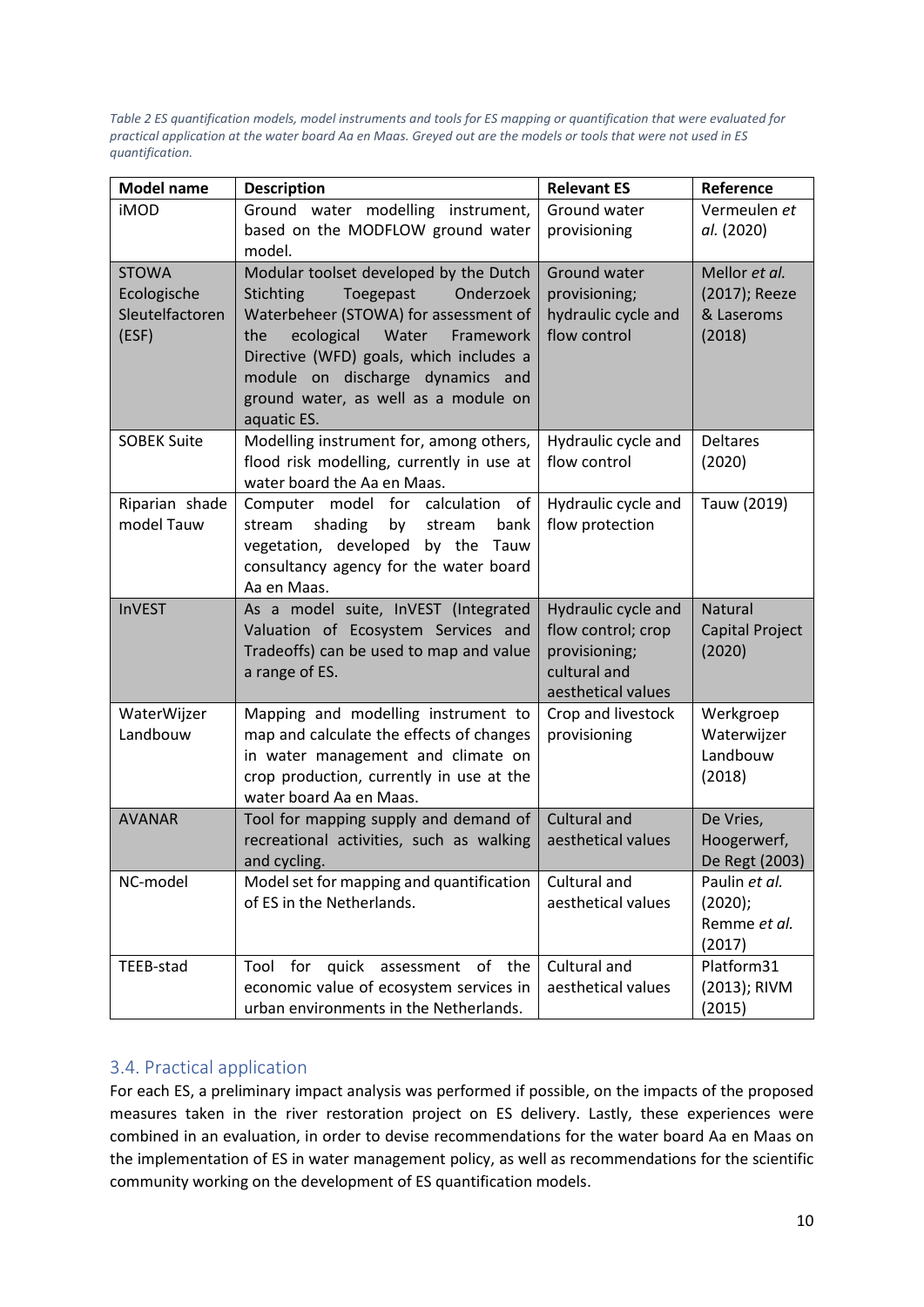#### <span id="page-10-0"></span>3.4.1. Ground water provisioning

Currently, the water board has modelled the new ground water levels based on the construction of the two new weirs and the increased surface water levels. This was using iMOD, which makes use of a modified version of MODFLOW (a ground water flow modelled developed by the U.S. Geological Survey). Since this model is already in use, all the data that is needed, is already available.

In order to calculate the effects on the ground water table in the Lower Raam valley, the water board used four scenarios that were used as input for the iMOD ground water model instrument. These scenarios differed in the water tables at the existing weir 'Meisevoort' and the weir 'Egweg', which is to be constructed under the Gebiedsplan Raam (table 3).

*Table 3 Target water tables at weir 'Egweg' and 'Meisevoort' for the current situation, as well as scenarios 1, 2, 3 and 4 in the project plan 'Gebiedsplan Raam´. As a target water table, under normal hydrological conditions, the water table is to be kept at this level. However, the actual water table can be temporarily raised or lowered when required (e.g. during high precipitation periods).*

| <b>Scenario</b> | Target water table at weir 'Egweg'<br>[m above NAP (Amsterdam Ordnance<br>Datum)] | Target water table at weir 'Meisevoort'<br>[m above NAP] |
|-----------------|-----------------------------------------------------------------------------------|----------------------------------------------------------|
| current         | (currently not constructed yet)                                                   | 7.85                                                     |
|                 | 7.40                                                                              | 8.00                                                     |
| ำ               | 7.60                                                                              | 8.15                                                     |
| 3               | 7.80                                                                              | 8.30                                                     |
| 4               | 8.00                                                                              | 8.40                                                     |

For the years 2010 through 2017, the effects on the ground water table were calculated as if the weir 'Egweg' had been constructed. This was done for all water table scenarios, including the historical water table. This way, model accuracy could be tested to historical ground water table data, and sample size was increased, in order to obtain a climate representative map. Furthermore, for each scenario, three maps were generated: one for the mean highest ground water table (MHW, Dutch: GHG), one for the mean spring ground water table (MSW, Dutch: GVG), and one for the mean lowest ground water table (MLW, Dutch: GLG). Vermeulen *et al.* (2020) state that the definition of the MHW is "the mean value of the three shallowest groundwater depths measured in one year (in meter beneath soil surface), averaged over a period of 8 years with bi-weekly measurements or simulationresults". The MLW is defined similarly, but with the the deepest ground water depths instead of the shallowest. The MSW, on the other hand, is calculated using three dates near April 1<sup>st</sup> (Vermeulen *et al.*, 2020).

A model that is not currently used, but seemed to be useful, is a model from the STOWA Ecologische Sleutelfactoren toolset. This model, currently in development by STOWA, is called 'discharge dynamics and ground water' (Dutch: sleutelfactor afvoerdynamiek en grondwater) for ground water ES functioning. Although this model covers important aspects in stream functioning, it solely focuses on ecologically important aspects of stream functioning instead of ground water hydrology (Reeze & Laseroms, 2018). Therefore, this model by STOWA is not suited to assessthe ground water provisioning ES. Since the currently used iMOD instruments already provide the needed calculations on ground water provisioning, the iMOD model instruments were deemed adequate to assess ground water provisioning. Therefore, the calculations the water board had carried out were used in the ES assessment for the case study.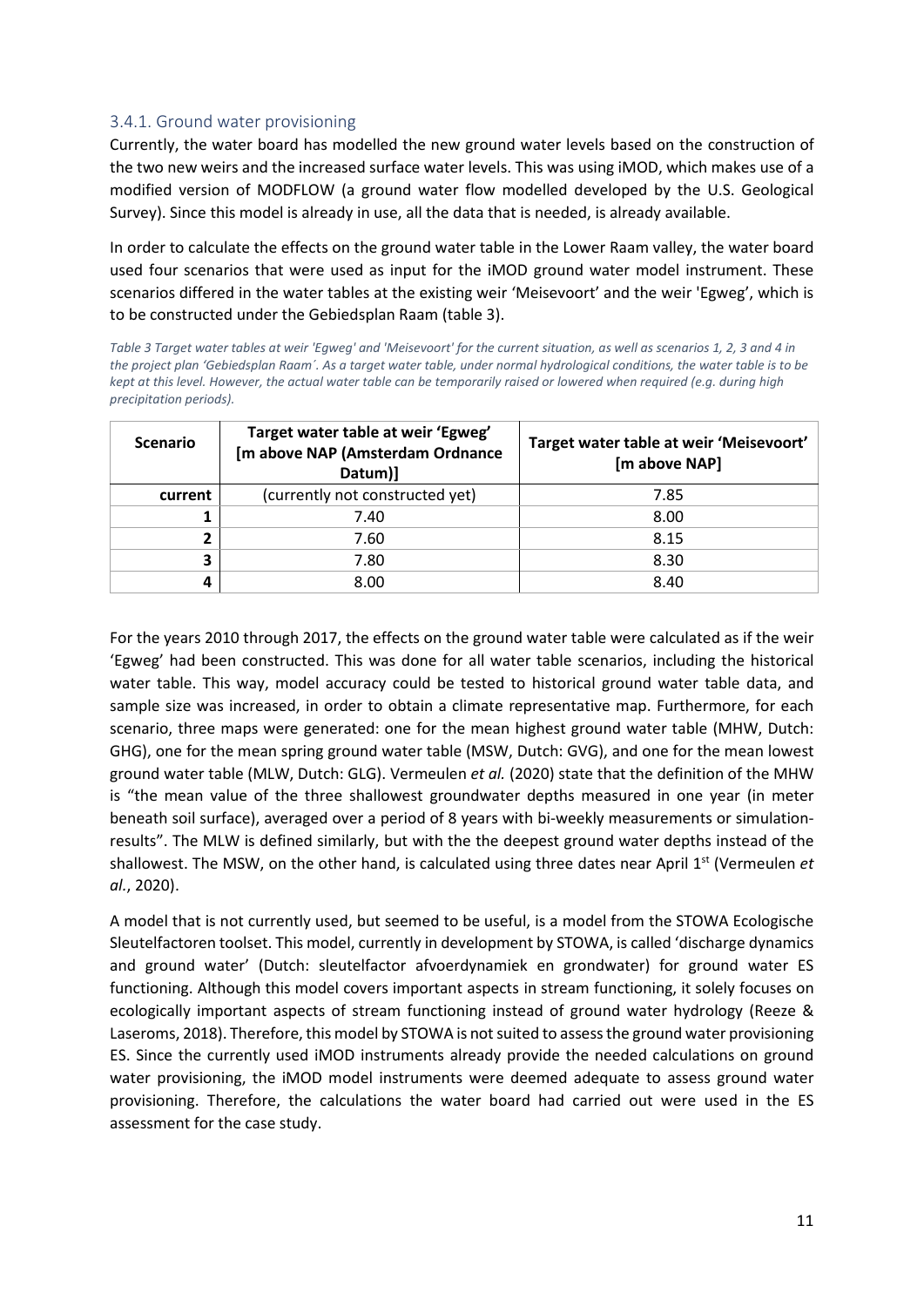#### <span id="page-11-0"></span>3.4.2. Hydraulic cycle and flow regulation

In the stream restoration plans, the current, steeply sloped stream banks will be transformed to more natural, gradually sloped, swamp-like banks, with inundation zones and bank vegetation. To assess the impacts of these measures on hydrological cycle and flow regulation, the effects of macrophyte shading by riparian vegetation was to be investigated, as well as the effects of the extra inundation zones. Although there is evidence that intense shading can be used to control the growth of macrophytes (Bunn *et al.*, 1998; Collins *et al.*, 2019; Kałuża *et al.*, 2020; Köhler *et al.*, 2010; Verdonschot, 2016a, 2016b), and the water board has made use of a model to calculate current stream shading by riparian vegetation (Tauw (2019), no models on the effects shading of macrophyte by bank vegetation were found. Thus, these effects could not be quantified.

Currently, the water board Aa en Maas uses the SOBEK model suite to model flood risk. However, at the moment of this study, channel and stream bank designs were not yet known. Therefore, the effects of the natural stream banks on flood safety could not be calculated. Furthermore, use of the TEEB-stad model to quantify avoided damages, due to possible a reduction in flood risk, as an ES indicator, was to be assessed. As input to calculate an indication of avoided damages due to flood risk reduction, this model needs the reduction in chance of flooding. Currently, the SOBEK flood risk model that is used by the water board, cannot provide this. Therefore, hydrological cycle and flow regulation was not assessed in the case study.

#### <span id="page-11-1"></span>3.4.3. Crop and livestock provisioning

Recently, the water board Aa en Maas started to use the WaterWijzer Landbouw (Werkgroep Waterwijzer Landbouw, 2018) to calculate the effects of changes in water management and climate on agricultural production. Not only does the WWL account for direct effects such as drought stress, oxygen stress and salt stress on crop yield, but indirect effects (such as delayed sowing and harvesting due to prevailing hydrological conditions) are included as well (Werkgroep Waterwijzer Landbouw, 2018). All necessary data, such as ground use, soil type and ground water levels are already available to the water board, since it has the tool already in use. Scenario modelling is possible using ground water table maps modelled using the iMOD instruments. Since this model can be used to comprehensively calculate impacts of climate and changes in water management on crop production, which was chosen to be an indicator of this ES, the WaterWijzer Landbouw was deemed to be suited for the quantification of crop and livestock provisioning.

The increased ground water levels in the 'Gebiedsplan Raam', due to the increased water tables at the weirs 'Egweg' and 'Meisevoort', will likely also have consequences for agriculture in the area. To quantify the damages and avoided damages (of decreased drought stress for crops), the water board has recently started to use the WaterWijzer Landbouw (Werkgroep Waterwijzer Landbouw, 2018).

As a reference, first the potential crop production was calculated. Then, crop production for the years 2010 to 2018 were calculated, using the historical ground water table data for these years. Following this, crop production for the years 2010 to 2018 were calculated again, but this time using the in iMOD modelled ground water table data for weir water table scenarios 3 and 4 (table 3). Using this method, the direct and indirect effects of the increased ground water tables on crop production were calculated. These results were in the form of area maps displaying the potential crop losses due to the individual effects for all scenarios.

#### <span id="page-11-2"></span>3.4.4. Nature policy goals

Since the contribution of nature to the achievement of nature policy is not a recognised ES, no models or methods to assess this service, exist. Therefore, no quantification for the project plan could be carried out.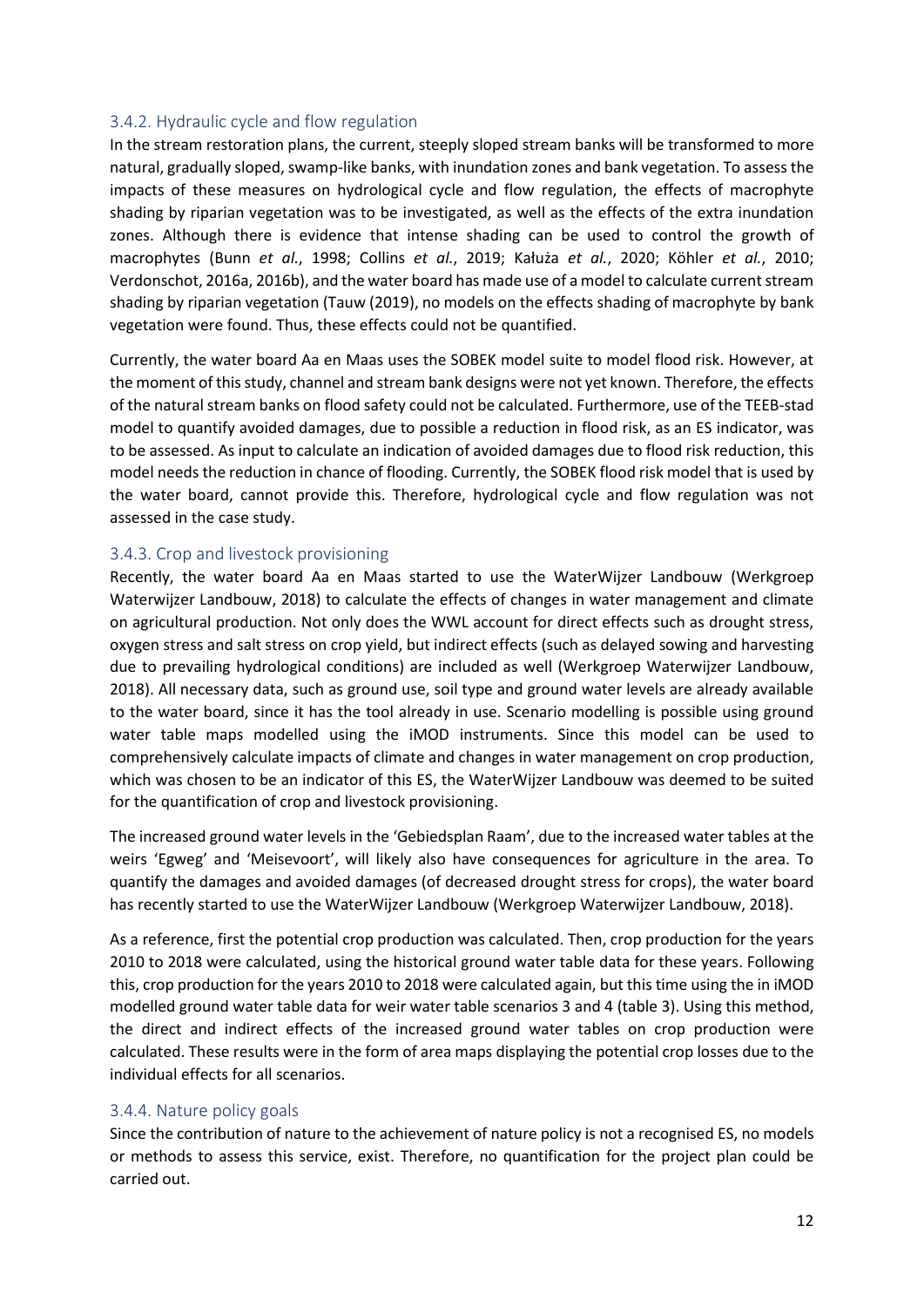#### <span id="page-12-0"></span>3.4.5. Cultural and aesthetical values

Besides recreational activities, cultural natural capital is generally rather difficult to quantify, as they mostly describe feelings and experiences that nature can provide. However, a quantitative assessment is desired to enable comparison between different options, strategies and areas, aiding in the decisionmaking process. Moreover, monetary quantification is more tangible for direct stakeholders, such as locals and decision-makers. Therefore, the contribution of cultural and aesthetic values on property prices were quantified. However, due to time constraints, assessments were limited in extent and can therefore only serve as an indication as to the effects on ES delivery.

Two models were chosen to evaluate this ES in the case study: the NC-model and the TEEB-stad model. Both tools rely on the correlation of blue and green elements (such as ponds, open water, hedgerows and parks) and property prices, determined by studies carried out throughout the Netherlands (Luttik and Zeilstra, 1997; Paulin *et al.*, 2020; Platform31, 2013; Remme *et al.*, 2017; RIVM, 2015; Ruijgrok *et al.*, 2006). Whereas the for the TEEB-stad tool the contribution of nature on property has to be calculated manually, for the NC-model, property value maps for the entire Netherlands have already been calculated (personal communication M. Paulin). For quantification with TEEB-stad, first, in ArcGIS, the houses in a 400-meter radius from the Lower Raam were identified, using property data from the publicly available land register (Dutch: Basisregistratie Adressen en Gebouwen, BAG (Kadaster, 2020)). Subsequently, property prices of the individual houses (Dutch: WOZ-waarde) were determined using the WOZ-waardeloket (Rijksoverheid, 2020a), a publicly available database on property values. Using the TEEB-stad model, the contribution of nature to property prices were calculated by multiplying property prices with a contribution fraction (RIVM, 2015). The property value map from the NC-model had been calculated in a similar way: just as the TEEB-stad model, the contribution of blue and green elements within a certain distance of a given property to that property had been calculated. For all properties within 400 meters radius of a park or water, or within 30 meters (viewing distance), the property price had multiplied with fraction between 0.05 and 0.12, depending on the blue and green elements (Paulin *et al*., 2020; Remme *et al.*, 2018).

### <span id="page-12-1"></span>4. Results

### <span id="page-12-2"></span>4.2. Ground water provisioning

Construction of the weir 'Egweg' and raising of the water table at both this weir and the weir 'Meiservoort' will result in changes in the ground water tables. Quantification using the iMOD ground water modelling tools has yielded area maps displaying changes in ground water table (figure 2). Here, large differences in ground water tables between the different scenarios (table 3) can be seen, as well as between the MHW, MSW and MLW calculations.

For all scenarios, the largest increases in ground water table are found concentrated along the Raam river. Whereas in scenario 4 the maximum rise of the ground water table is 81 cm here, in scenario 3 this is 61 cm and in scenario 2, the ground water table does not rise more than 45 cm compared to the actual ground water table (figure 2). Not only is the maximum rise of the ground water table in scenario 4 higher than the maximum rise in scenario 2, but a larger area also experiences a rise in ground water levels as well.

These maximum rises in ground water tables are the same for each scenario across the MHW, MSW and MLW calculations. However, as can be seen in figure 2, the areas impacted by a rise in the ground water tables are limited in the MLW calculations, compared to their MHW and MSW counterparts.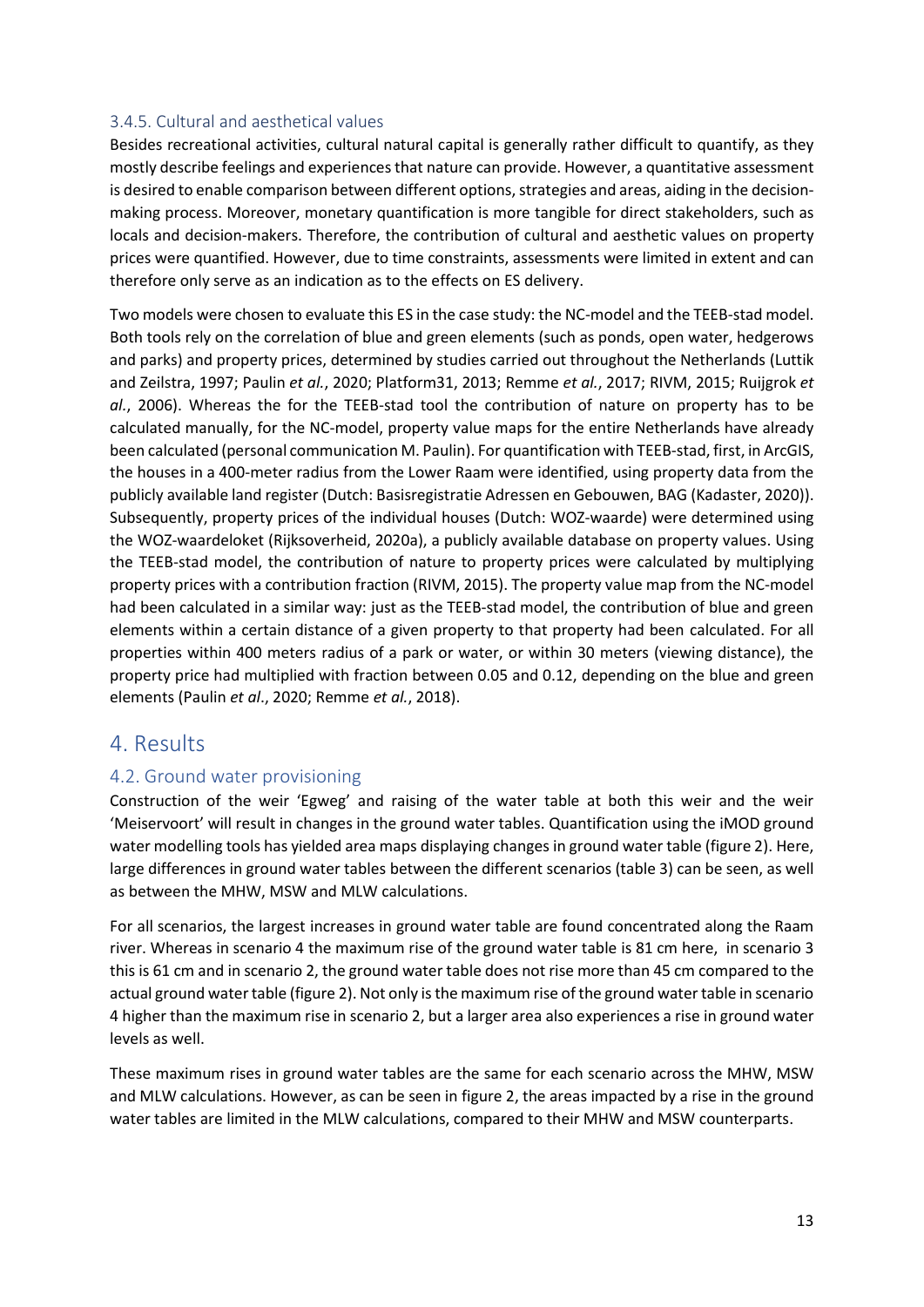

*Figure 2 The calculated rise in the ground water table (in meters) for the increased target water tables in the Lower Raam at the 'Meisevoort' and 'Egweg' weirs, compared to the target water table and average ground water table between 2010 and 2018.* 

*The rise in the ground water table was calculated for the target water table scenarios 2 (column A; a 20 cm increase in target water table at 'Egweg', and 30 cm at 'Meisevoort'), scenario 3 (column B; respectively + 40 cm and +45 cm) and scenario 4 (column C; respectively + 60 cm and + 55 cm). Furthermore, for all scenarios, the new ground water tables were calculated for the mean high ground water table situation (row 1), mean spring ground water table (row 2) and mean low ground water table (row 3).*

*Data provided by C. van Rens (personal communication, 25-06-2020)*

Antonon Branch rxos de de la de la de la de la de la de la de la de la de la de la de la de la de la de la de la de la de la All Control Marcon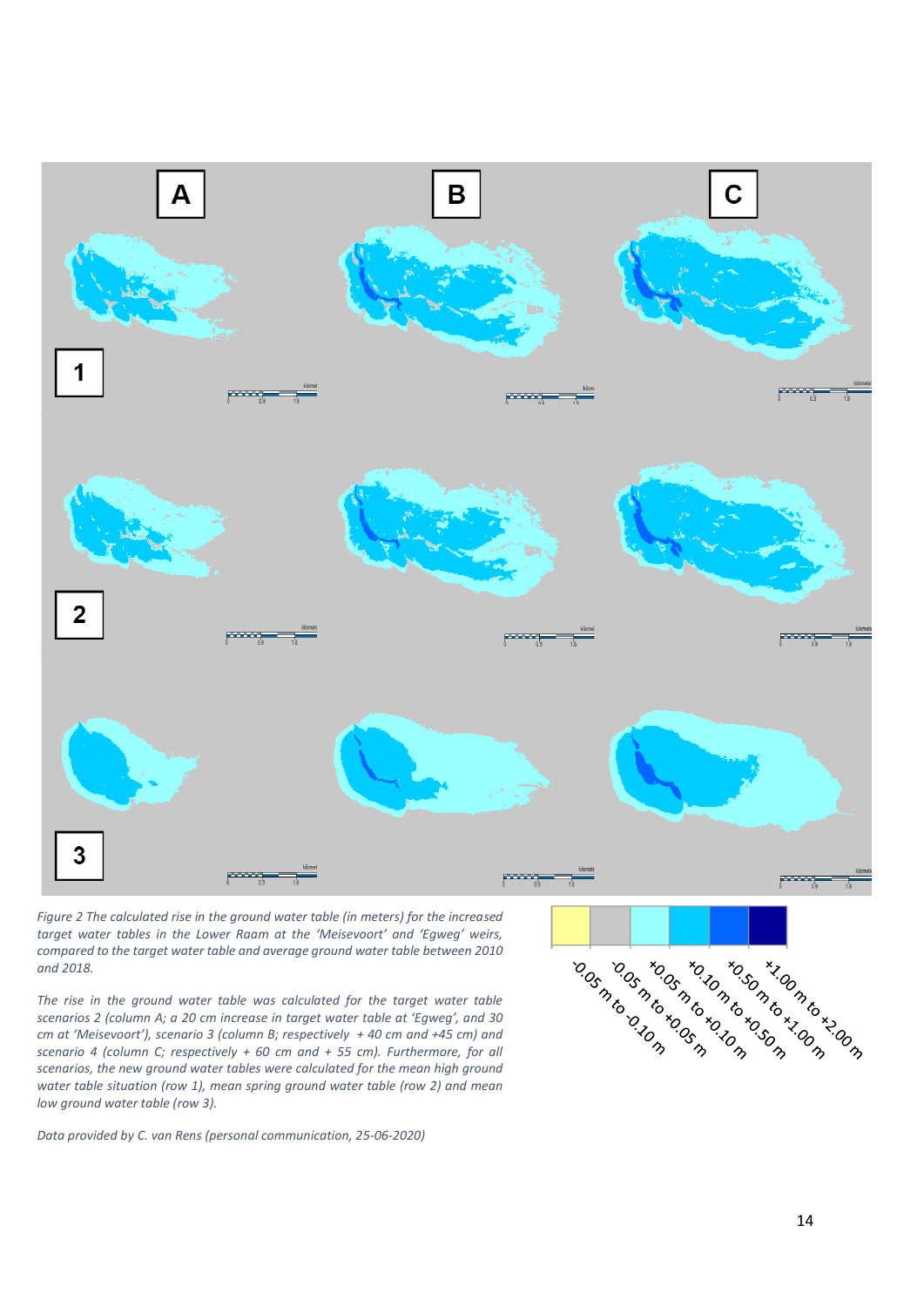### <span id="page-14-0"></span>4.2. Crop and livestock provisioning

Using the WaterWijzer Landbouw, the effects of the previously calculated changes in ground water table on potential crop yield were calculated by the water board. These effects were divided in direct effects (waterlogging and drought stress (figure 3)), as well as indirect effects and the combined effects (figure 4). Included in the indirect effects are, among other factors, delayed sowing and delayed harvesting due to unfavourable hydrological conditions, leading to reduced crop yields.

Throughout the Lower Raam, drought stress is observed, accounting for potential crop yield losses between 5% and 30% (figure 3). In target water table scenarios 3 and 4 (table 3), some positive effects, up to a 10% decrease in crop loss, on drought stress can be observed (figure 3). These effects are mainly confined to the direct vicinity of the Lower Raam, where the ground water table will rise the most. For most of the area, increases in the ground water table are not high enough to affect crops, and crop losses due to drought stress remain the same as in the 2010 – 2017 period.

Between 2010 and 2018, waterlogging of crops did not impact crop production, apart from a few selected areas (figure 3, row 2). However, along the Lower Raam, with the increased ground water tables in scenario 3 and 4, more crop losses due to waterlogging will occur. In some areas, reductions in crop yield of to up to 100% of the potential crop yield are expected. However, just as the positive effects of the increased ground water tables on drought stress, these negative effects are limited to meadows and fields in the direct vicinity of the Lower Raam (figure 3).

The indirect effects of the heightened target water tables and the subsequent ground table increases on crop production are similar to the effects of waterlogging on crop production: where little potential crop yield loss (>10%) was attributed to these indirect effects between 2010 and 2018, in scenario 3 and 4, potential crop yield losses of 15% to 25% are expected in some places directly along the Lower Raam (figure 4).

Overall, whereas in the direct vicinity of the Lower Raam, the crop yield between 2010 and 2018 was around 30% lower than the potential crop yield, in scenario 3 and 4, crop losses can be close to 100% of the potential crop yield at selected locations (figure 4, row 2). This is, however, in stark contrast to the majority of the Raam valley, which is largely unaffected by the measures to increase ground water tables.

### <span id="page-14-1"></span>4.2. Aesthetic & cultural values

For the river restoration efforts in the Lower Raam, 234 properties were found to be within a 400 meter radius of the stream, and for 192 of these properties, property values (WOZ) were available (table 4). The missing property values for the other 42 properties can be explained by the fact that they are not residential properties, but rather industrial or commercial buildings, or by the fact that their municipality has not determined the property values yet. In the study area, the mean property value per property was € 328,989.58 ( $\pm$  € 111,374.13). Using an 8% contribution of blue and green elements to property price, as used in the TEEB-stad tool (RIVM, 2015; Ruijgrok & De Groot, 2006), this would result in a mean added contribution of € 26,319.17 per property. For the entire area, this results in a combined value of € 5,053,280.00 (table 4).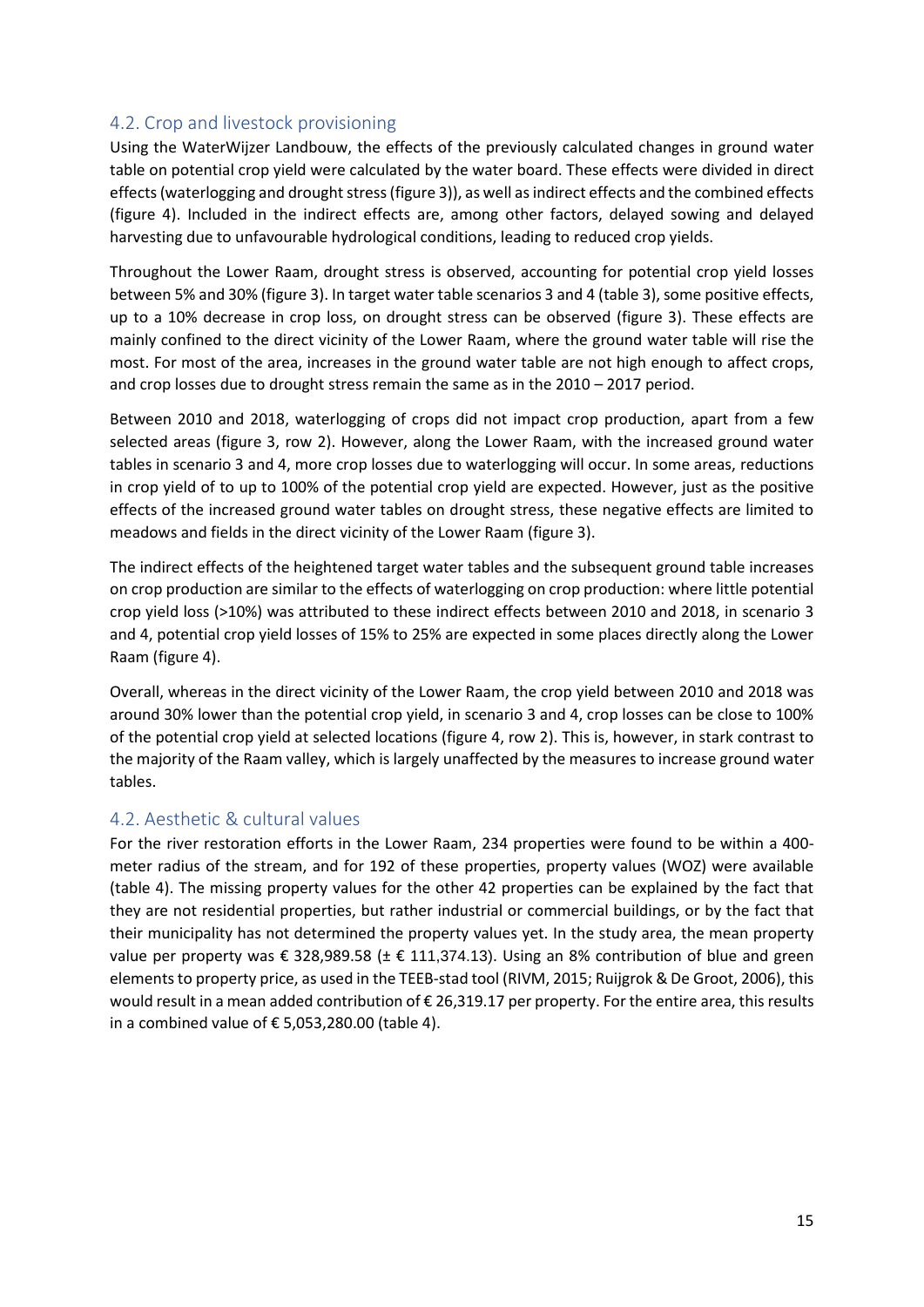

Figure 3 Drought (1) and waterlogging damages (2) in percentages of potential crop yield reduction due to changes in ground water level. To calculate both drought and waterlogging damages, first, the potential *crop yield (i.e. crop yield under optimal hydrological conditions) was calculated. Secondly, the average crop yield between 2010 and 2018 was calculated (A), as well as the average crop yield between 2010 and 2018* if target water table 3 (B) and 4 (C) were used in this period. Here, the individual effects of drought stress and waterlogging stress on the potential crop yield, can be seen. Both the damages due to drought stress *and waterlogging are expressed as a percentage of the potential crop production.*

*Data provided by C, van Rens (personal communication, 06-10-2020).*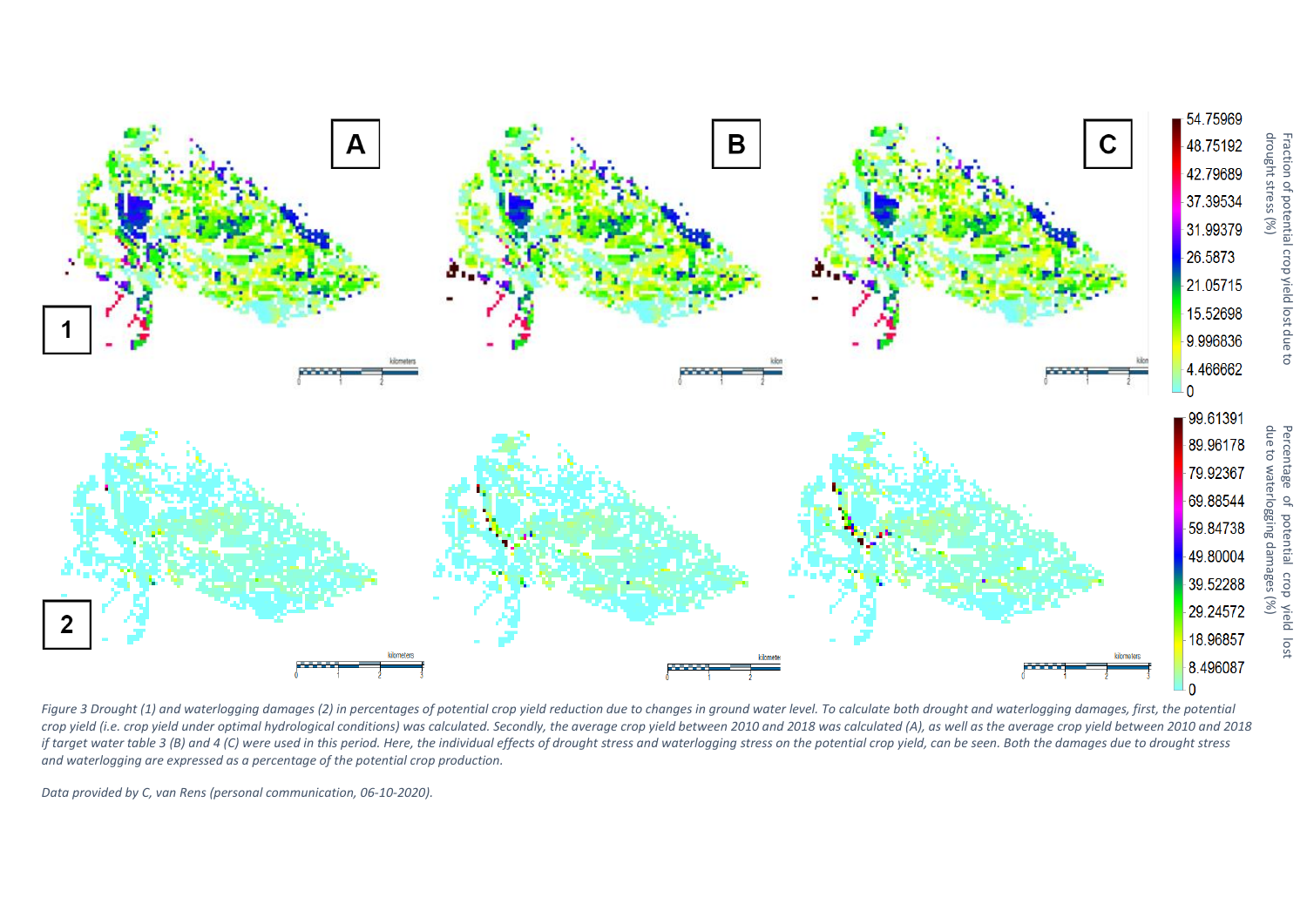

Figure 4 Indirect (1) and total (drought, indirect and waterlogging combined) damages (2) in percentages of potential crop yield reduction due to changes in ground water level. To calculate both the indirect and total damages, first, the potential crop yield (i.e. crop yield under optimal hydrological conditions) was calculated. Secondly, the average crop yield between 2010 and 2018 was calculated (A), as well as the average crop yield between 2010 and 2018 if target water table 3 (B) and 4 (C) were used in this period. Here, the crop losses due to indirect effects and the combined effects on the potential crop yield, can be seen. Both *the damages due to the indirect effects and the combined effects are expressed as a percentage of the potential crop production.*

*Data provided by C. van Rens (personal communication, 06-10-2020).*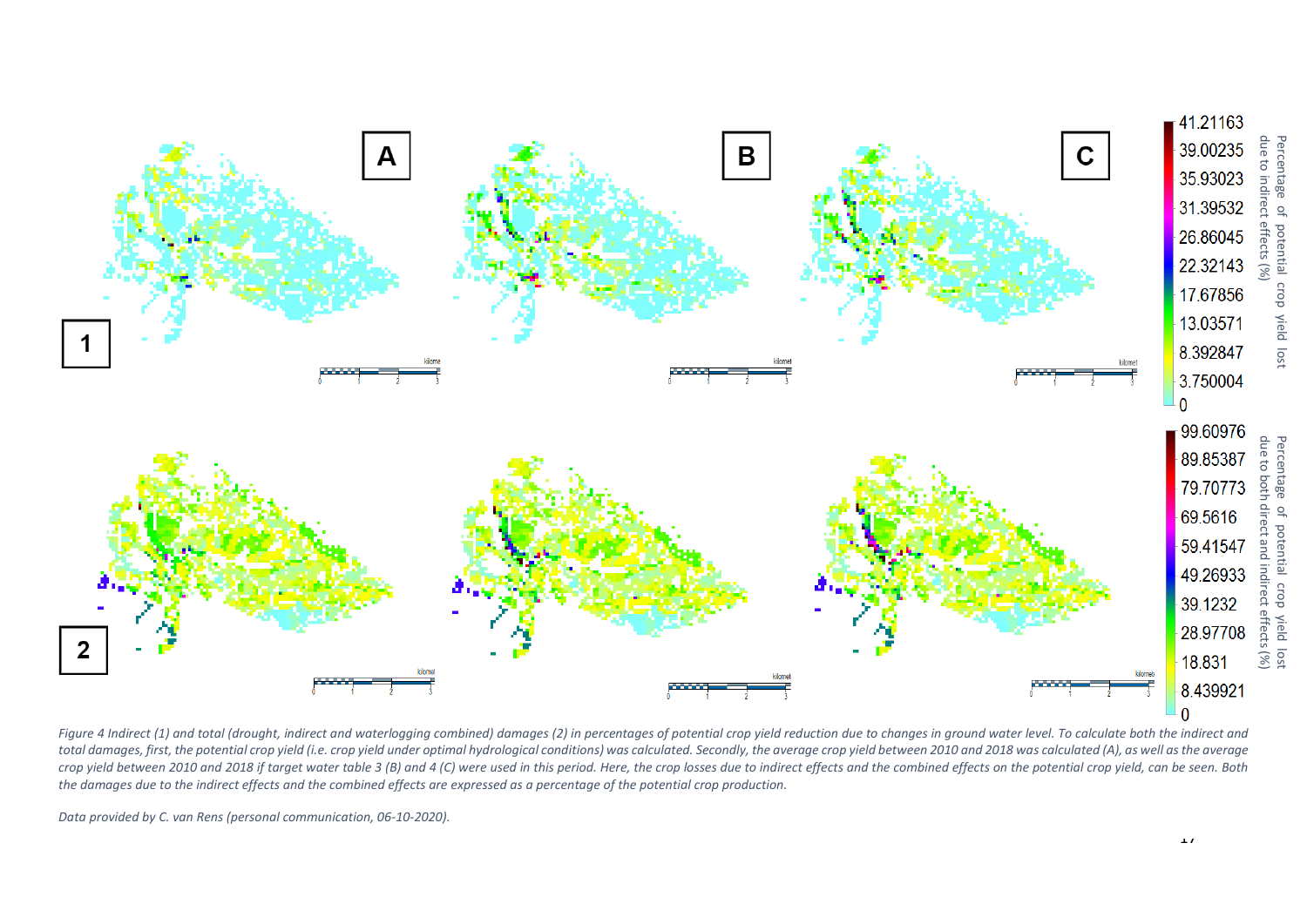*Table 4 Properties and property values in a 400-metre radius of the Lower Raam, and the contribution of blue and green elements on the property values of these properties.*

| Properties in a 400-metre radius of the Lower Raam                            |   |              |       |
|-------------------------------------------------------------------------------|---|--------------|-------|
| Number of houses identified in a 400 m radius around the Lower<br>Raam        |   |              | 234   |
| Without a publicly available property value                                   |   |              | 42    |
| With a publicly available property value                                      |   |              | 192   |
| <b>Property values</b>                                                        |   |              |       |
| Median value per property                                                     | € | 304,500.00   |       |
| Mean property value per property                                              | € | 328,989.58   |       |
| Standard deviation                                                            | € | 111,374.13   |       |
| Contribution of blue and green elements to the property values                |   |              |       |
| Contribution of blue and green elements to the property values (RIVM,<br>2015 |   |              | 8.00% |
| Total contribution in the Lower Raam area                                     | € | 5,053,280.00 |       |
| Mean contribution per property                                                | € | 26,319.17    |       |

### <span id="page-17-0"></span>5. Discussion

### <span id="page-17-1"></span>5.1. Ecosystem services

#### <span id="page-17-2"></span>5.1.1. Ground water provisioning

Due to the presence of agriculture on sandy soils, damming and the fact that a significant part of the Raam is situated lower than the Meuse river it merges with, regulation of ground water provisioning is all but natural in the Raam area. Despite being a highly regulated ES, ground water provisioning remains an important ES in the Raam valley. This ES may not always provide a direct benefit, but does contribute to other natural capital, such as crop and livestock provisioning, as well. For this reason, the water board Aa en Maas already maps ground water tables using the iMOD model instruments. Whereas the STOWA's 'discharge dynamics and ground water' model only focuses on the ecologically important aspects of stream flow and is thus not suitable for the assessment of this ES, iMOD does assess this adequately.

From the calculations on the consequences of the proposed increases of the water table in the Lower Raam as well as the construction of a new weir, several scenarios with different surface water tables were calculated. Although close to the Lower Raam, the ground water table will considerably rise (up to 81 cm in scenario 4), in the extended area, the rise in the ground water table is substantially less. Especially in the MLW situations, the rise in ground water table outside the direct proximity of the Lower Raam is considerably lower, and the overall area experiencing a rise in ground water table smaller. Since subsurface water retention is especially important for agricultural and ecological needs during the MLW situations, this is unfortunate. Furthermore, even in scenario 4 with local increases of 81 cm in the water table, ideal ground water tables for all nature goals will not be achieved.

#### <span id="page-17-3"></span>5.1.2. Hydrological cycle and flow regulation

Within the river restoration plans, hydrological cycle and flow control in the Lower Raam is mainly affected by the creation of more natural swamp banks that will replace the current banks, as well as the development of vegetation on these banks. Although these stream restoration plans have been proposed with WFD-goal compliance in mind, the proposed shading and construction of swampy stream banks can also have a positive effect on flood safety. However, since the design of the banks and the stream profile was still in an early phase, calculations on the impacts on flood safety were not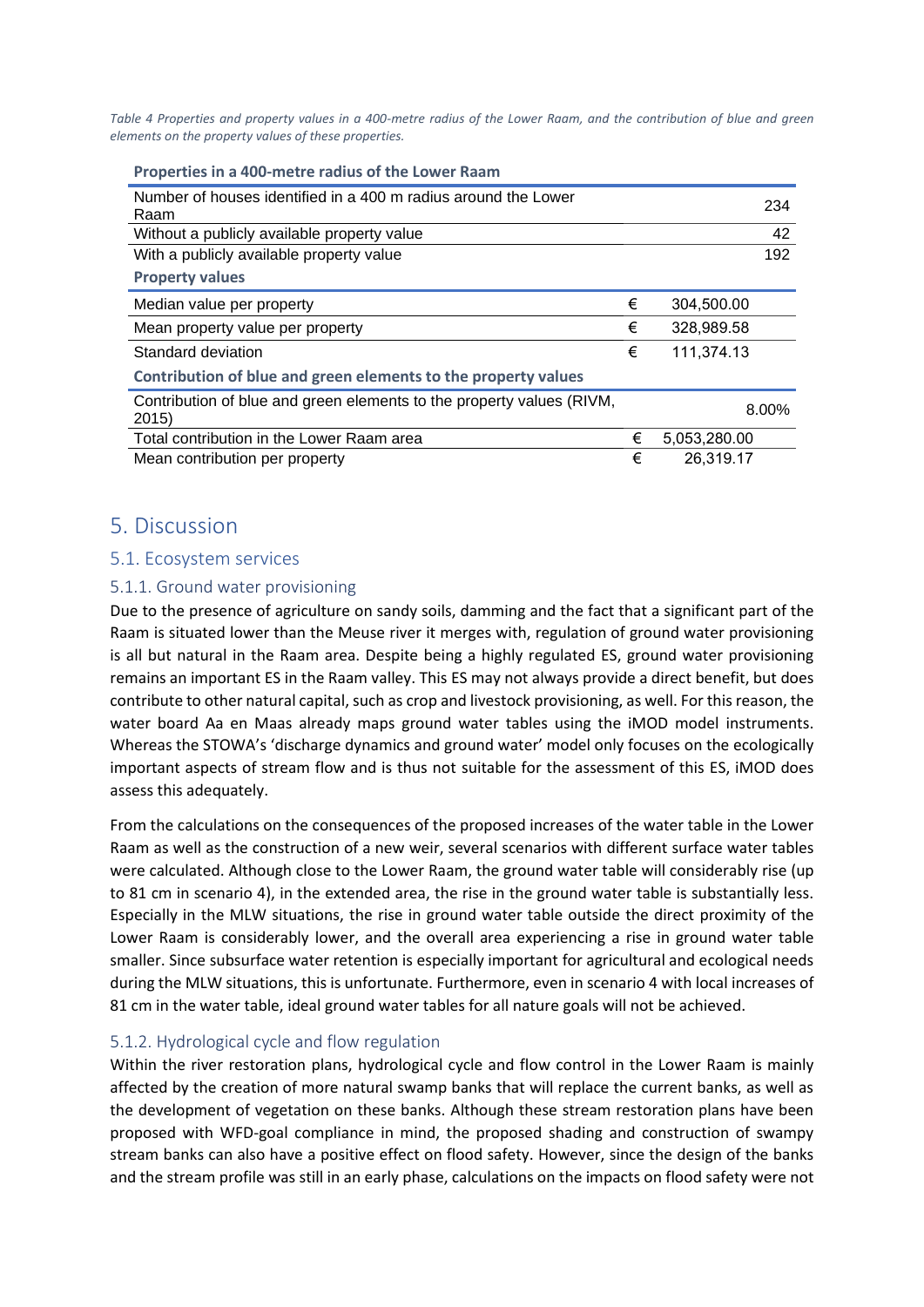possible. On the other hand, no models regarding shading, macrophyte growth and the impacts on flood risk were found.

Currently, although the water board does test all their surface waters for flood risk compliance, the actual flood risk is unknown. This is due to the SOBEK modelling instruments that are used, having a traffic light style of output: it only tests whether a water system complies with the applicable safety norms, and does not give the actual flood risk (Deltares, 2020). Thus, currently, the model instruments can only be used in scenario modelling to check whether a given scenario would result in compliance or noncompliance with the flood safety norms. However, with some extra steps, the current water safety modelling instruments could be used to visualise the value of the 'additional' value that the stream restoration measures have. If it were possible to calculate the actual flood risk in relation to the previous flood risk or the mandated norm, it would be possible to calculate the reduced damages from prevented floods. The TEEB-stad model offers a quick calculation module for this situation. Using an improvement of flood risk reduction in a percentage based on the national NBW (Nationaal Bestuursakkoord Water) water safety norms (Rijksoverheid, 2009) and the amount of affected properties, the total sum of reduced damages is calculated (RIVM, 2015). Although these calculations are rather crude and general, as it uses several assumptions, does not include damages to agricultural fields and is not useful for an in-depth damage analysis, it still is a good starting point for such calculations. The benefit of such an analysis would lie in visualising risk assessment to locals and in visualising the benefits of flood protection. For instance, while the costs of the construction of inundation zones or swampy stream banks are rather clear, the benefits (the avoided flooding damages) can often be vague to locals (e.g. a 1 in 20 chance of flooding) and might not be counted in an economical cost- benefit analysis. When monetised, the (economic) effects of flood risk reduction might be more relatable to the local property owners and decision-makers.

As for the impacts of macrophyte shading on hydraulic cycle and flow regulation, no models on the effects of shading on macrophyte growth were found. This is unfortunate, since outputs of the shading models could be useful in modelling macrophyte growth, which in turn can be used in flood risk calculations or in maintenance planning. Until reliable models are developed, in-situ on an ad-hoc basis monitoring and assessment can be used to evaluate the effectiveness of stream shading for future reference.

Although intensive shading (covering >50% of the stream) is especially effective on counteracting the growth of fast-growing macrophytes (Köhler *et al.*, 2020; Verdonschot, 2016a, 2016b), successful shading is dependent on several factors. These factors include stream direction (north-south or eastwest), vegetation height and vegetation width. Tree height should be 2 to 3 times the width of the stream, and vegetation with should be 6 to 7 meters for an east-west oriented stream, whereas a north-south oriented stream needs a vegetation with of 18 to 20 meters for optimal shadowing. Furthermore, branches should extend above the water, and a closed canopy or a lot of undergrowth are preferable as well (Verdonschot, 2016b). Köhler *et al.* (2009) also note that a "rather high tree density" is required to achieve the required shading levels, when shading from bank vegetation is used to manage extensive macrophyte growth. Lastly, Verdonschot (2014) indicates the shaded parts of a streams should be between 0.8 and 1.3 kilometres for optimal effects. Currently, only few, relatively short stretches of the Lower Raam are sufficiently shaded, resulting in a net shading of 17% of the stream. The water board aims for 50%, to comply with WFD goals. Since the development of shading and the effects of shading on macrophytes are hard to estimate, the exact effects on flood risk are unclear as well. Although the exact effects are unclear, if the tree cover goal of 50% of the stream is achieved, it can be assumed that this increase in shadow will have a negative effect on macrophyte growth. A decrease in macrophyte growth means that resistance within the stream channel will be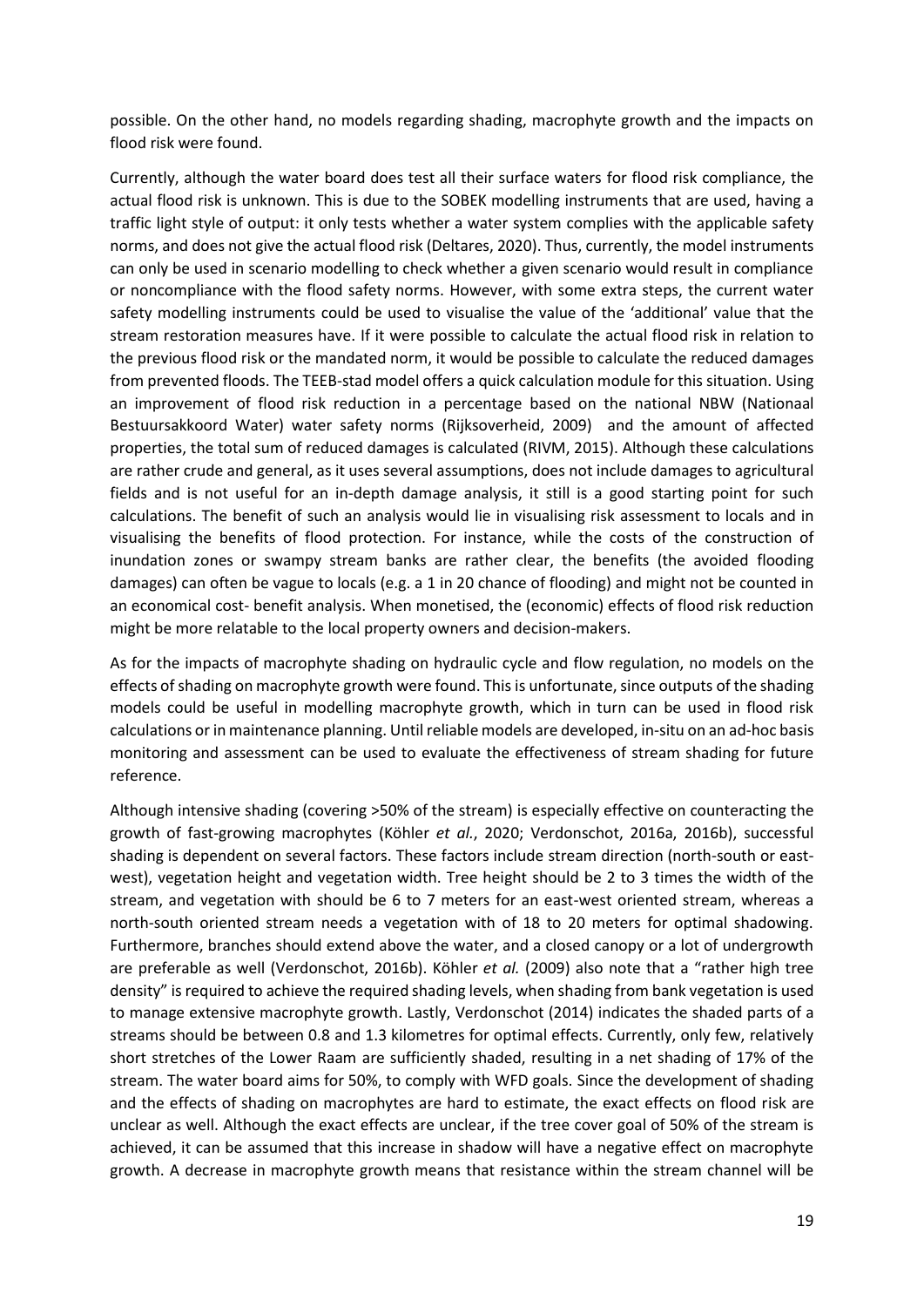lower as in the current situation as well. However, this would not necessarily lower the flood risk, as the macrophytes in the main channel are mowed up to two times a year, to ensure sufficient discharge capacity to prevent flooding. Thus, the actual impact of shadowing on flood risk reduction will be negligible. However, this does not mean that this ES does not have any value. In contrary: currently, by mowing, the water board is doing what the ES could provide with shading. Thus, the value of shadowing would be saved costs on the mowing of macrophytes, as less mowing is likely needed. Furthermore, reduced mowing puts also less stress on the ecosystem. However, the increase in bank vegetation could also have a negative impact on sludge accumulation due to increased leaf and debris influx, especially in streams with a low flow velocity (Tibosch, 2020). Too much sludge and sediment accumulation will require the water board to dredge, will cost money, possibly offsetting the reduced mowing costs.

#### <span id="page-19-0"></span>5.1.3. Crop and livestock provisioning

Use of the WaterWijzer Landbouw by the water board Aa en Maas has revealed that the increase of ground water tables as calculated by the ground water models will overall negatively impact crop and livestock production due to a mismatch in supply and demand of ground water. Although drought stress, which accounted for a 10% to 30% loss of the potential crop yield between 2010 and 2018, will decrease in the vicinity of the Lower Raam, this benefit is offset by waterlogging and indirect damages. These impacts are concentrated in the near vicinity of the Lower Raam, where the increases of the ground water tables are the highest. Due to uncertainties, the economic impacts have not been calculated, but at some locations, potential crop yield losses can near 100% (figure 4). However, despite these losses, the economical drawbacks are expected to be relatively low, both due to the limited area that is negatively affected and due to the prevalence of relatively low-value crops such as grassland, corn, sugar beets, potatoes and cereals in this area (Ministry of Economic Affairs and Climate Policy, 2020; Aa en Maas, 2020). Furthermore, mitigation measures against waterlogging are not included in the WWL model. Mitigation measures could include extra drainage of strongly affected agricultural fields, temporary lowering of the ground water table during sowing and harvesting periods, and financial compensation. Therefore, the calculated damages are expected to be higher than the actual damages.

#### <span id="page-19-1"></span>5.1.4. Nature policy goals

Although "improvement of chance of success of the development of target vegetation/nature as outlined by policy" is not a recognised ES, it could be considered as one, since through ecosystem functioning, chances of the development of target vegetation or target nature improve. Since this is not a recognised ES, no literature on this service exists. However, for some cases, the water board already partly models this service. Large parts of the Raam valley are classified as part of the Natuurnetwerk Brabant (NNB), part of the former Ecologische Hoofdstructuur (EHS). The idea of the EHS was to connect large and ecologically valuable areas together by creating natural corridors (ecologische verbindingszones, EVZs) and areas with specific nature types (natuurdoeltypen), which can both act as stepping-stones for migrating wildlife. For example, as part of the NNB, of the once prevalent wet meadows of the *Cirsio dissecti-Molinietum* type (Dutch: blauwgraslanden) should return to the Raam valley (Besselink, 2018). Using the SOBEK ground water modelling data, it was found that even the highest ground water scenarios were not sufficient to achieve all nature type goals. However, the province of Brabant is responsible for NNB goal completion (Rijksoverheid, 2020b). While the province of Brabant partly maps the NNB nature goals (Provincie Brabant, 2020) and shares NNB goals with the water board when working together on projects such as the 'Gebiedsplan Raam', not all NNB goals are readily accessible to the water board.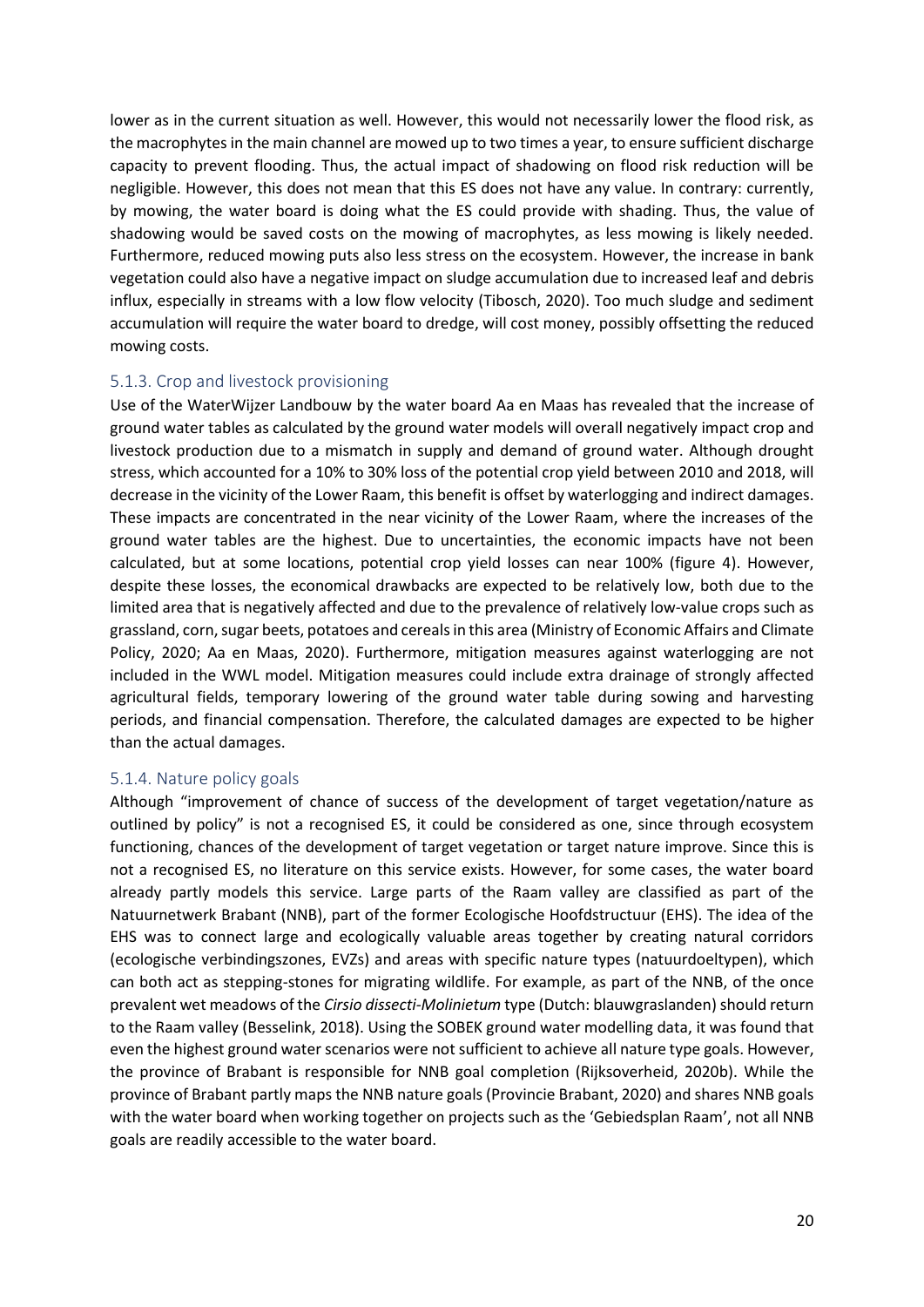Besides the NNB, Water Framework Directive (WFD) goals are to be achieved in the Lower Raam. These require the Lower Raam to have a good ecological potential. WFD compliance is measured using water system analyses, such as the STOWA ESF (Mellor *et al.*, 2017). The STOWA ESF model also allows scenario mapping and can thus be used to map the effects of measures such as river restoration on compliance with WFD policy goals (Mellor *et al.*, 2017).

In conclusion, as far as this can be considered an ES, the water board Aa en Maas already partly maps this ES using models and instruments that are already in place. However, due to different entities being responsible for different nationally mandated nature policy goals (such as the NNB and WFD), no holistic mapping of nature policy goals is undertaken. While there is communication between the water board and the province of Brabant when working on projects such as 'Gebiedsplan Raam' to integrate both NNB and WFD goals in the project, integral ES mapping between the province and the water board could aid in nature conservation (Vihervaara *et al.*, 2017) and increased success of accomplishing nature policy goals.

### <span id="page-20-0"></span>5.1.5. Cultural and aesthetic values

Using the TEEB-stad model, it was calculated that the Lower Raam can contribute approximately  $\epsilon$ 5,053,280.00 in total property value for all properties in a 400-metre radius around the Lower Raam, with an average of € 26.319,17 per property. However, there are some side notes to these results. First of all, it was assumed that the river restoration efforts will result in nature that is enjoyable to the locals, akin a park. Secondly, although the TEEB-stad model is based on different studies carried out in the Netherlands (Luttik and Zeilstra, 1997; Platform31, 2013; RIVM, 2015; Ruijgrok *et al.*, 2006) and should be representative for the entire country, the 8% contribution of nature to the property price might be relatively high in this very rural area. For example, White and Leefers (2007) found that natural resource amenities in rural areas were valued lower in rural areas than in suburban areas. Thirdly, although the TEEB-stad model is not an inherently spatial model, it was used in combination with a spatial component in this assessment. By using ArcGIS and property data to identify properties, additional uncertainty has been introduced. Furthermore, TEEB-stad is not useful for case-specific, indepth analyses, and should only be used as a quick indicator for the aesthetical effects of blue and green elements on existing properties. Lastly, it should be kept in mind that the output of this ES is a single output. This is in contrast to the outputs of other ES, which are recurring, yearly, benefits, since these services generate their benefits continuously, year-round. This also partly explains why the contribution of nature to property value is so high. On the other hand, property values are in general quite high. The Dutch national mean property value was  $\epsilon$  270,000 on the 1<sup>st</sup> of January 2020 (CBS, 2020), whereas the mean property value in the research was € 328.989,58 per property.

Although the economic value of this impact might seem to trump contributions by other ES, economic value is not the sole indicator of importance. For instance, the importance of an ES can depend on the area and individual stakeholder interests (Verburg, Selnes & Bogaardt, 2014). Some cultural values, such as spiritual values, can be priceless to individuals, whereas they are of little economical value.

Another available model is the NC-model, which, just as the TEEB-stad model, calculates the contribution of blue and green elements to property value. As the NC-model makes use of the most recent spatial data to map and quantify ES at a high resolution and is more frequently updated than TEEB Stad (M. Paulin, personal communication), the NC-model is more up to date. Furthermore, unlike the TEEB Stad tool, the NC-Model is an inherent spatial model. Therefore, no extra calculations have to be used as is the case with TEEB Stad, leaving less room for errors and making it more accurate (M. Paulin, personal communication). A map for the current situation in the Netherlands is readily available.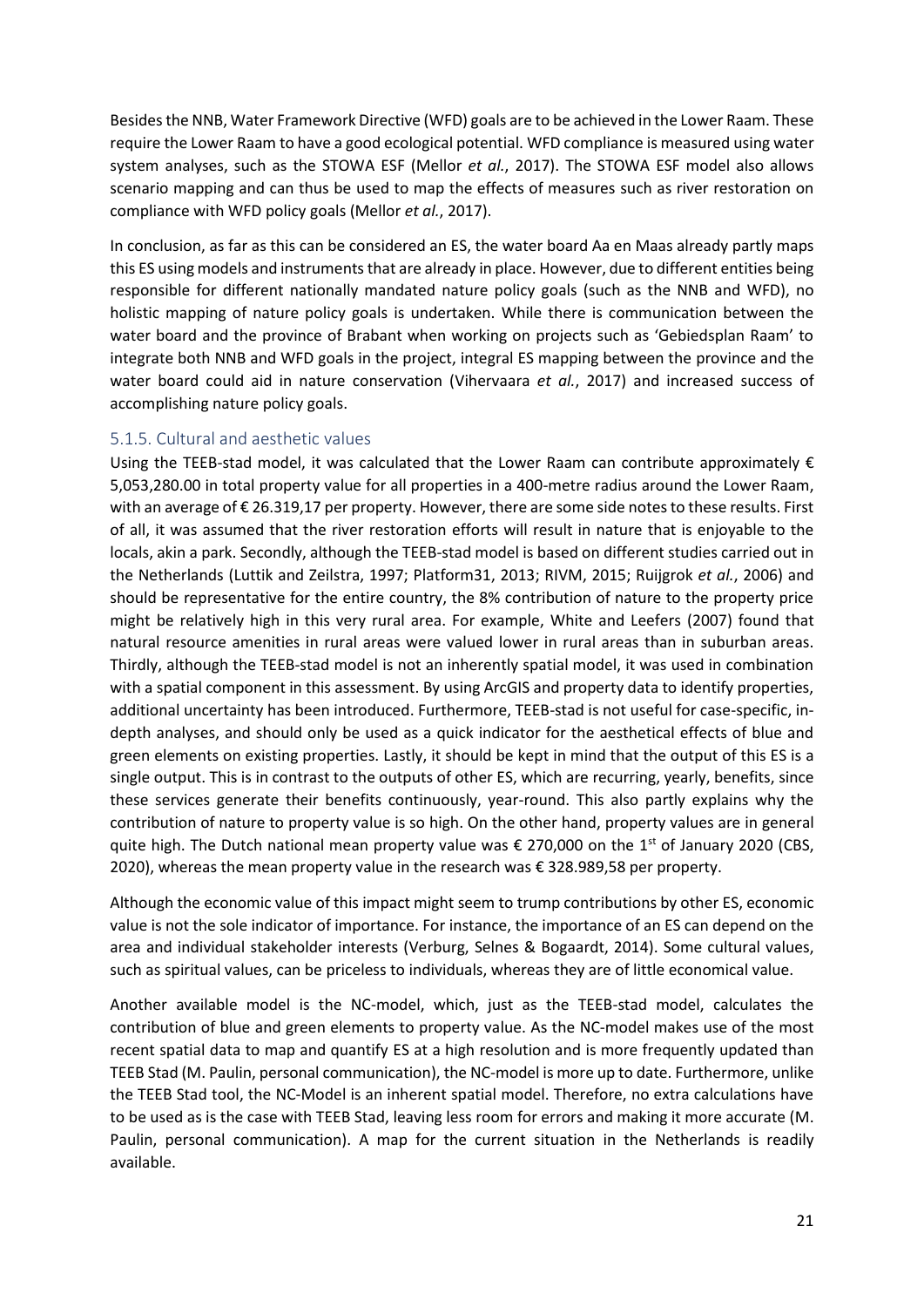However, the NC-model is designed for ES mapping. Implementing ES scenario modelling will require altering spatial input data to reflect the effects of each measure that will be affecting ES delivery. For scenario modelling the contribution of new blue and green elements in the NC-model, the LCEU water map used to identify water would need to be altered, as well as the input data for the identification of vegetation (Remme *et al.*, 2020). For mapping the current contribution of green elements to property values, a vegetation map was constructed using a height map, data from the public land register (BAG), infrared aerial photography and a map showing high-voltage power lines (Remme *et al.*, 2020). Altering this vegetation map and the water map to model the contribution of blue and green elements to property value in multiple different scenarios might thus be a lot of work.

### <span id="page-21-0"></span>5.1.6. Other ES

Many more ES exists besides the ones that were covered in this thesis (Appendix A), including other services that might be (economically) important to the water board or other actors in projects that the water board is involved in. For the 'Gebiedsplan Raam', the recreational value of nature is also important, as expressed by Besselink (2018), and pollination could also prove to be important in the heavily agricultural Raam valley. Additionally, the restoration of the natural stream banks with bank vegetation could also have positive effects on bank erosion and the influx of nutrient-rich runoff from adjacent agricultural fields. Benefits of these services could be expressed as reduced maintenance costs for erosion prevention and increased chances of compliance with WFD goals. Benefits of nutrient sequestration could also be expressed as the costs it the water board would have to make to achieve similar nutrient concentrations using other methods such as treatment of runoff water or treatment of the Lower Raam itself. If nutrient sequestration by bank vegetation was included in the study, then this would likely have resulted in a large contribution, since the Lower Raam does have problems with nitrogen loads exceeding the WFD norms (Besselink, 2018).

Other ES that would likely have had little economic impact in the river restoration plan, but could prove to have a (significant) economic benefit in other areas. These benefits include, but are not limited to: health benefits by sequestration of fine particulate matter and harmful airborne substances; mitigation of the heat island effects in large build-up area and reduced costs for storm water treatment due to filtration by macrophytes in halophyte filters (Appendix A).

However, for successful mapping and quantification of ES, sufficient knowledge needs to be available, just as the correct mapping and quantification tools need to be available. Since the Dutch government has assumed a decentralised approach to ES promotion and integration into national accounting (Verburg *et al.*, 2014), knowledge and tools should be obtained from knowledge hubs and research centra such as STOWA, Deltares and the RIVM (Dutch National Institute for Public Health and the Environment). Other water board might also have experience with mapping and quantifying ES and could also be approached.

### <span id="page-21-1"></span>5.2. Recommendations

### <span id="page-21-2"></span>5.2.1. Future management

ES mapping can be useful in a variety of stages in a project. In early stages, ES mapping can be useful in determining priorities and stakeholders. In later stages, ES quantification and mapping could be used by, for example, the water board Aa en Maas to determine ES supply and use, as well as the balance of burdens and benefits (Albert *et al.*, 2017; Geneletti and Mandle, 2017; Paulin *et al.*, 2020; RIVM, 2015). ES valuation enables ES to be compared across other services and goods consumed by society, and could provide the water board with new arguments for nature conservation or creation (Albert *et al.*, 2017; Brander and Crossman, 2017). For example, mapping of cultural and regulating ES demands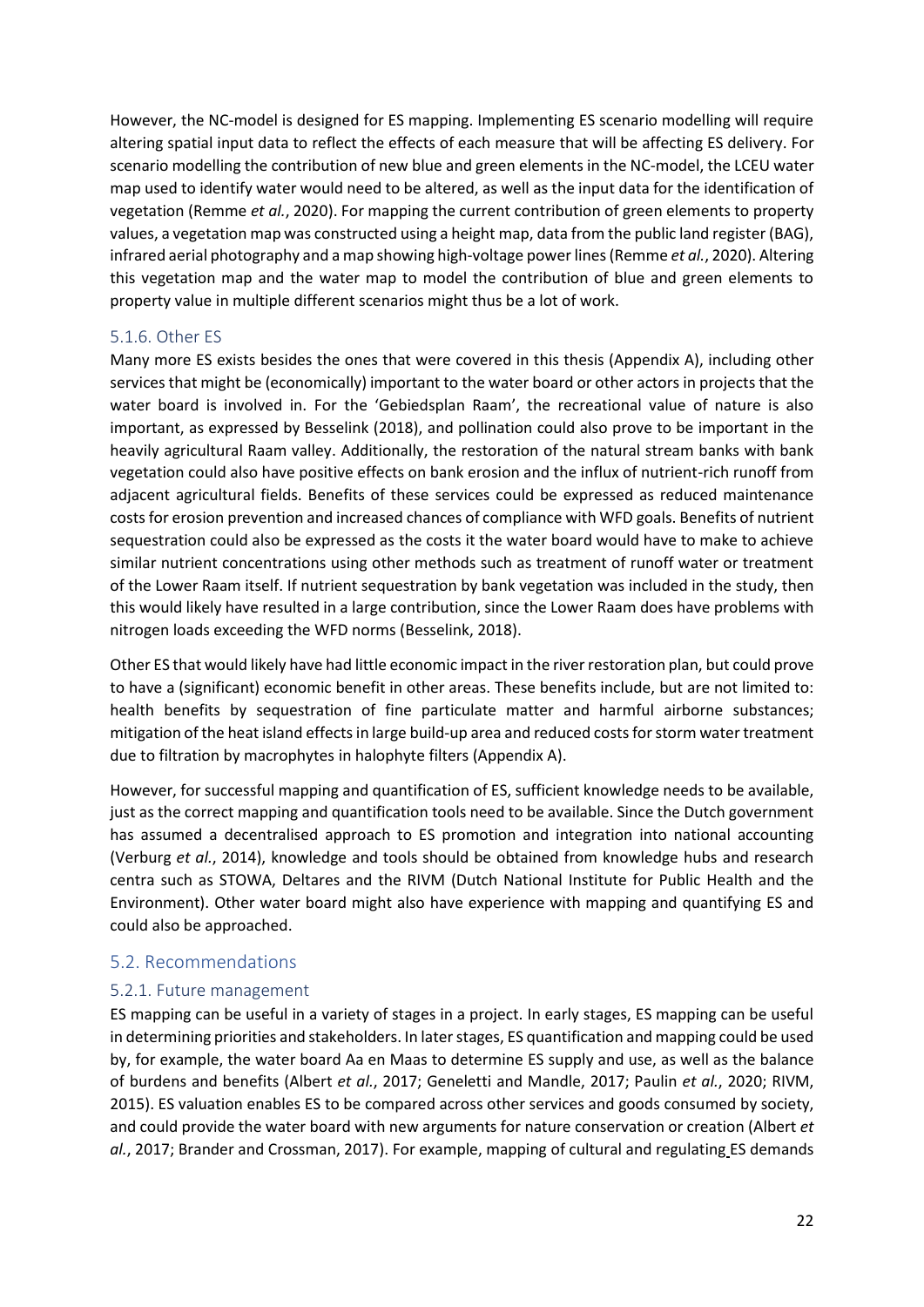and supply (such as PM sequestration and recreation) can be used to highlight the importance of green elements on physical and social well-being.

Using scenario modelling in ES mapping and quantification, bottlenecks and trade-offs in ES delivery can be identified (Albert *er al.*, 2017). For example, the modelling of crop and livestock provisioning using the WaterWijzer Landbouw has shown that a few selected areas close to the Lower Raam can lose up to 100% of their potential crop yield. Based on this information, mitigating measures or compensation schemes may be devised.

Furthermore, on order to map certain ES, new mapping and quantification models may have to be adapted and existing tools may have to be modified. An example is the SOBEK modelling instruments, of which the output cannot be used as input for the TEEB Stad flood risk calculations. Additionally, input data that is currently not available to the water board might be needed for the mapping of ES. For ES mapping, input data may be obtained from public databases such as the Dutch Natural Capital Atlas (ANK, 2020).

Lastly, in absence of models quantifying the effects of shading on macrophyte growth and flood safety, in-situ monitoring can help the water boards to gain first-hand experience with this form of macrophyte control. However, for reliable evaluation of the effects of shading of macrophytes by bank vegetation, it is important that actual shading and macrophyte cover are measured before as well after the bank restoration efforts. To effectively assess macrophyte cover, drones with multispectral cameras could be used (Penning *et al.* 2018).

### <span id="page-22-0"></span>5.2.2. Future research

Despite the existing knowledge on the suppression of macrophyte growth through shading by bank vegetation and the effects on flood risk (Köhler *et al.*, 2020; Verdonschot, 2016a, 2016b), no models or instruments are currently available to map or quantify these effects. Quantification models like these, in combination with ES valuation, can facilitate spatial planning and provide added value for decision-making (Albert *et al.*, 2017; Brander and Crossman, 2017), for example in river restoration projects like 'Gebiedsplan Raam'. Despite decentralised approach of the Dutch government (Verburg *et al.*, 2013; 2014), ES mapping and quantification tools and maps are developed by governmental organisations such as the RIVM (ANK, 2020; RIVM, 2015). However, for successful application and integration of ES in spatial planning, more ES mapping and quantification models are needed. Lastly, compatibility of models, shared input data between models and the use of easy-to-obtain or public available data or indicators are preferred, since those who need to use the instruments, such as water board and local governments, might not have the means or expertise to operate complex models (Verburg, 2014). This is illustrated by the fact that the water board Aa en Maas already needs to contract consultation agencies for calculations and designs for projects such as the 'Gebiedsplan Raam'.

### <span id="page-22-1"></span>6. Conclusion

Despite the goals of the Millennium Ecosystem Assessment and subsequent agreements (EC, 2011; 2013; 2019; Maes *et al.*, 2017; MEA, 2005), the concept and application of ES are not yet fully integrated in spatial planning, as illustrated by the river restoration project 'Gebiedsplan Raam', carried out by water board Aa en Maas. Although the concept of ES was not explicitly used by the water board, two ES, ground water provisioning and crop and livestock provisioning, were already mapped and quantified in the planning and design of the river restoration project. However, other ES, such as hydrological cycle and flow control, could not be mapped and assessed due to a lack of mapping and quantification instruments, and due to the incompatibility of existing tools: although knowledge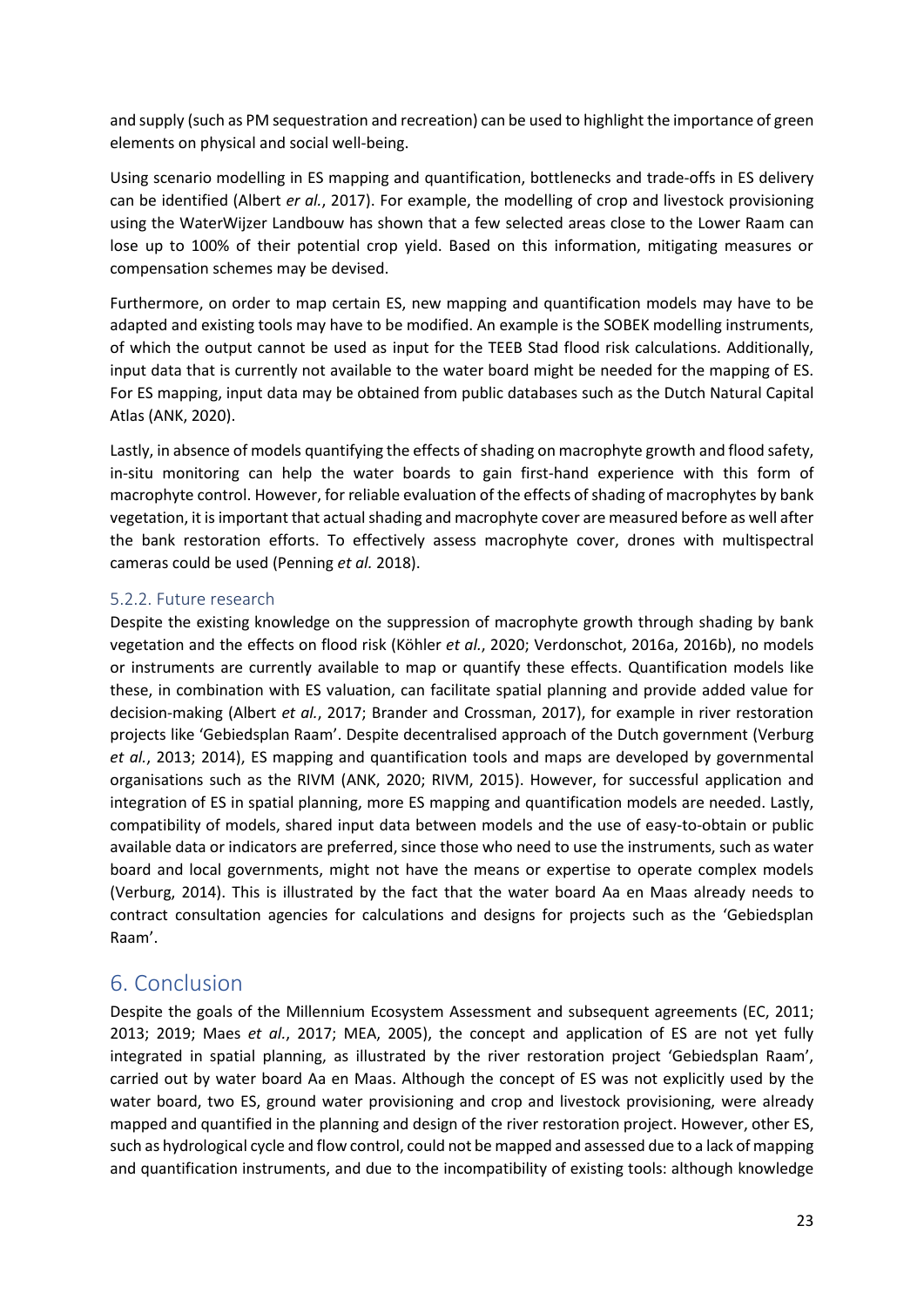on macrophyte growth suppression by bank shading is available (Köhler *et al.*, 2020; Verdonschot, 2016a, 2016b), no quantification tools exist. Furthermore, the output of the currently used instruments to model flood risk is not compatible with the TEEB Stad ES valuation tool, illustrating the need for compatible instruments.

Concluding, despite being limited in the number of ES and ES mapping and quantification models that were evaluated, this thesis has shown that ES mapping and quantification could aid the water board Aa en Maas by giving insight in the achievement of policy goals, the identification of mismatches in ES supply and demand and aid in the search for mitigating measures. For example, an increase in the ground water table will lead to increased crop losses in select areas close to the Raam river. Based on this information, decision-makers at the water board can devise compensation plans or ways to minimalize crop losses. Furthermore, this thesis has highlighted the need for more ES mapping and quantification models, as well as the possibility of adapting models currently in use to enable ES valuation.

## <span id="page-23-0"></span>7. Acknowledgements

I would like to thank Martina Paulin for all the time and energy she spent helping me with my Master thesis, from the first preparations until the very end, all whilst writing her own Ph.D. thesis. Secondly, I would like to thank prof. Jan Hendriks and prof. Christian Feld for supervising me, as well as Bart Brugmans and Marlie van Santvoort as supervisors from the water board Aa en Maas. I would also like to thank Bart and Marlie for the weekly video meetings, as well as the water board's Technical Team 'Gebiedsplan Raam', who let me join several of their meetings, so I still could experience some of the atmosphere and workflow at Aa en Maas during the continuous lockdowns this pandemic. Other colleagues of the water board I would like to thank for their feedback and expertise are Johnny van Keulen, Chris van Rens, Frank van Herpen, Marjolein Rozenmeijer and especially Joost Rooijakkers, for helping me obtain this internship. Furthermore, I would like to thank my family for the coffee and support during all the time I had to work from home, and lastly, I would like to thank study advisor drs. Corry Mooren, for all her tireless assistance whenever I had any questions at any time during my studies.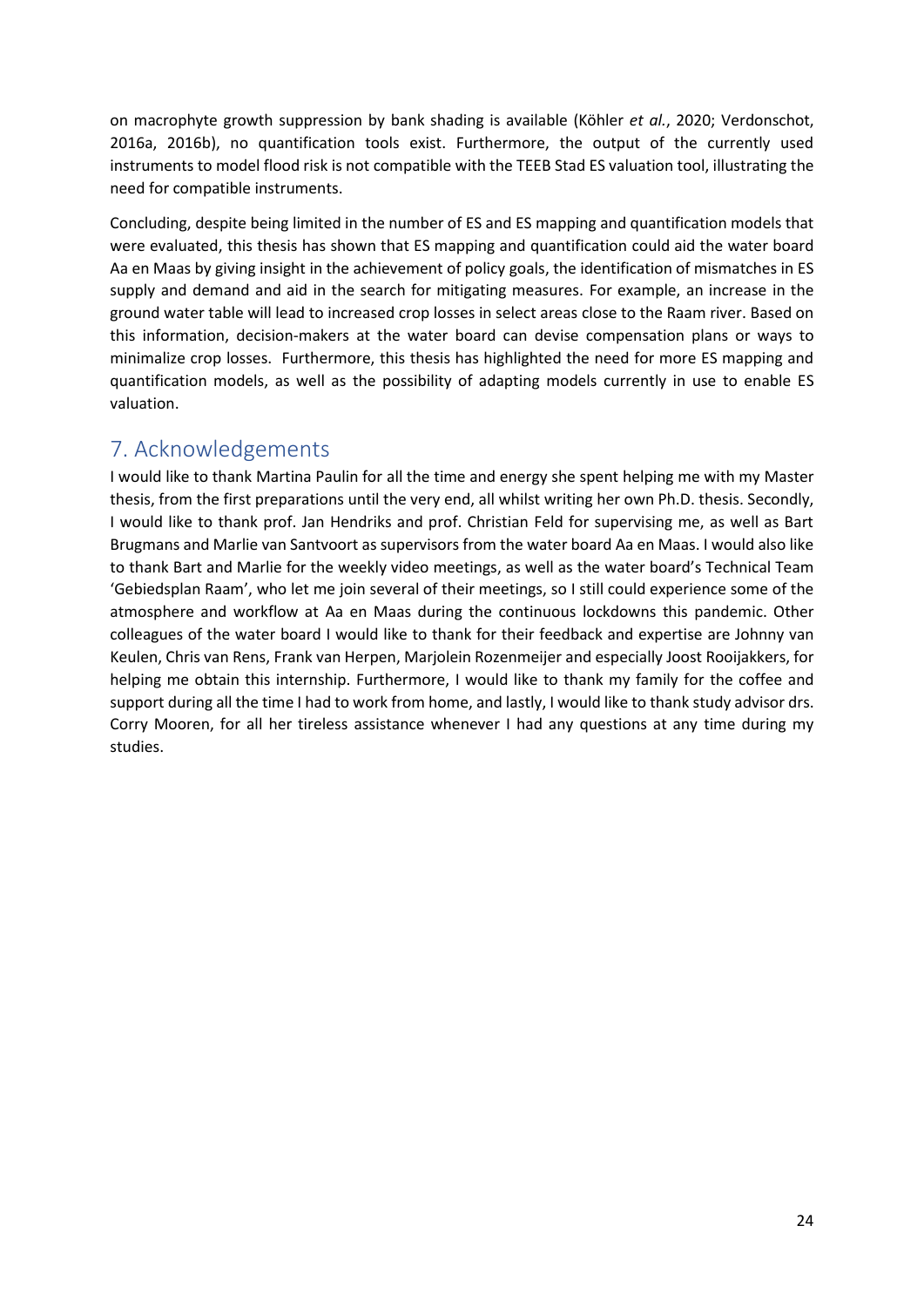### <span id="page-24-0"></span>8. Literature

Albert, C.; Geneletti, D.; Kopperoinen, L. (2017). Application of ecosystem services in spatial planning. In B. Burkhard & J. Maes (Eds.), *Mapping Ecosystem Services* (pp. 303-305) Sofia: Pensoft Publishers.

ANK (2020). *Atlas Natuurlijk Kapitaal*.<https://www.atlasnatuurlijkkapitaal.nl/>

Besselink, Daan (2018). *Gebiedsplan Raamvallei – 15 September 2018*. Arcadis.

Brander, L. M.; Crossman, N. D. (2017) Economic quantification. In B. Burkhard & J. Maes (Eds.), *Mapping Ecosystem Services* (pp. 113-123) Sofia: Pensoft Publishers.

Bunn, S. E., Davies, P. M., Kellaway, D. M. & Prosser, I. P. (1998). Influence of invasive macrophytes on channel morphology and hydrology in an open tropical lowland stream, and potential control by riparian shading. *Freshwater Biology* 39, 171-178.

Burkhard, B. and Maes, J. (2017). Introduction. In B. Burkhard & J. Maes (Eds.), *Mapping Ecosystem Services* (pp. 23-26) Sofia: Pensoft Publishers.

CBS (2020, September 10). *WOZ-waarde gemiddeld 8,9 procent hoger.* [https://www.cbs.nl/nl](https://www.cbs.nl/nl-nl/nieuws/2020/37/woz-waarde-gemiddeld-8-9-procent-hoger)[nl/nieuws/2020/37/woz-waarde-gemiddeld-8-9-procent-hoger](https://www.cbs.nl/nl-nl/nieuws/2020/37/woz-waarde-gemiddeld-8-9-procent-hoger) 

Collins, K.; Febria, C.; Warburton, H.; Devlin, H.; Hogsden, K.; Goeller, B.; McIntosh, A.; Harding, J. (2019). Evaluating practical macrophyte control tools on small agricultural waterways in Canterbury, New Zealand. *New Zealand Journal of Marine and Freshwater Research* 53(2), 182-200 DOI: 10.1080/00288330.2018.1487454

CommunicatieRijk (2020). *The C Factor*. On: [https://www.communicatierijk.nl/vakkennis/factor-c-in](https://www.communicatierijk.nl/vakkennis/factor-c-in-english)[english](https://www.communicatierijk.nl/vakkennis/factor-c-in-english)

De Groot, R., Braat, L. and Constanza, R. (2017). A short history of the ecosystem services concept. In B. Burkhard & J. Maes (Eds.), *Mapping Ecosystem Services* (pp. 29-31) Sofia: Pensoft Publishers.

Deltares (2020). *SOBEK Suite.* Retrieved December 12, 2020 from <https://www.deltares.nl/en/software/sobek/>

De Vries; Hoogerwerf; De Regt (2003). *Beschrijving van en gevoeligheidsanalyses voor het recreatiemodel AVANAR. De bruikbaarheid van het model Afstemming Vraag Aanbod Natuur Als Recreatieruimte (AVANAR) als instrument voor MNP-doeleinden.* Alterra, Wageningen.

EC, 2011. *Our life insurance, our NC: an EU biodiversity strategy to 2020*. COM (2011) 244 final (ed. EU). European Commission, Brussels.

EC, 2013. *Communication from the Commission to the European Parliament, the Council, the European Economic and Social Committee and the Committee of the Regions. Green Infrastructure (GI) — Enhancing Europe's Natural Capital*. COM(2013) 249 final (ed. EU). European Commission, Brussels.

EC, 2019. *Communication from the Commission to the European Parliament, the Council, the European Economic and Social Committee and the Committee of the Regions. Environmental Implementation Review 2019: A Europe that protects its citizens and enhances their quality of life*. COM(2019) 149, 113- 132, 134-139 final (ed. EU). European Commission, Brussels, 2019.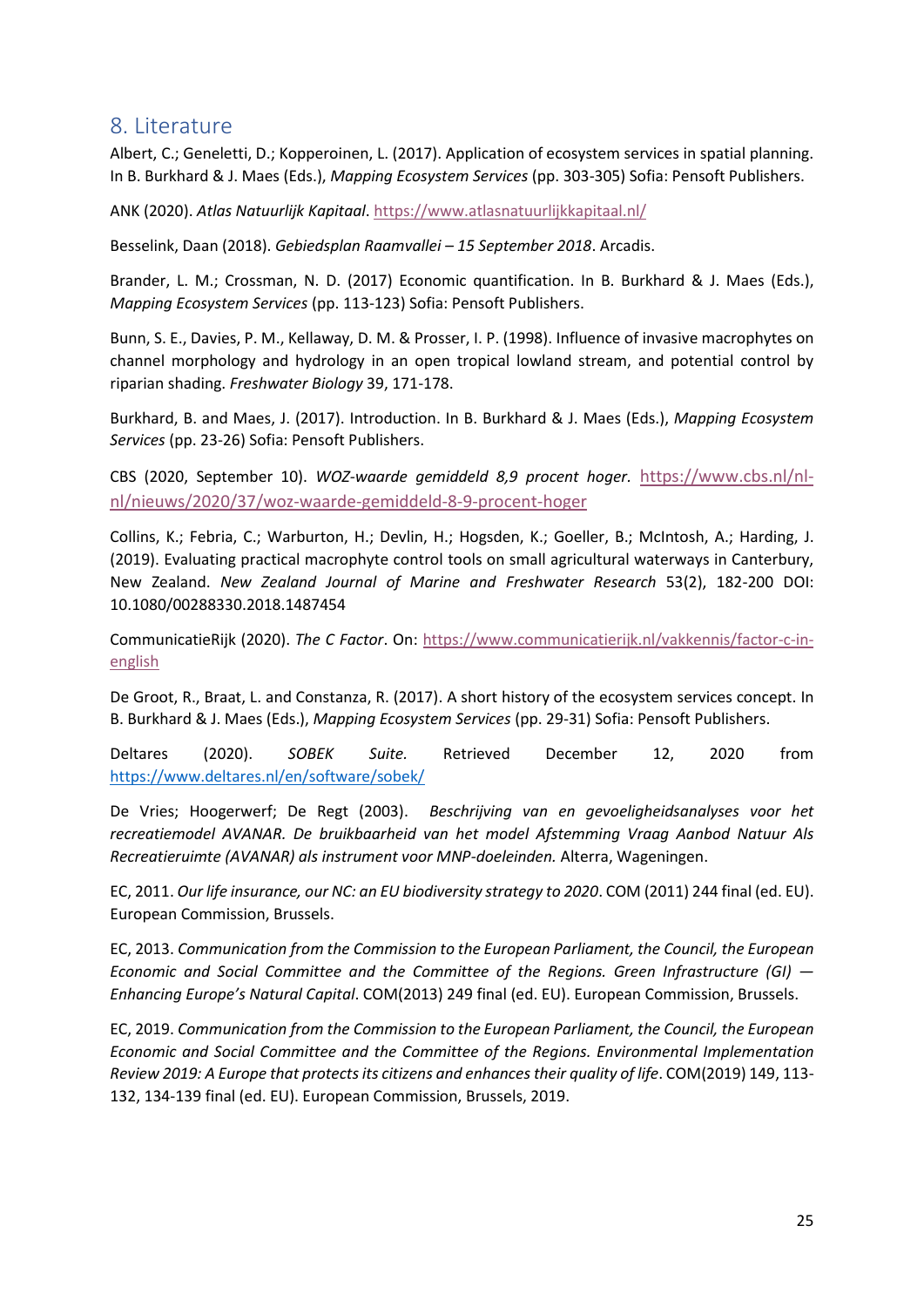Geneletti, D.; Mandle, L. (2017). Mapping ecosystem services for impact assessment. In B. Burkhard & J. Maes (Eds.), *Mapping Ecosystem Services* (pp. 352-355) Sofia: Pensoft Publishers.

Haines-Young, R. and M.B. Potschin (2018). Common International Classification of Ecosystem Services (CICES) V5.1 and Guidance on the Application of the Revised Structure. Available from [www.cices.eu](http://www.cices.eu/)

Kadaster (2020). *Basisregistratie Adressen en Gebouwen (BAG).* Retrieved August 26, 2020 from <https://bagviewer.kadaster.nl/lvbag/bag-viewer/>

Kałuża, T.; Sojka, M.; Wróżyński, R.; Jaskuła, J.; Zaborowski, S.; Hämmerling, M. (2020). Modeling of River Channel Shading as a Factor for Changes in Hydromorphological Conditions of Small Lowland Rivers. *Water* 12(2), 527; <https://doi.org/10.3390/w12020527>

Köhler, J.; Hachol, J.; Hilt, S. (2010). Regulation of submersed macrophyte biomass in a temperate lowland river: Interactions between shading by bank vegetation, epiphyton and water turbidity. *Aquatic Botany*. 92. 129-136.

Luttik, J.; Zeilstra, M. (1997) *Woongenot heeft een prijs; het waardeverhogend effect van een groene en waterrijke omgeving op de huizenprijs.* (Rapport; No. 562). SC-DLO.

Maes, J.; Egoh, B.; Qiu, J.; Heiskanen, A.; Crossman, N.; Neale, A. (2017). Mapping ecosystem services in national and supra-national policy making. In B. Burkhard & J. Maes (Eds.), *Mapping Ecosystem Services* (pp. 295-301) Sofia: Pensoft Publishers.

MEA (2005). *Millennium ecosystem assessment: Ecosystems and human well-being synthesis*. World Resources Institute, Washington, DC.

Mellor; Verbeek; Van de Wijngaart (2017). *Ecological key factors: A method for setting realistic goals*  and implementing cost-effective measures for the improvement of ecological water quality. Houten: DPP.

Ministry of Economic Affairs and Climate Policy (2020). *Dataset: Basisregistratie Gewaspercelen (BRP)*. PDOK. Retrieved November 18, 2020 from [https://www.pdok.nl/introductie/-/article/basisregistratie](https://www.pdok.nl/introductie/-/article/basisregistratie-gewaspercelen-brp-)[gewaspercelen-brp-.](https://www.pdok.nl/introductie/-/article/basisregistratie-gewaspercelen-brp-)

Paulin; Remme; Van der Hoek; Knegt; Koopman; Breure; Rutgers & De Nijs (2020). Towards nationally harmonized mapping and qualification of ecosystem services. *Science of the Total Environment. 703.* 

Penning, E.; Noorlandt, R.; Berends, K.; Fraaije, R.; Van den Eertwegh, G.; (2018). Nieuwe overwegingen voor maaibeheer met vlakdekkende informatie over vegetatie. H2O online, 7 mei 2018.

Platform31 (2013). *Van TEEB-stad naar TEEB-stad tool: Inzicht in de waarde van groen in de stad.* The Hague: Platform31.

Potschin, M. & R. Haines-Young (2016): Defining and measuring ecosystem services. In: Potschin, M., Haines-Young, R., Fish, R. and Turner, R.K. (eds) *Routledge Handbook of Ecosystem Services.* Routledge, London and New York, pp. 25-44.

Provincie Brabant (2020). *Natuurbeheerplan.* Kaartbank Brabant. Retrieved September 24, 2020 from <https://kaartbank.brabant.nl/viewer/app/natuurbeheerplan/>

Reeze, B. & Laseroms, R. (2018). *Ecologische sleutelfactoren stromende wateren: Tussenrapportage hydrologie en morfologie*. Houten: DPP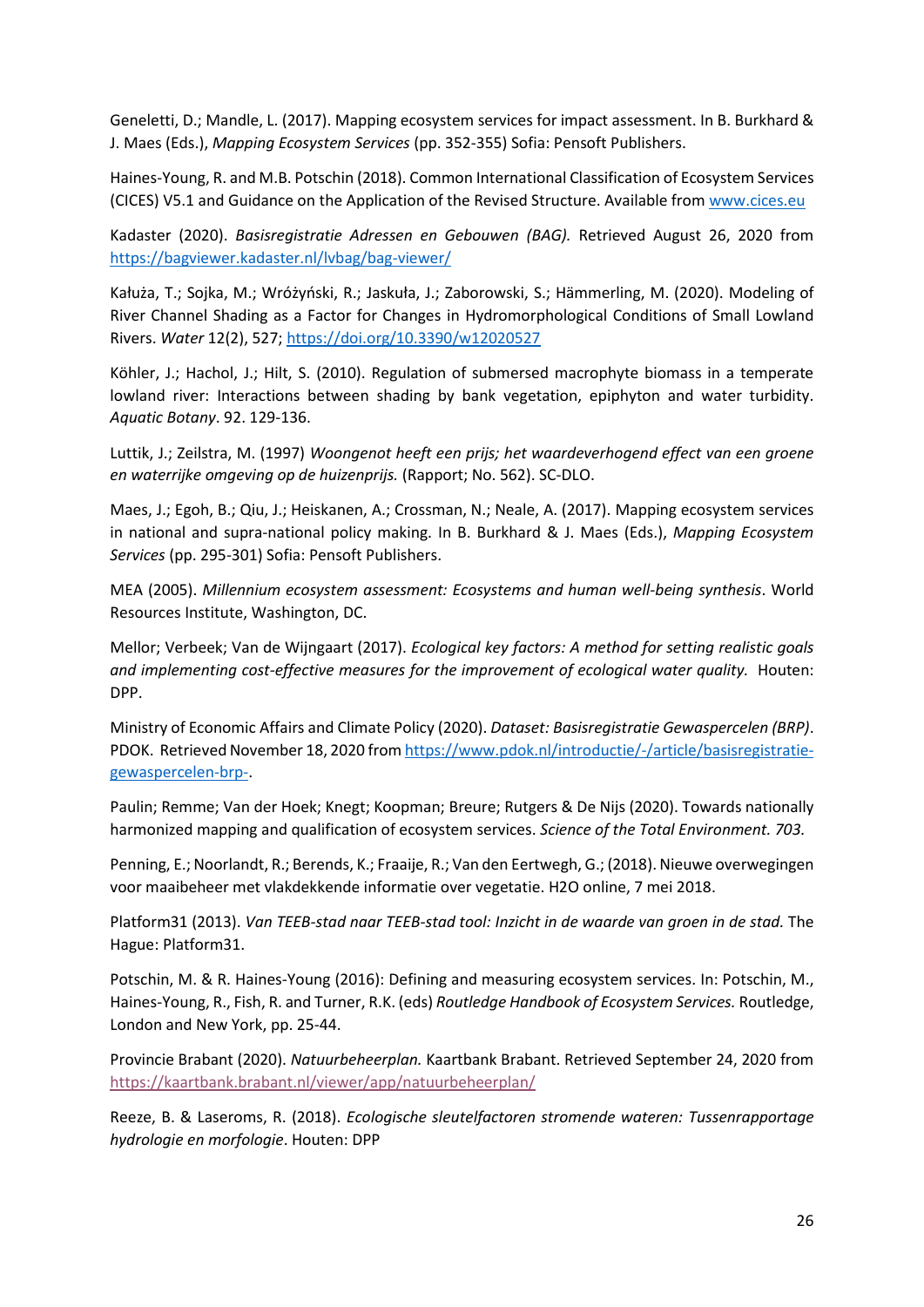Remme, R.; De Nijs, T. & Paulin, M. (2017). *Natural capital Model. Technical documentation of the quantification, mapping and monetary valuation of urban ecosystem services.* Bilthoven: National Institute for Public Health and the Environment (RIVM).

Rijksoverheid (2009, Januari 29) *Waterwet.* Overheid. Retrieved December 25, 2020 from [https://wetten.overheid.nl/BWBR0025458/2020-07-01/#Hoofdstuk2\\_Paragraaf3\\_Artikel2.8](https://wetten.overheid.nl/BWBR0025458/2020-07-01/#Hoofdstuk2_Paragraaf3_Artikel2.8)

Rijksoverheid (2020a). *Natuurnetwerk Nederland*. Retrieved December 21, 2020 from <https://www.rijksoverheid.nl/onderwerpen/natuur-en-biodiversiteit/natuurnetwerk-nederland>

Rijksoverheid (2020b). *WOZ-waardeloket*. WOZ-waardeloket. Retrieved August 26, 2020 from [www.wozwaardeloket.nl](http://www.wozwaardeloket.nl/)

Rijksinstituut voor Volksgezondheid en Milieu (RIVM) (2015). *Teeb.stad*. On[: https://www.teebstad.nl/](https://www.teebstad.nl/)

Ruijgrok, E. C. M., & De Groot, R. S. (2006). *Kengetallen Waardering Natuur, Water, Bodem en Landschap, Hulpmiddel bij MKBA`s*. Den Haag: Ministerie van LNV.

Schneiders, A. & Müller, F. (2017). A natural base for ecosystem services. In B. Burkhard & J. Maes (Eds.), *Mapping Ecosystem Services* (pp. 33-38) Sofia: Pensoft Publishers.

Stichting toegepast onderzoek waterbeheer/Stowa (2018). *Sleutelfactor context.* Houten: DPP.

Tauw (2019). *Notitie Schaduwonderzoek stromende wateren waterschap Aa en Maas*.

Tibosch, M. (2020) *Onderzoeksrapport beschaduwen van beken* [unpublished internship report]. HAS University of Applied Sciences.

Verburg, R. W.; Bogaardt, M. J.; Harms, B.; Selnes, T.; Oliemans, W. (2013) Beleid voor ecosysteemdiensten; Een vergelijking tussen verschillende EU-staten. *WOt-werkdocument 322*. WOT Natuur & Milieu, Wageningen UR, Wageningen.

Verburg, R.W.; T. Selnes & M.J. Bogaardt (2014). Van denken naar doen: Ecosysteemdiensten in de praktijk. Case studies uit Nederland, Vlaanderen en het Verenigd Koninkrijk. *WOt-technical report 4*. Wageningen UR, Wageningen.

Verdonschot, R.; Van Oosten-Siedlecka, A.; Besse-Lotoskaya, A.; Verdonschot, P. (2014). Effects of shading on stream water temperature and stenothermic macroinvertebrates; a synthesis of the findings along the trans-European latitudinal climate gradient. *REFRESH; Adaptive strategies to Mitigate the Impacts of Climate Change on European Freshwater Ecosystems*

Verdonschot, R.; Runhaar, H.; Buijse, T.; Bijkerk, R.; Verdonschot, P. (2016a) Doorstroommoerassen en moerasbeken; Typebeschrijvingen en ontwikkeling maatlatten voor de biologische kwaliteitselementen. *Zoetwatersystemen*, *Wageningen Environmental Research*. Wageningen UR, Wageningen. http://dx.doi.org/10.18174/407301

Verdonschot, P.; Verdonschot, R.; Bauwens, J.; Brugmans, B.; Dees, A.; Kits, M.; Moeleker, M.; De Hoog, J.; Scheepens, M.; Barten, I.; Coenen, D.; Van Vught, A.; Roovers, S. (2016b). *Kennisoverzicht kleinschalige maatregelen in Brabantse beken; STOWA rapport 2017-16*. STOWA, Amersfoort.

Vihervaara, P.; Maes, J.; Mononen, L.; Cazacu, C.; Adamescu, M. (2017). Nature protection. In B. Burkhard & J. Maes (Eds.), *Mapping Ecosystem Services* (pp. 327-331) Sofia: Pensoft Publishers.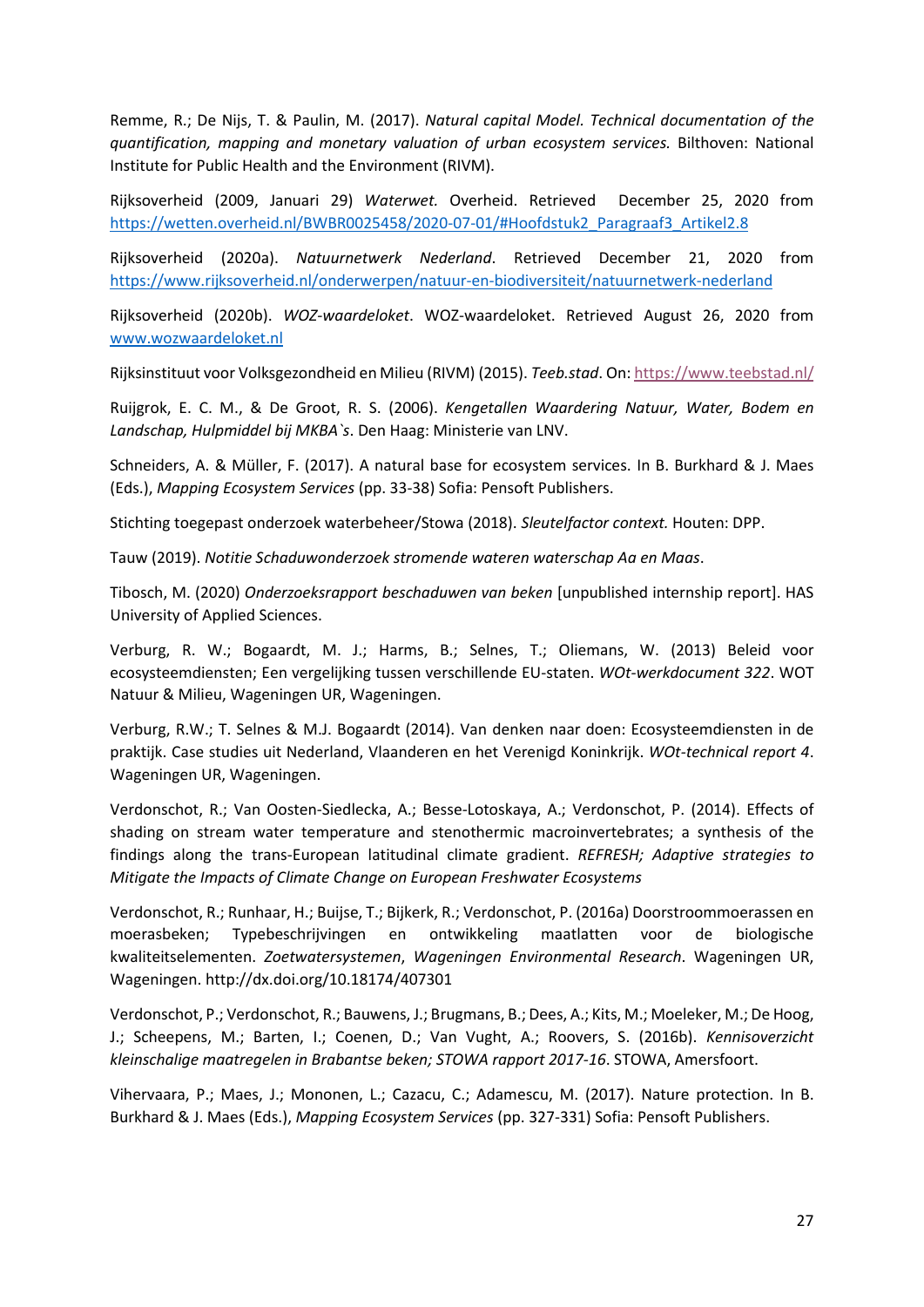Werkgroep Waterwijzer Landbouw (2018). *Waterwijzer Landbouw: instrumentarium voor kwantificeren van effecten van waterbeheer en klimaat op landbouwproductie; rapport 2018-48*. STOWA, Amersfoort.

White, Eric & Leefers, Larry (2007). Influence of Natural Amenities on Residential Property Values in a Rural Setting. *Society and Natural Resources. 2007 (20).* 659-667.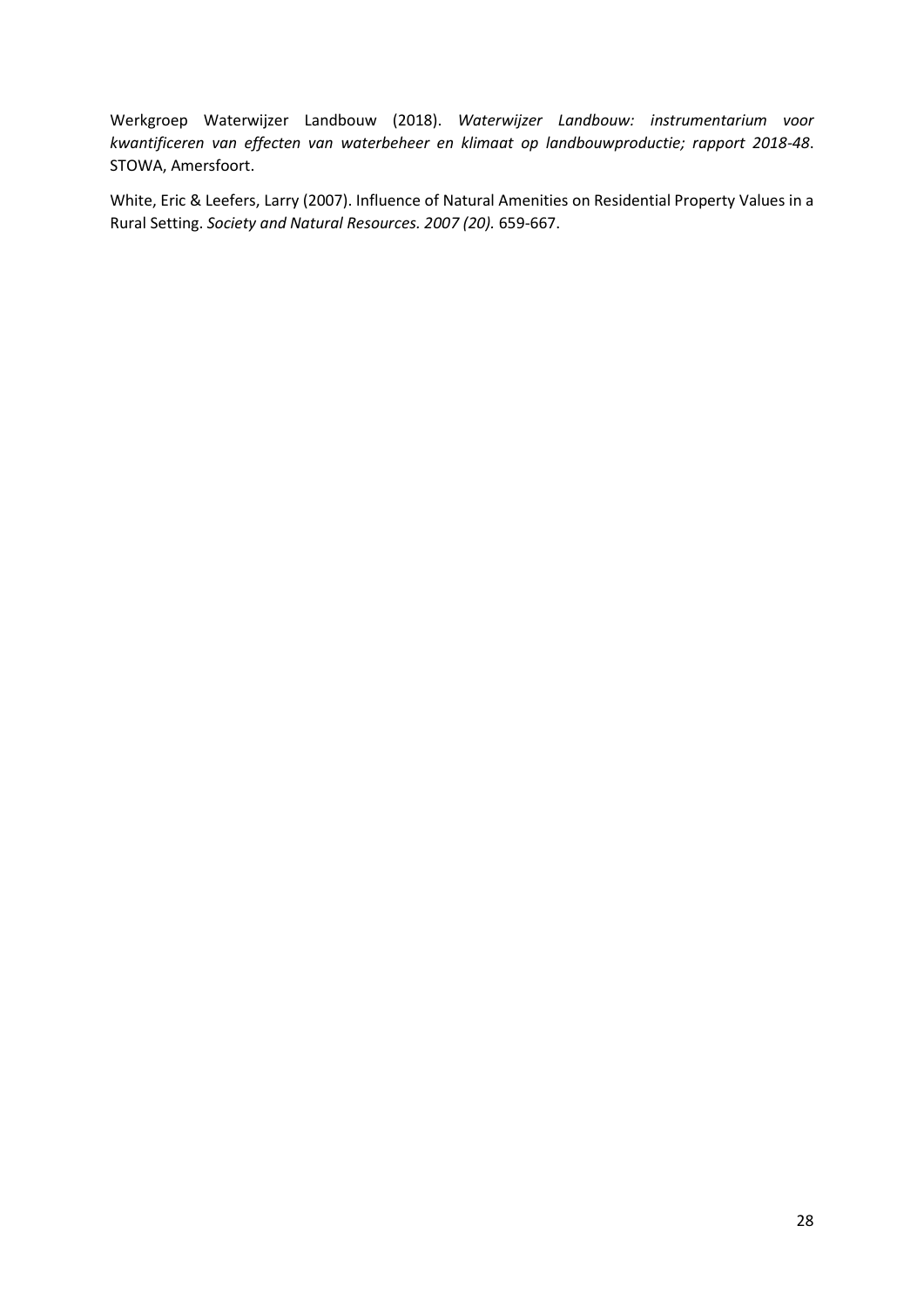# <span id="page-28-0"></span>Appendix A

*Ecosystem services as classified in the CICES (Common International Classification of Ecosystem Services) version 5.1*

| <b>Section</b> | <b>Division</b> | Group                      | Class                                        | Code    | Class type                  |
|----------------|-----------------|----------------------------|----------------------------------------------|---------|-----------------------------|
| Provisioning   | <b>Biomass</b>  | Cultivated                 | Cultivated terrestrial plants (including     | 1.1.1.1 | Crops by                    |
| (Biotic)       |                 | terrestrial                | fungi, algae) grown for nutritional purposes |         | amount, type                |
|                |                 | plants for                 |                                              |         | (e.g. cereals, root         |
|                |                 | nutrition,                 |                                              |         | crops, soft fruit,          |
|                |                 | materials or               |                                              |         | etc.)                       |
|                |                 | energy                     |                                              |         |                             |
| Provisioning   | <b>Biomass</b>  | Cultivated                 | Fibres and other materials from cultivated   | 1.1.1.2 | Material by                 |
| (Biotic)       |                 | terrestrial                | plants, fungi, algae and bacteria for direct |         | amount, type,               |
|                |                 | plants for                 | use or processing (excluding genetic         |         | use, media (land,           |
|                |                 | nutrition,                 | materials)                                   |         | soil, freshwater,           |
|                |                 | materials or               |                                              |         | marine)                     |
| Provisioning   | <b>Biomass</b>  | energy<br>Cultivated       | Cultivated plants (including fungi, algae)   | 1.1.1.3 | By amount, type,            |
| (Biotic)       |                 | terrestrial                | grown as a source of energy                  |         | source                      |
|                |                 | plants for                 |                                              |         |                             |
|                |                 | nutrition,                 |                                              |         |                             |
|                |                 | materials or               |                                              |         |                             |
|                |                 | energy                     |                                              |         |                             |
| Provisioning   | <b>Biomass</b>  | Cultivated                 | Plants cultivated by in- situ aquaculture    | 1.1.2.1 | Plants, algae by            |
| (Biotic)       |                 | aquatic                    | grown for nutritional purposes               |         | amount, type                |
|                |                 | plants for                 |                                              |         |                             |
|                |                 | nutrition,                 |                                              |         |                             |
|                |                 | materials or               |                                              |         |                             |
|                |                 | energy                     |                                              |         |                             |
| Provisioning   | <b>Biomass</b>  | Cultivated                 | Fibres and other materials from in-situ      | 1.1.2.2 | Plants, algae by            |
| (Biotic)       |                 | aquatic                    | aquaculture for direct use or processing     |         | amount, type                |
|                |                 | plants for                 | (excluding genetic materials)                |         |                             |
|                |                 | nutrition,                 |                                              |         |                             |
|                |                 | materials or               |                                              |         |                             |
|                |                 | energy                     |                                              |         |                             |
| Provisioning   | <b>Biomass</b>  | Cultivated                 | Plants cultivated by in- situ aquaculture    | 1.1.2.3 | Plants, algae by            |
| (Biotic)       |                 | aquatic                    | grown as an energy source                    |         | amount, type                |
|                |                 | plants for                 |                                              |         |                             |
|                |                 | nutrition,<br>materials or |                                              |         |                             |
|                |                 |                            |                                              |         |                             |
| Provisioning   | <b>Biomass</b>  | energy<br>Reared           | Animals reared for nutritional purposes      | 1.1.3.1 | Animals,                    |
| (Biotic)       |                 | animals for                |                                              |         |                             |
|                |                 | nutrition,                 |                                              |         | products by<br>amount, type |
|                |                 | materials or               |                                              |         | (e.g. beef, dairy)          |
|                |                 | energy                     |                                              |         |                             |
| Provisioning   | <b>Biomass</b>  | Reared                     | Fibres and other materials from reared       | 1.1.3.2 | Material by                 |
| (Biotic)       |                 | animals for                | animals for direct use or processing         |         | amount, type,               |
|                |                 | nutrition,                 | (excluding genetic materials)                |         | use, media (land,           |
|                |                 | materials or               |                                              |         | soil, freshwater,           |
|                |                 | energy                     |                                              |         | marine)                     |
| Provisioning   | <b>Biomass</b>  | Reared                     | Animals reared to provide energy (including  | 1.1.3.3 | By amount, type,            |
| (Biotic)       |                 | animals for                | mechanical)                                  |         | source                      |
|                |                 | nutrition,                 |                                              |         |                             |
|                |                 | materials or               |                                              |         |                             |
|                |                 | energy                     |                                              |         |                             |
|                |                 |                            |                                              |         |                             |
|                |                 |                            |                                              |         |                             |
|                |                 |                            |                                              |         |                             |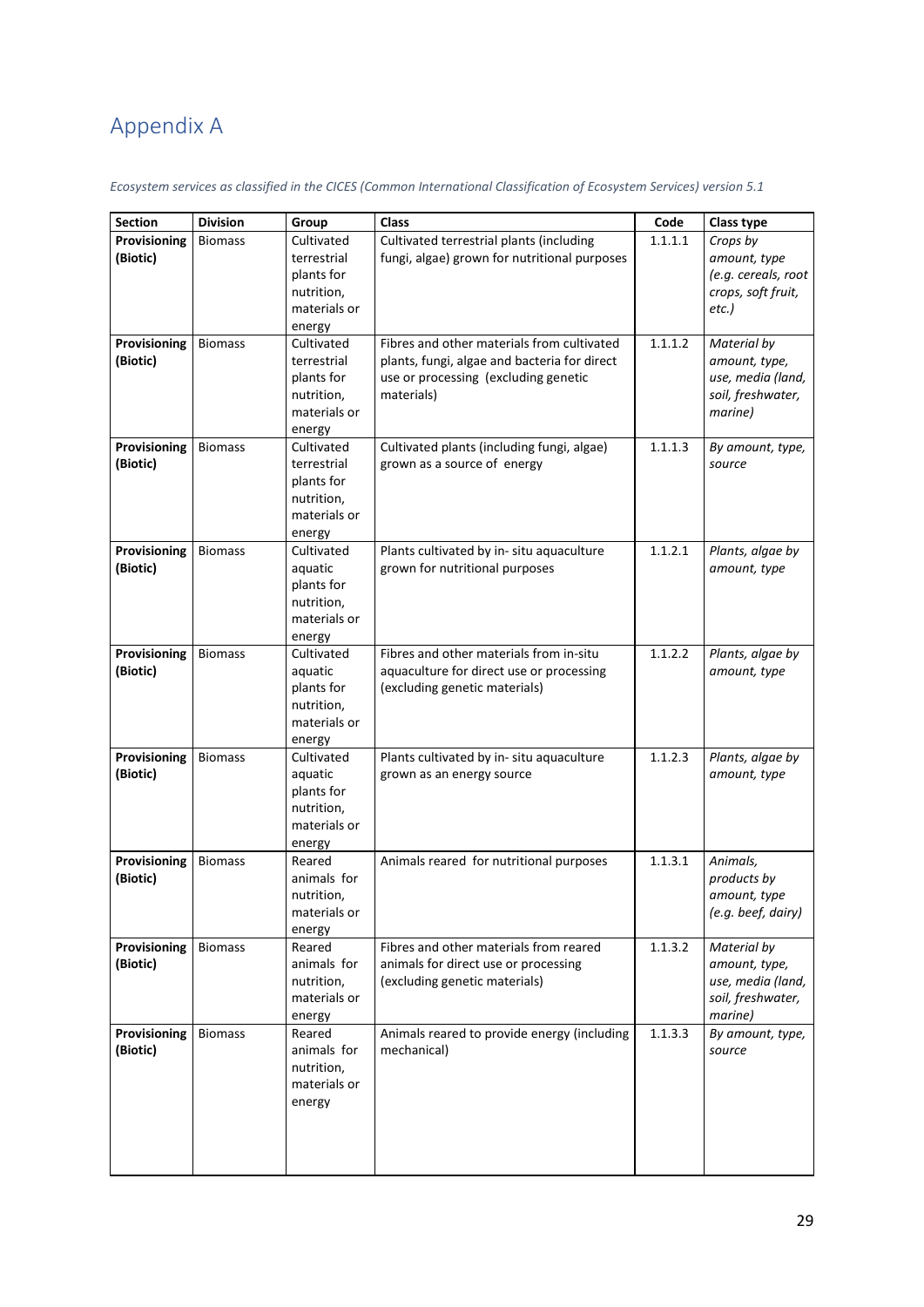| Provisioning<br>(Biotic) | <b>Biomass</b>                                                                                 | Reared<br>aquatic<br>animals for<br>nutrition,<br>materials or<br>energy                 | Animals reared by in-situ aquaculture for<br>nutritional purposes                                                                     | 1.1.4.1 | Animals by<br>amount, type       |
|--------------------------|------------------------------------------------------------------------------------------------|------------------------------------------------------------------------------------------|---------------------------------------------------------------------------------------------------------------------------------------|---------|----------------------------------|
| Provisioning<br>(Biotic) | <b>Biomass</b>                                                                                 | Reared<br>aquatic<br>animals for<br>nutrition,<br>materials or<br>energy                 | Fibres and other materials from animals<br>grown by in-situ aquaculture for direct use<br>or processing (excluding genetic materials) | 1.1.4.2 | Animals by<br>amount, type       |
| Provisioning<br>(Biotic) | <b>Biomass</b>                                                                                 | Reared<br>aquatic<br>animals for<br>nutrition,<br>materials or<br>energy                 | Animals reared by in-situ aquaculture as an<br>energy source                                                                          | 1.1.4.3 | Animals by<br>amount, type       |
| Provisioning<br>(Biotic) | <b>Biomass</b>                                                                                 | Wild plants<br>(terrestrial<br>and aquatic)<br>for nutrition,<br>materials or<br>energy  | Wild plants (terrestrial and aquatic,<br>including fungi, algae) used for nutrition                                                   | 1.1.5.1 | Plants, algae by<br>amount, type |
| Provisioning<br>(Biotic) | <b>Biomass</b>                                                                                 | Wild plants<br>(terrestrial<br>and aquatic)<br>for nutrition,<br>materials or<br>energy  | Fibres and other materials from wild plants<br>for direct use or processing (excluding<br>genetic materials)                          | 1.1.5.2 | Plants, algae by<br>amount, type |
| Provisioning<br>(Biotic) | <b>Biomass</b>                                                                                 | Wild plants<br>(terrestrial<br>and aquatic)<br>for nutrition,<br>materials or<br>energy  | Wild plants (terrestrial and aquatic,<br>including fungi, algae) used as a source of<br>energy                                        | 1.1.5.3 | Material by<br>type/source       |
| Provisioning<br>(Biotic) | <b>Biomass</b>                                                                                 | Wild animals<br>(terrestrial<br>and aquatic)<br>for nutrition,<br>materials or<br>energy | Wild animals (terrestrial and aquatic) used<br>for nutritional purposes                                                               | 1.1.6.1 | Animals by<br>amount, type       |
| Provisioning<br>(Biotic) | <b>Biomass</b>                                                                                 | Wild animals<br>(terrestrial<br>and aquatic)<br>for nutrition,<br>materials or<br>energy | Fibres and other materials from wild<br>animals for direct use or processing<br>(excluding genetic materials)                         | 1.1.6.2 | Material by<br>type/source       |
| Provisioning<br>(Biotic) | <b>Biomass</b>                                                                                 | Wild animals<br>(terrestrial<br>and aquatic)<br>for nutrition,<br>materials or<br>energy | Wild animals (terrestrial and aquatic) used<br>as a source of energy                                                                  | 1.1.6.3 | By amount, type,<br>source       |
| Provisioning<br>(Biotic) | Genetic<br>material from<br>all biota<br>(including<br>seed, spore or<br>gamete<br>production) | Genetic<br>material<br>from plants,<br>algae or fungi                                    | Seeds, spores and other plant materials<br>collected for maintaining or establishing a<br>population                                  | 1.2.1.1 | By species or<br>varieties       |
| Provisioning<br>(Biotic) | Genetic<br>material from                                                                       | Genetic<br>material                                                                      | Higher and lower plants (whole organisms)<br>used to breed new strains or varieties                                                   | 1.2.1.2 | By species or<br>varieties       |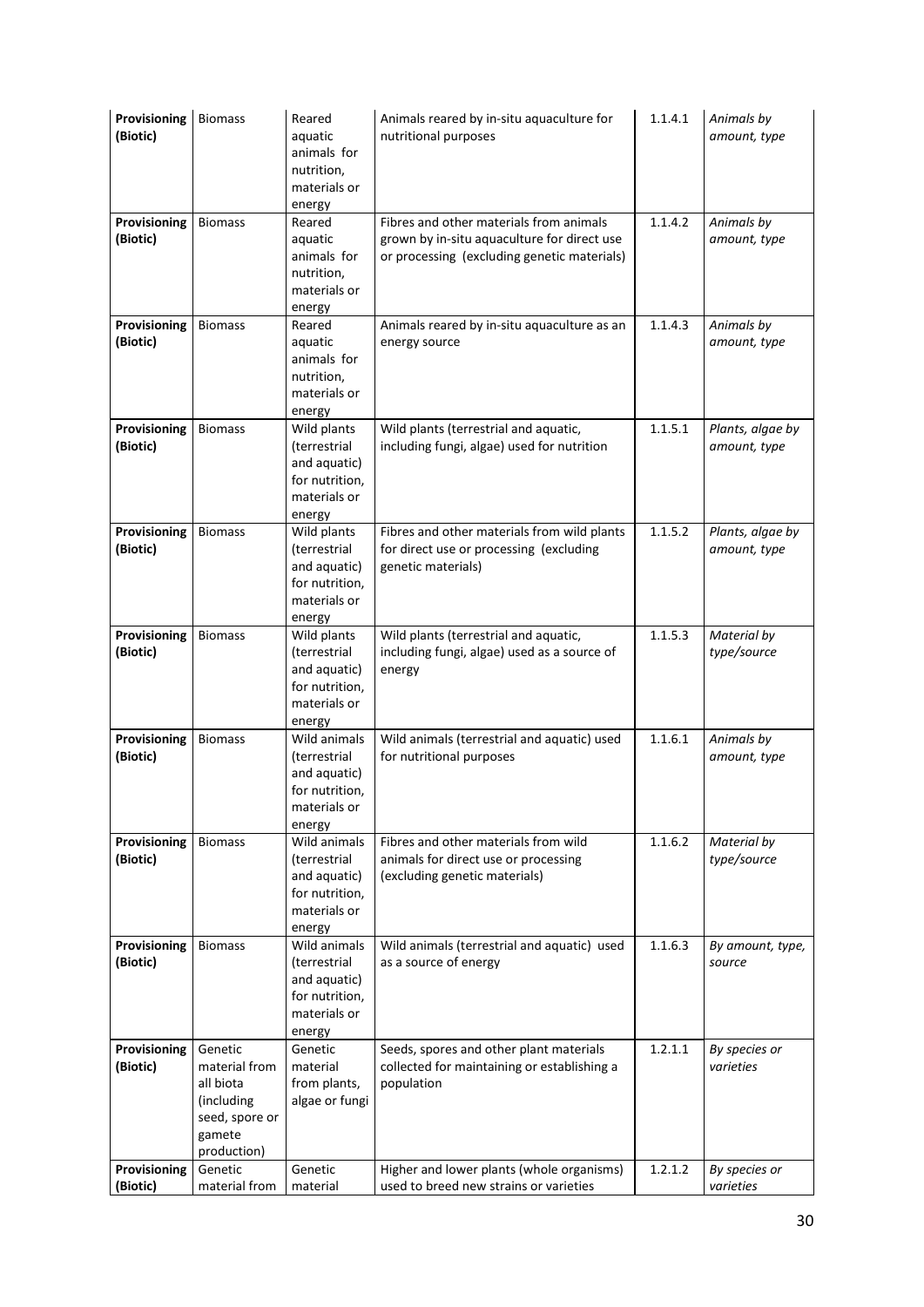|                           | all biota<br>(including<br>seed, spore or<br>gamete<br>production)                             | from plants,<br>algae or fungi                                    |                                                                                                                          |         |                                                                                                                                     |
|---------------------------|------------------------------------------------------------------------------------------------|-------------------------------------------------------------------|--------------------------------------------------------------------------------------------------------------------------|---------|-------------------------------------------------------------------------------------------------------------------------------------|
| Provisioning<br>(Biotic)  | Genetic<br>material from<br>all biota<br>(including<br>seed, spore or<br>gamete<br>production) | Genetic<br>material<br>from plants,<br>algae or fungi             | Individual genes extracted from higher and<br>lower plants for the design and<br>construction of new biological entities | 1.2.1.3 | Material by type                                                                                                                    |
| Provisioning<br>(Biotic)  | Genetic<br>material from<br>all biota<br>(including<br>seed, spore or<br>gamete<br>production) | Genetic<br>material<br>from animals                               | Animal material collected for the purposes<br>of maintaining or establishing a population                                | 1.2.2.1 | By species or<br>varieties                                                                                                          |
| Provisioning<br>(Biotic)  | Genetic<br>material from<br>all biota<br>(including<br>seed, spore or<br>gamete<br>production) | Genetic<br>material<br>from animals                               | Wild animals (whole organisms) used to<br>breed new strains or varieties                                                 | 1.2.2.2 | By species or<br>varieties                                                                                                          |
| Provisioning<br>(Biotic)  | Genetic<br>material from<br>all biota<br>(including<br>seed, spore or<br>gamete<br>production) | Genetic<br>material<br>from<br>organisms                          | Individual genes extracted from organisms<br>for the design and construction of new<br>biological entities               | 1.2.2.3 | Material by type                                                                                                                    |
| Provisioning<br>(Biotic)  | Other types of<br>provisioning<br>service from<br>biotic sources                               | Other                                                             | Other                                                                                                                    | 1.3.X.X | Use nested codes<br>to allocate other<br>provisioning<br>services from<br>living systems to<br>appropriate<br>Groups and<br>Classes |
| Provisioning<br>(Abiotic) | Water                                                                                          | Surface<br>water used<br>for nutrition,<br>materials or<br>energy | Surface water for drinking                                                                                               | 4.2.1.1 | By amount, type,<br>source                                                                                                          |
| Provisioning<br>(Abiotic) | Water                                                                                          | Surface<br>water used<br>for nutrition,<br>materials or<br>energy | Surface water used as a material (non-<br>drinking purposes)                                                             | 4.2.1.2 | By amount &<br>source                                                                                                               |
| Provisioning<br>(Abiotic) | Water                                                                                          | Surface<br>water used<br>for nutrition,<br>materials or<br>energy | Freshwater surface water used as an<br>energy source                                                                     | 4.2.1.3 | By amount, type,<br>source                                                                                                          |
| Provisioning<br>(Abiotic) | Water                                                                                          | Surface<br>water used<br>for nutrition,<br>materials or<br>energy | Coastal and marine water used as energy<br>source                                                                        | 4.2.1.4 | By amount, type,<br>source                                                                                                          |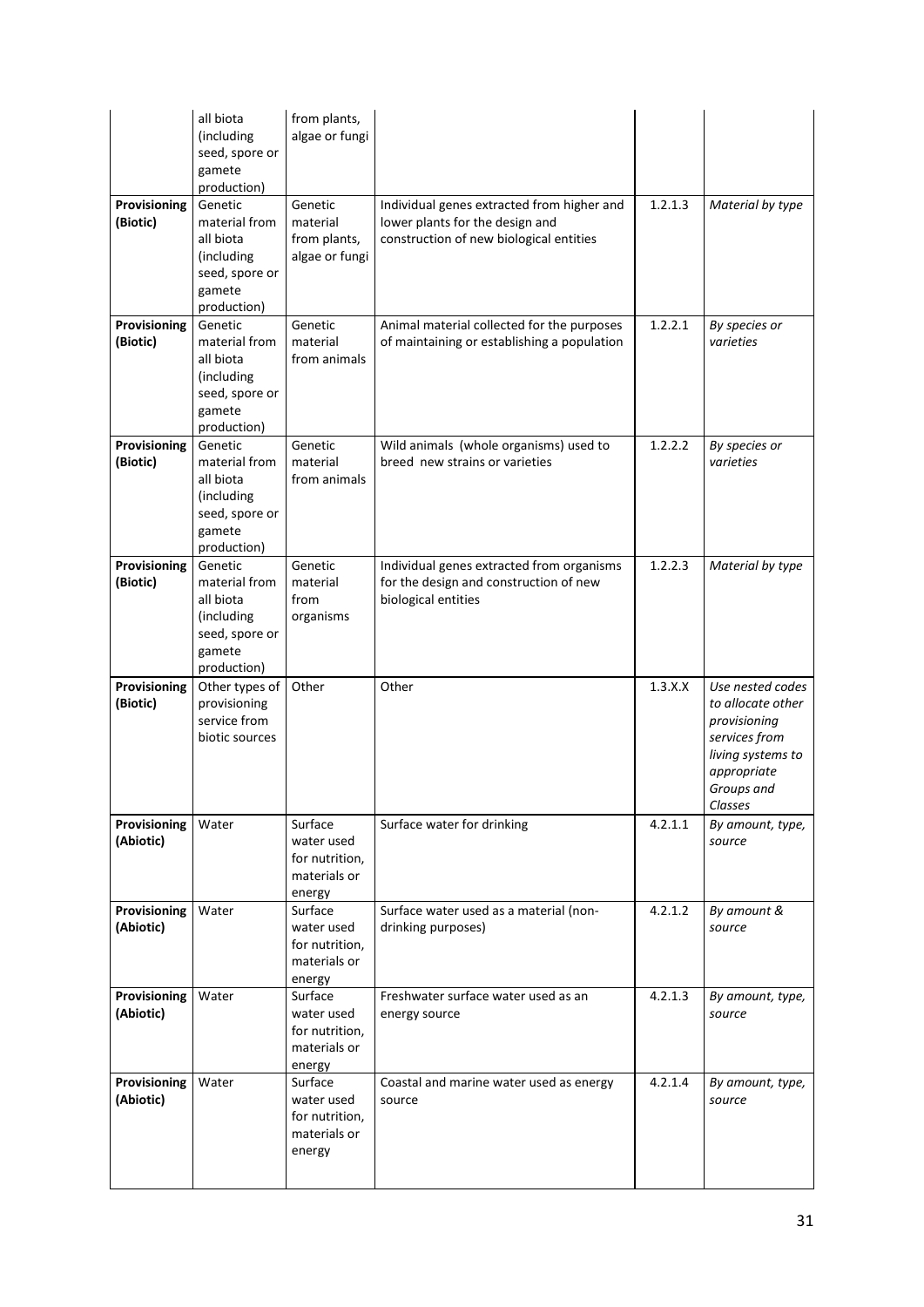| Provisioning<br>(Abiotic)                                 | Water                                                                          | Ground<br>water for<br>used for<br>nutrition,<br>materials or<br>energy                                   | Ground (and subsurface) water for drinking                                                          | 4.2.2.1 | By amount, type,<br>source                                                                                                                 |
|-----------------------------------------------------------|--------------------------------------------------------------------------------|-----------------------------------------------------------------------------------------------------------|-----------------------------------------------------------------------------------------------------|---------|--------------------------------------------------------------------------------------------------------------------------------------------|
| Provisioning<br>(Abiotic)                                 | Water                                                                          | Ground<br>water for<br>used for<br>nutrition,<br>materials or<br>energy                                   | Ground water (and subsurface) used as a<br>material (non-drinking purposes)                         | 4.2.2.2 | By amount &<br>source                                                                                                                      |
| Provisioning<br>(Abiotic)                                 | Water                                                                          | Ground<br>water for<br>used for<br>nutrition,<br>materials or<br>energy                                   | Ground water (and subsurface) used as an<br>energy source                                           | 4.2.2.3 | By amount &<br>source                                                                                                                      |
| Provisioning<br>(Abiotic)                                 | Water                                                                          | Other<br>aqueous<br>ecosystem<br>outputs                                                                  | Other                                                                                               | 4.2.X.X | Use nested codes<br>to allocate other<br>provisioning<br>services from<br>non-living<br>systems to<br>appropriate<br>Groups and<br>Classes |
| <b>Regulation</b><br>&<br><b>Maintenanc</b><br>e (Biotic) | Transformatio<br>n of<br>biochemical<br>or physical<br>inputs to<br>ecosystems | Mediation of<br>wastes or<br>toxic<br>substances of<br>anthropogeni<br>c origin by<br>living<br>processes | Bio-remediation by micro-organisms, algae,<br>plants, and animals                                   | 2.1.1.1 | By type of living<br>system or by<br>waste or<br>subsistence type                                                                          |
| <b>Regulation</b><br>&<br><b>Maintenanc</b><br>e (Biotic) | Transformatio<br>n of<br>biochemical<br>or physical<br>inputs to<br>ecosystems | Mediation of<br>wastes or<br>toxic<br>substances of<br>anthropogeni<br>c origin by<br>living<br>processes | Filtration/sequestration/storage/accumulat<br>ion by micro-organisms, algae, plants, and<br>animals | 2.1.1.2 | By type of living<br>system, or by<br>water or<br>substance type                                                                           |
| <b>Regulation</b><br>&<br><b>Maintenanc</b><br>e (Biotic) | Transformatio<br>n of<br>biochemical<br>or physical<br>inputs to<br>ecosystems | Mediation of<br>nuisances of<br>anthropogeni<br>c origin                                                  | Smell reduction                                                                                     | 2.1.2.1 | By type of living<br>system                                                                                                                |
| <b>Regulation</b><br>&<br><b>Maintenanc</b><br>e (Biotic) | Transformatio<br>n of<br>biochemical<br>or physical<br>inputs to<br>ecosystems | Mediation of<br>nuisances of<br>anthropogeni<br>c origin                                                  | Noise attenuation                                                                                   | 2.1.2.2 | By type of living<br>system                                                                                                                |
| <b>Regulation</b><br>&<br><b>Maintenanc</b><br>e (Biotic) | Transformatio<br>n of<br>biochemical<br>or physical<br>inputs to<br>ecosystems | Mediation of<br>nuisances of<br>anthropogeni<br>c origin                                                  | Visual screening                                                                                    | 2.1.2.3 | By type of living<br>system                                                                                                                |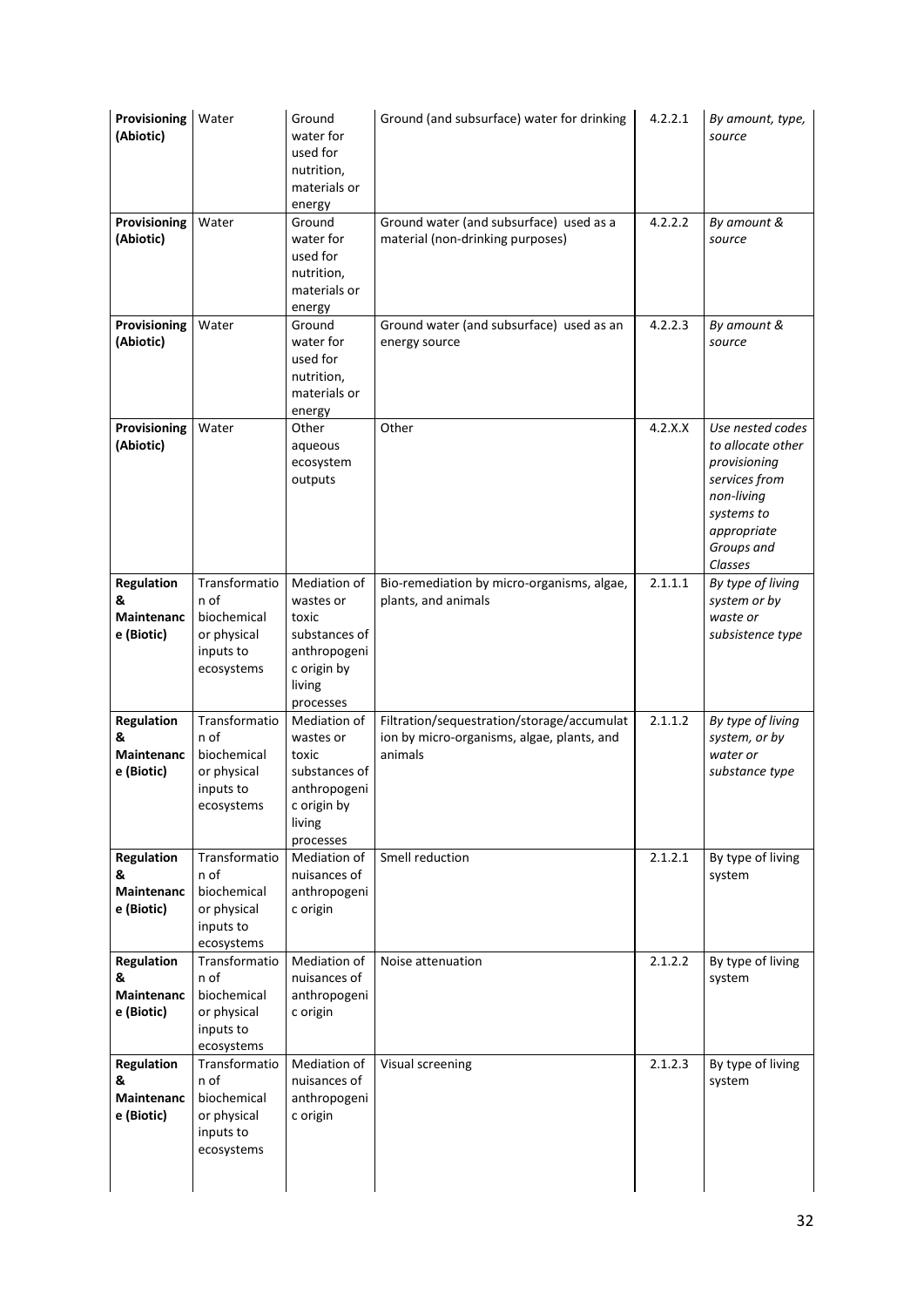| <b>Regulation</b> | Regulation of              | Regulation of             | Control of erosion rates                  | 2.2.1.1 | By reduction in         |
|-------------------|----------------------------|---------------------------|-------------------------------------------|---------|-------------------------|
| &                 | physical,                  | baseline                  |                                           |         | risk, area              |
| Maintenanc        | chemical,                  | flows and                 |                                           |         | protected               |
| e (Biotic)        | biological                 | extreme                   |                                           |         |                         |
|                   | conditions                 | events                    |                                           |         |                         |
| Regulation        | Regulation of              | Regulation of             | Buffering and attenuation of mass         | 2.2.1.2 | By reduction in         |
| &                 | physical,                  | baseline                  | movement                                  |         | risk, area              |
| <b>Maintenanc</b> | chemical,                  | flows and                 |                                           |         | protected               |
| e (Biotic)        | biological                 | extreme                   |                                           |         |                         |
|                   | conditions                 | events                    |                                           |         |                         |
| Regulation        | Regulation of              | Regulation of             | Hydrological cycle and water flow         | 2.2.1.3 | By                      |
| &                 | physical,                  | baseline                  | regulation (Including flood control, and  |         | depth/volumes           |
| <b>Maintenanc</b> | chemical,                  | flows and                 | coastal protection)                       |         |                         |
| e (Biotic)        | biological                 | extreme                   |                                           |         |                         |
|                   | conditions                 | events                    |                                           |         |                         |
| Regulation        | Regulation of              | Regulation of             | Wind protection                           | 2.2.1.4 | By reduction in         |
| &                 | physical,                  | baseline                  |                                           |         | risk, area              |
| Maintenanc        | chemical,                  | flows and                 |                                           |         | protected               |
| e (Biotic)        | biological                 | extreme                   |                                           |         |                         |
|                   | conditions                 | events                    |                                           |         |                         |
| <b>Regulation</b> | Regulation of              | Regulation of             | Fire protection                           | 2.2.1.5 | By reduction in         |
| &                 | physical,                  | baseline                  |                                           |         | risk, area              |
| Maintenanc        | chemical,                  | flows and                 |                                           |         | protected               |
| e (Biotic)        | biological                 | extreme                   |                                           |         |                         |
|                   | conditions                 | events                    |                                           |         |                         |
| <b>Regulation</b> | Regulation of              | Lifecycle                 | Pollination (or 'gamete' dispersal in a   | 2.2.2.1 | By amount and           |
| &                 | physical,                  | maintenance,              | marine context)                           |         | pollinator              |
| Maintenanc        | chemical,                  | habitat and               |                                           |         |                         |
| e (Biotic)        | biological                 | gene pool                 |                                           |         |                         |
|                   | conditions                 | protection                |                                           |         |                         |
| <b>Regulation</b> | Regulation of              | Lifecycle                 | Seed dispersal                            | 2.2.2.2 | By amount and           |
| &                 | physical,                  | maintenance,              |                                           |         | dispersal agent         |
| Maintenanc        | chemical,                  | habitat and               |                                           |         |                         |
| e (Biotic)        | biological                 | gene pool                 |                                           |         |                         |
|                   | conditions                 | protection                | Maintaining nursery populations and       | 2.2.2.3 |                         |
| Regulation<br>&   | Regulation of<br>physical, | Lifecycle<br>maintenance, | habitats (Including gene pool protection) |         | By amount and<br>source |
| Maintenanc        | chemical,                  | habitat and               |                                           |         |                         |
| e (Biotic)        | biological                 | gene pool                 |                                           |         |                         |
|                   | conditions                 | protection                |                                           |         |                         |
| <b>Regulation</b> | Regulation of              | Pest and                  | Pest control (including invasive species) | 2.2.3.1 | By reduction in         |
| &                 | physical,                  | disease                   |                                           |         | incidence, risk,        |
| <b>Maintenanc</b> | chemical,                  | control                   |                                           |         | area protected          |
| e (Biotic)        | biological                 |                           |                                           |         | by type of living       |
|                   | conditions                 |                           |                                           |         | system                  |
| <b>Regulation</b> | Regulation of              | Pest and                  | Disease control                           | 2.2.3.2 | By reduction in         |
| &                 | physical,                  | disease                   |                                           |         | incidence, risk,        |
| <b>Maintenanc</b> | chemical,                  | control                   |                                           |         | area protected          |
| e (Biotic)        | biological                 |                           |                                           |         | by type of living       |
|                   | conditions                 |                           |                                           |         | system                  |
|                   |                            |                           |                                           |         |                         |
| Regulation        | Regulation of              | Regulation of             | Weathering processes and their effect on  | 2.2.4.1 | By                      |
| &                 | physical,                  | soil quality              | soil quality                              |         | amount/concent          |
| <b>Maintenanc</b> | chemical,                  |                           |                                           |         | ration and              |
| e (Biotic)        | biological                 |                           |                                           |         | source                  |
|                   | conditions                 |                           |                                           |         |                         |
| <b>Regulation</b> | Regulation of              | Regulation of             | Decomposition and fixing processes and    | 2.2.4.2 | Βy                      |
| &                 | physical,                  | soil quality              | their effect on soil quality              |         | amount/concent          |
| <b>Maintenanc</b> | chemical,                  |                           |                                           |         | ration and              |
| e (Biotic)        | biological                 |                           |                                           |         | source                  |
|                   | conditions                 |                           |                                           |         |                         |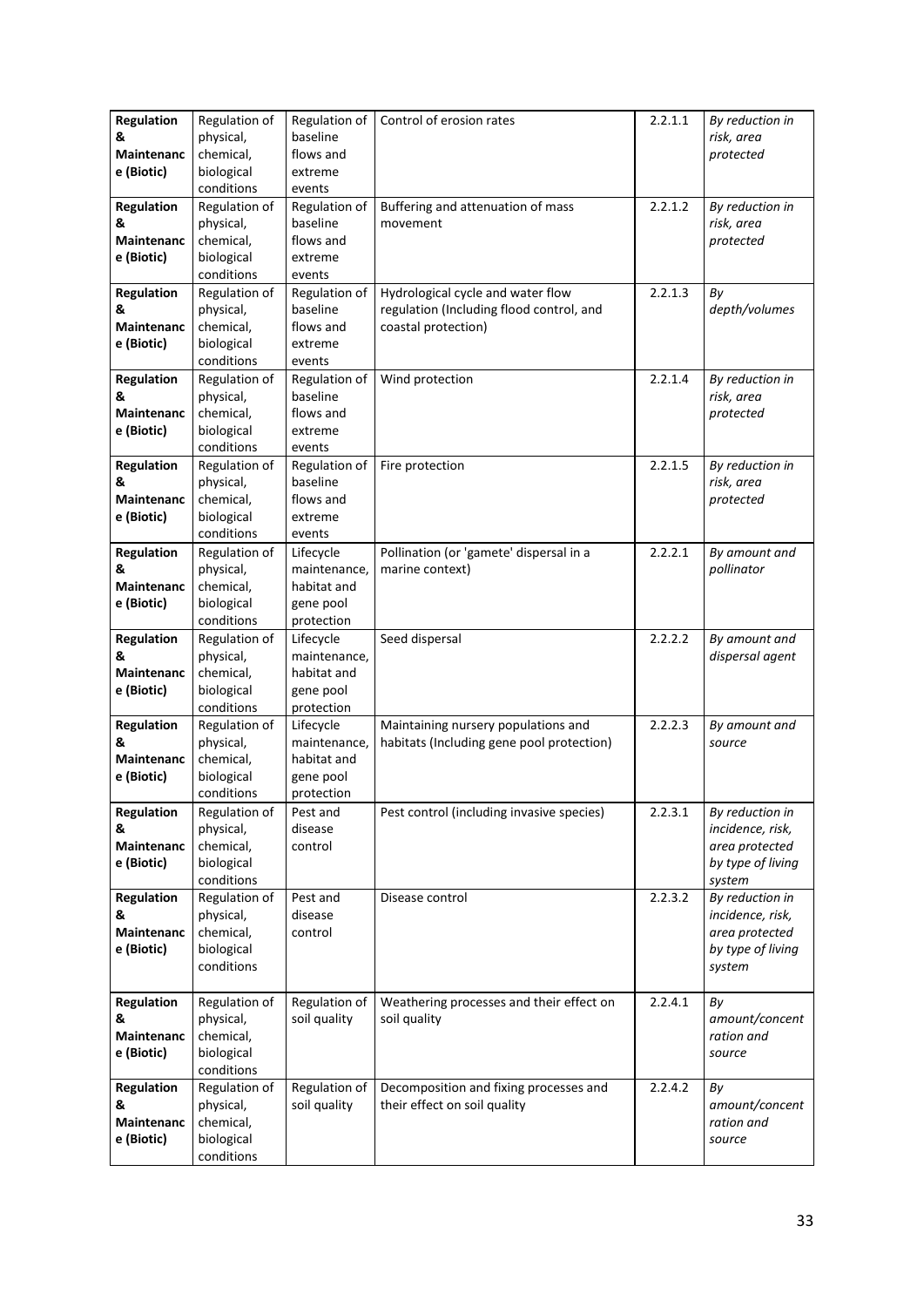| Regulation<br>&<br><b>Maintenanc</b><br>e (Biotic) | Regulation of<br>physical,<br>chemical,<br>biological<br>conditions                                                                           | Water<br>conditions                                                         | Regulation of the chemical condition of<br>freshwaters by living processes                                                                                  | 2.2.5.1 | By type of living<br>system                                                                                                                          |
|----------------------------------------------------|-----------------------------------------------------------------------------------------------------------------------------------------------|-----------------------------------------------------------------------------|-------------------------------------------------------------------------------------------------------------------------------------------------------------|---------|------------------------------------------------------------------------------------------------------------------------------------------------------|
| Regulation<br>&<br>Maintenanc<br>e (Biotic)        | Regulation of<br>physical,<br>chemical,<br>biological<br>conditions                                                                           | Water<br>conditions                                                         | Regulation of the chemical condition of salt<br>waters by living processes                                                                                  | 2.2.5.2 | By type of living<br>system                                                                                                                          |
| Regulation<br>&<br><b>Maintenanc</b><br>e (Biotic) | Regulation of<br>physical,<br>chemical,<br>biological<br>conditions                                                                           | Atmospheric<br>composition<br>and<br>conditions                             | Regulation of chemical composition of<br>atmosphere and oceans                                                                                              | 2.2.6.1 | By contribution<br>of type of living<br>system to<br>amount,<br>concentration or<br>climatic<br>parameter                                            |
| Regulation<br>&<br><b>Maintenanc</b><br>e (Biotic) | Regulation of<br>physical,<br>chemical,<br>biological<br>conditions                                                                           | Atmospheric<br>composition<br>and<br>conditions                             | Regulation of temperature and humidity,<br>including ventilation and transpiration                                                                          | 2.2.6.2 | By contribution<br>of type of living<br>system to<br>amount,<br>concentration or<br>climatic<br>parameter                                            |
| Regulation<br>&<br>Maintenanc<br>e (Biotic)        | Other types of<br>regulation<br>and<br>maintenance<br>service by<br>living<br>processes                                                       | Other                                                                       | Other                                                                                                                                                       | 2.3.X.X | Use nested codes<br>to allocate other<br>regulating and<br>maintenance<br>services from<br>living systems to<br>appropriate<br>Groups and<br>Classes |
| Cultural<br>(Biotic)                               | Direct, in-situ<br>and outdoor<br>interactions<br>with living<br>systems that<br>depend on<br>presence in<br>the<br>environmenta<br>I setting | Physical and<br>experiential<br>interactions<br>with natural<br>environment | Characteristics of living systems that that<br>enable activities promoting health,<br>recuperation or enjoyment through active<br>or immersive interactions | 3.1.1.1 | By type of living<br>system or<br>environmental<br>setting                                                                                           |
| <b>Cultural</b><br>(Biotic)                        | Direct, in-situ<br>and outdoor<br>interactions<br>with living<br>systems that<br>depend on<br>presence in<br>the<br>environmenta<br>I setting | Physical and<br>experiential<br>interactions<br>with natural<br>environment | Characteristics of living systems that enable<br>activities promoting health, recuperation or<br>enjoyment through passive or<br>observational interactions | 3.1.1.2 | By type of living<br>system or<br>environmental<br>setting                                                                                           |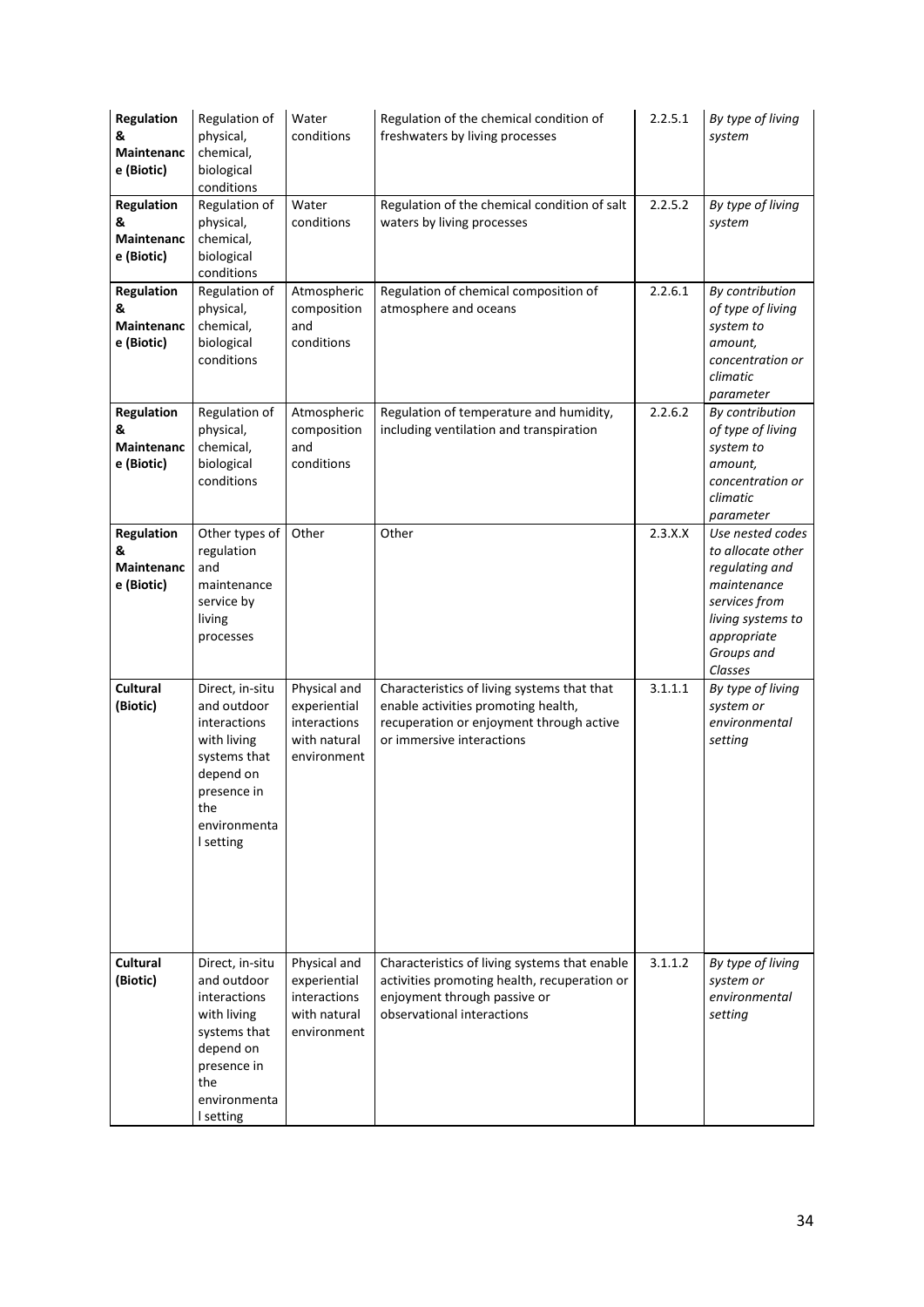| <b>Cultural</b><br>(Biotic) | Direct, in-situ<br>and outdoor<br>interactions<br>with living<br>systems that<br>depend on<br>presence in<br>the<br>environmenta<br>I setting            | Intellectual<br>and<br>representativ<br>e interactions<br>with natural<br>environment | Characteristics of living systems that enable<br>scientific investigation or the creation of<br>traditional ecological knowledge | 3.1.2.1 | By type of living<br>system or<br>environmental<br>setting |
|-----------------------------|----------------------------------------------------------------------------------------------------------------------------------------------------------|---------------------------------------------------------------------------------------|----------------------------------------------------------------------------------------------------------------------------------|---------|------------------------------------------------------------|
| Cultural<br>(Biotic)        | Direct, in-situ<br>and outdoor<br>interactions<br>with living<br>systems that<br>depend on<br>presence in<br>the<br>environmenta<br>I setting            | Intellectual<br>and<br>representativ<br>e interactions<br>with natural<br>environment | Characteristics of living systems that enable<br>education and training                                                          | 3.1.2.2 | By type of living<br>system or<br>environmental<br>setting |
| <b>Cultural</b><br>(Biotic) | Direct, in-situ<br>and outdoor<br>interactions<br>with living<br>systems that<br>depend on<br>presence in<br>the<br>environmenta<br>I setting            | Intellectual<br>and<br>representativ<br>e interactions<br>with natural<br>environment | Characteristics of living systems that are<br>resonant in terms of culture or heritage                                           | 3.1.2.3 | By type of living<br>system or<br>environmental<br>setting |
| <b>Cultural</b><br>(Biotic) | Direct, in-situ<br>and outdoor<br>interactions<br>with living<br>systems that<br>depend on<br>presence in<br>the<br>environmenta<br>I setting            | Intellectual<br>and<br>representativ<br>e interactions<br>with natural<br>environment | Characteristics of living systems that enable<br>aesthetic experiences                                                           | 3.1.2.4 | By type of living<br>system or<br>environmental<br>setting |
| <b>Cultural</b><br>(Biotic) | Indirect,<br>remote, often<br>indoor<br>interactions<br>with living<br>systems that<br>do not require<br>presence in<br>the<br>environmenta<br>I setting | Spiritual,<br>symbolic and<br>other<br>interactions<br>with natural<br>environment    | Elements of living systems that have<br>symbolic meaning                                                                         | 3.2.1.1 | By type of living<br>system or<br>environmental<br>setting |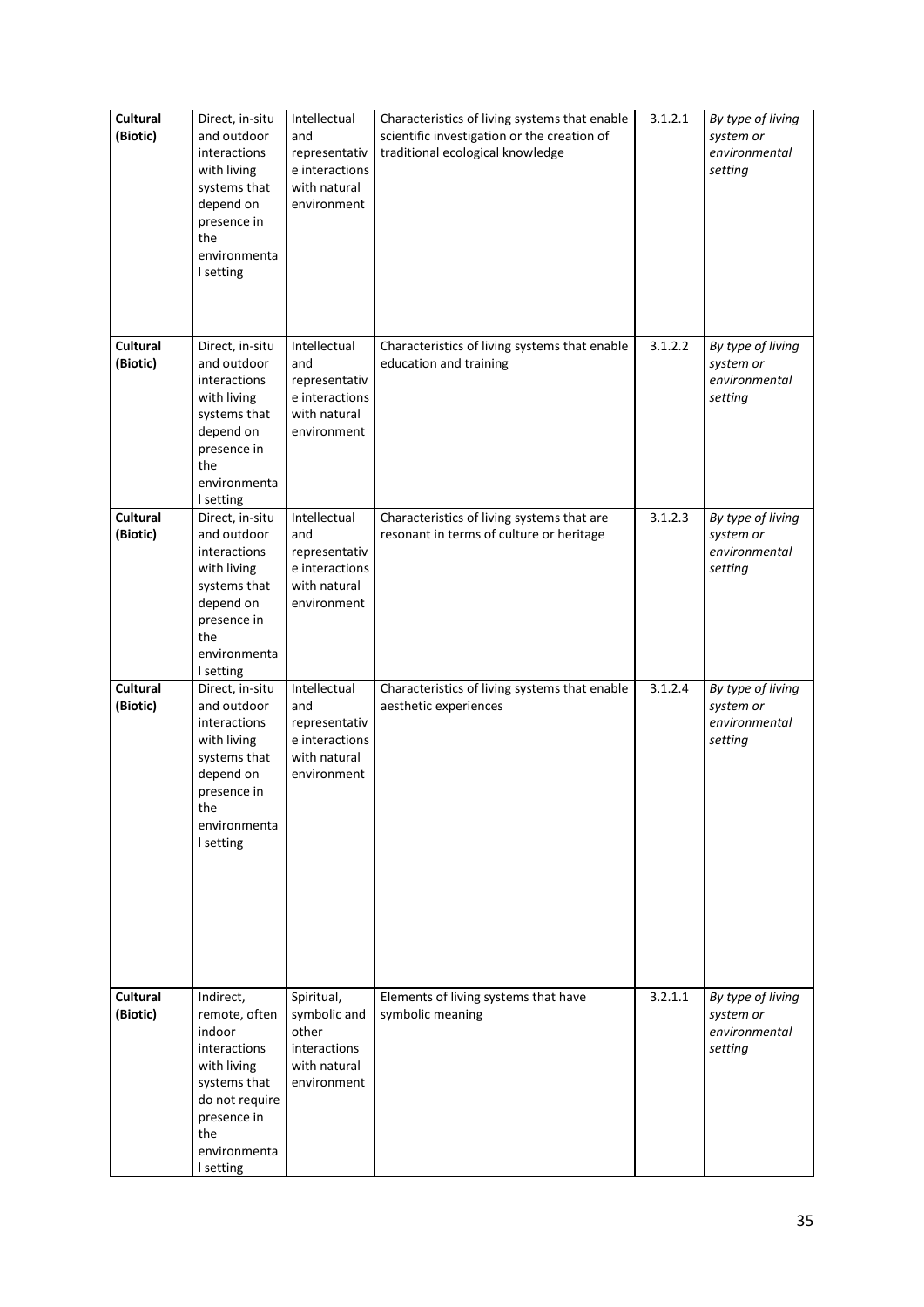| Cultural<br>(Biotic)        | Indirect,<br>remote, often<br>indoor<br>interactions<br>with living<br>systems that<br>do not require<br>presence in<br>the<br>environmenta<br>I setting | Spiritual,<br>symbolic and<br>other<br>interactions<br>with natural<br>environment | Elements of living systems that have sacred<br>or religious meaning                   | 3.2.1.2 | By type of living<br>system or<br>environmental<br>setting                                                                      |
|-----------------------------|----------------------------------------------------------------------------------------------------------------------------------------------------------|------------------------------------------------------------------------------------|---------------------------------------------------------------------------------------|---------|---------------------------------------------------------------------------------------------------------------------------------|
| <b>Cultural</b><br>(Biotic) | Indirect,<br>remote, often<br>indoor<br>interactions<br>with living<br>systems that<br>do not require<br>presence in<br>the<br>environmenta<br>I setting | Spiritual,<br>symbolic and<br>other<br>interactions<br>with natural<br>environment | Elements of living systems used for<br>entertainment or representation                | 3.2.1.3 | By type of living<br>system or<br>environmental<br>setting                                                                      |
| <b>Cultural</b><br>(Biotic) | Indirect,<br>remote, often<br>indoor<br>interactions<br>with living<br>systems that<br>do not require<br>presence in<br>the<br>environmenta<br>I setting | Other biotic<br>characteristic<br>s that have a<br>non-use<br>value                | Characteristics or features of living systems<br>that have an existence value         | 3.2.2.1 | By type of living<br>system or<br>environmental<br>setting                                                                      |
| Cultural<br>(Biotic)        | Indirect,<br>remote, often<br>indoor<br>interactions<br>with living<br>systems that<br>do not require<br>presence in<br>the<br>environmenta<br>I setting | Other biotic<br>characteristic<br>s that have a<br>non-use<br>value                | Characteristics or features of living systems<br>that have an option or bequest value | 3.2.2.2 | By type of living<br>system or<br>environmental<br>setting                                                                      |
| Cultural<br>(Biotic)        | Other<br>characteristics<br>of living<br>systems that<br>have cultural<br>significance                                                                   | Other                                                                              | Other                                                                                 | 3.3.X.X | Use nested codes<br>to allocate other<br>cultural services<br>from living<br>systems to<br>appropriate<br>Groups and<br>Classes |

Abiotic Extension (includes water)

CICES V5.1 01-01-2018

| <b>Section</b> | <b>Division</b> | Group | <b>Class</b> | Code | <b>Class type</b> |
|----------------|-----------------|-------|--------------|------|-------------------|
|                |                 |       |              |      |                   |
|                |                 |       |              |      |                   |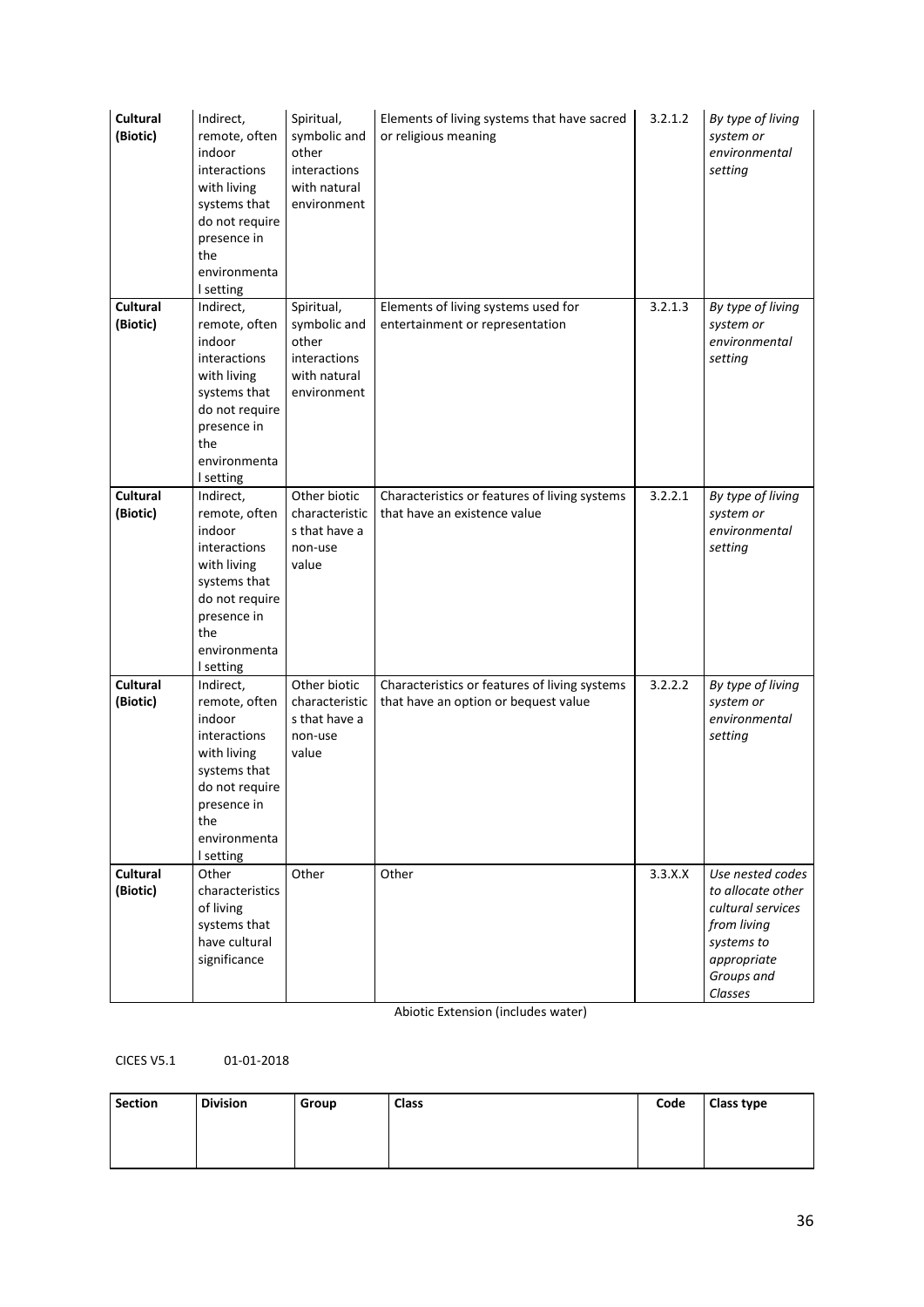| Provisioning<br>(Abiotic) | Water                                                  | Surface water<br>used for<br>nutrition,<br>materials or<br>energy         | Surface water for drinking                                                  | 4.2.1.1 | By amount, type,<br>source                                                                                                                    |
|---------------------------|--------------------------------------------------------|---------------------------------------------------------------------------|-----------------------------------------------------------------------------|---------|-----------------------------------------------------------------------------------------------------------------------------------------------|
| Provisioning<br>(Abiotic) | Water                                                  | Surface water<br>used for<br>nutrition,<br>materials or<br>energy         | Surface water used as a material (non-<br>drinking purposes)                | 4.2.1.2 | By amount &<br>source                                                                                                                         |
| Provisioning<br>(Abiotic) | Water                                                  | Surface water<br>used for<br>nutrition,<br>materials or<br>energy         | Freshwater surface water used as an<br>energy source                        | 4.2.1.3 | By amount, type,<br>source                                                                                                                    |
| Provisioning<br>(Abiotic) | Water                                                  | Surface water<br>used for<br>nutrition,<br>materials or<br>energy         | Coastal and marine water used as energy<br>source                           | 4.2.1.4 | By amount, type,<br>source                                                                                                                    |
| Provisioning<br>(Abiotic) | Water                                                  | Ground water<br>for used for<br>nutrition,<br>materials or<br>energy      | Ground (and subsurface) water for<br>drinking                               | 4.2.2.1 | By amount, type,<br>source                                                                                                                    |
| Provisioning<br>(Abiotic) | Water                                                  | Ground water<br>for used for<br>nutrition,<br>materials or<br>energy      | Ground water (and subsurface) used as a<br>material (non-drinking purposes) | 4.2.2.2 | By amount &<br>source                                                                                                                         |
| Provisioning<br>(Abiotic) | Water                                                  | Ground water<br>for used for<br>nutrition,<br>materials or<br>energy      | Ground water (and subsurface) used as<br>an energy source                   | 4.2.2.3 | By amount &<br>source                                                                                                                         |
| Provisioning<br>(Abiotic) | Water                                                  | Other<br>aqueous<br>ecosystem<br>outputs                                  | Other                                                                       | 4.2.X.X | Use nested<br>codes to allocate<br>other<br>provisioning<br>services from<br>non-living<br>systems to<br>appropriate<br>Groups and<br>Classes |
| Provisioning<br>(Abiotic) | Non-aqueous<br>natural abiotic<br>ecosystem<br>outputs | Mineral<br>substances<br>used for<br>nutrition,<br>materials or<br>energy | Mineral substances used for nutritional<br>purposes                         | 4.3.1.1 | Amount by type                                                                                                                                |
| Provisioning<br>(Abiotic) | Non-aqueous<br>natural abiotic<br>ecosystem<br>outputs | Mineral<br>substances<br>used for<br>nutrition,<br>materials or<br>energy | Mineral substances used for material<br>purposes                            | 4.3.1.2 | Amount by type                                                                                                                                |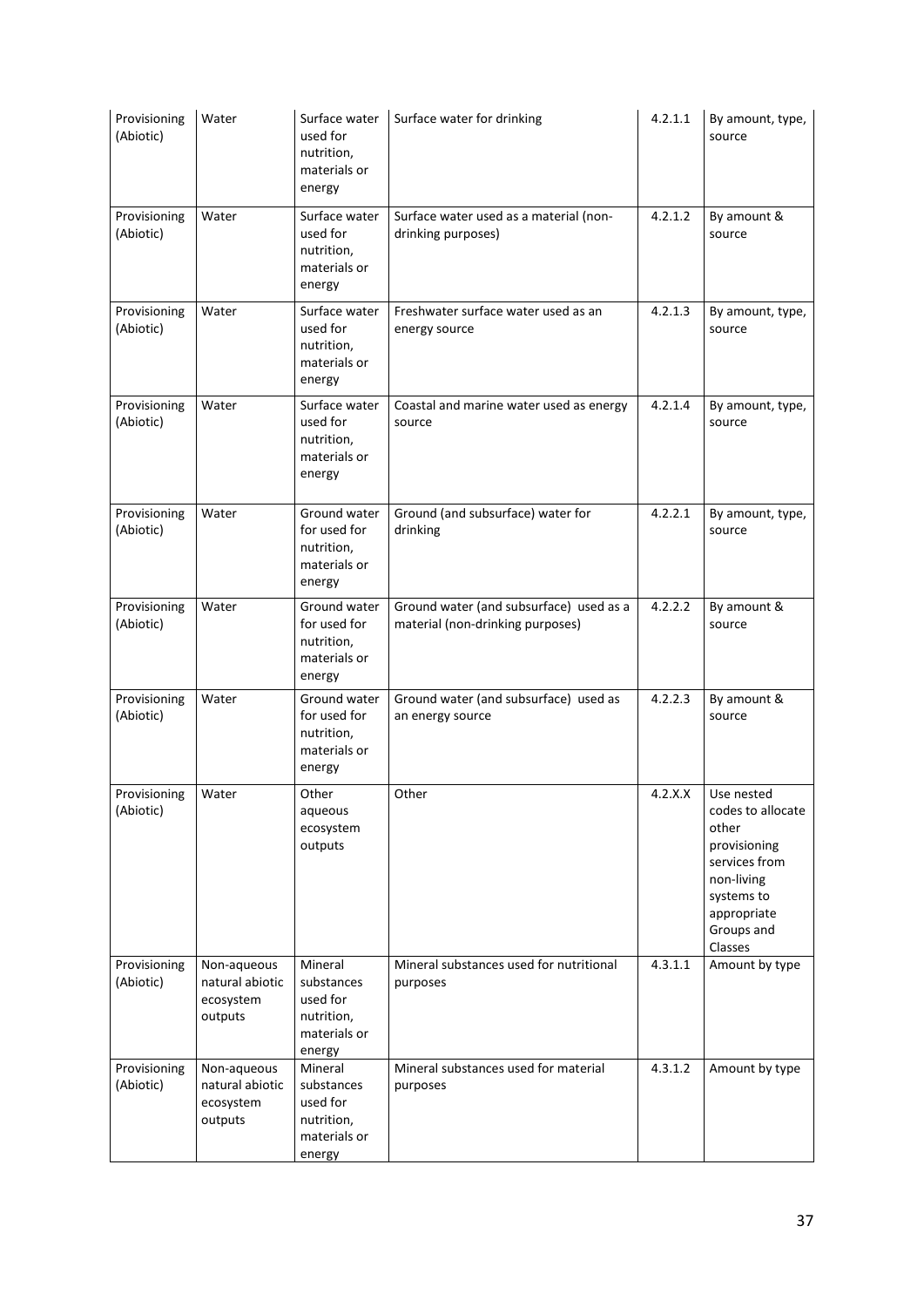| Provisioning<br>(Abiotic)                | Non-aqueous<br>natural abiotic<br>ecosystem<br>outputs                     | Mineral<br>substances<br>used for<br>nutrition,<br>materials or<br>energy                                                           | Mineral substances used for as an energy<br>source                              | 4.3.1.3 | Amount by type                                                                                                                                |
|------------------------------------------|----------------------------------------------------------------------------|-------------------------------------------------------------------------------------------------------------------------------------|---------------------------------------------------------------------------------|---------|-----------------------------------------------------------------------------------------------------------------------------------------------|
| Provisioning<br>(Abiotic)                | Non-aqueous<br>natural abiotic<br>ecosystem<br>outputs                     | Non-mineral<br>substances or<br>ecosystem<br>properties<br>used for<br>nutrition,<br>materials or<br>energy                         | Non-mineral substances or ecosystem<br>properties used for nutritional purposes | 4.3.2.1 | Amount by type                                                                                                                                |
| Provisioning<br>(Abiotic)                | Non-aqueous<br>natural abiotic<br>ecosystem<br>outputs                     | Non-mineral<br>substances or<br>ecosystem<br>properties<br>used for<br>nutrition,<br>materials or<br>energy                         | Non-mineral substances used for<br>materials                                    | 4.3.2.2 | Amount by type                                                                                                                                |
| Provisioning<br>(Abiotic)                | Non-aqueous<br>natural abiotic<br>ecosystem<br>outputs                     | Non-mineral<br>substances or<br>ecosystem<br>properties<br>used for<br>nutrition,<br>materials or<br>energy                         | Wind energy                                                                     | 4.3.2.3 | Amount by type                                                                                                                                |
| Provisioning<br>(Abiotic)                | Non-aqueous<br>natural abiotic<br>ecosystem<br>outputs                     | Non-mineral<br>substances or<br>ecosystem<br>properties<br>used for<br>nutrition,<br>materials or<br>energy                         | Solar energy                                                                    | 4.3.2.4 | Amount by type                                                                                                                                |
| Provisioning<br>(Abiotic)                | Non-aqueous<br>natural abiotic<br>ecosystem<br>outputs                     | Non-mineral<br>substances or<br>ecosystem<br>properties<br>used for<br>nutrition,<br>materials or<br>energy                         | Geothermal                                                                      | 4.3.2.5 | Amount by type                                                                                                                                |
| Provisioning<br>(Abiotic)                | Non-aqueous<br>natural abiotic<br>ecosystem<br>outputs                     | Other mineral<br>or non-<br>mineral<br>substances or<br>ecosystem<br>properties<br>used for<br>nutrition,<br>materials or<br>energy | Other                                                                           | 4.3.2.6 | Use nested<br>codes to allocate<br>other<br>provisioning<br>services from<br>non-living<br>systems to<br>appropriate<br>Groups and<br>Classes |
| Regulation &<br>Maintenance<br>(Abiotic) | Transformation<br>of biochemical<br>or physical<br>inputs to<br>ecosystems | Mediation of<br>waste, toxics<br>and other<br>nuisances by<br>non-living<br>processes                                               | Dilution by freshwater and marine<br>ecosystems                                 | 5.1.1.1 | Amount by type                                                                                                                                |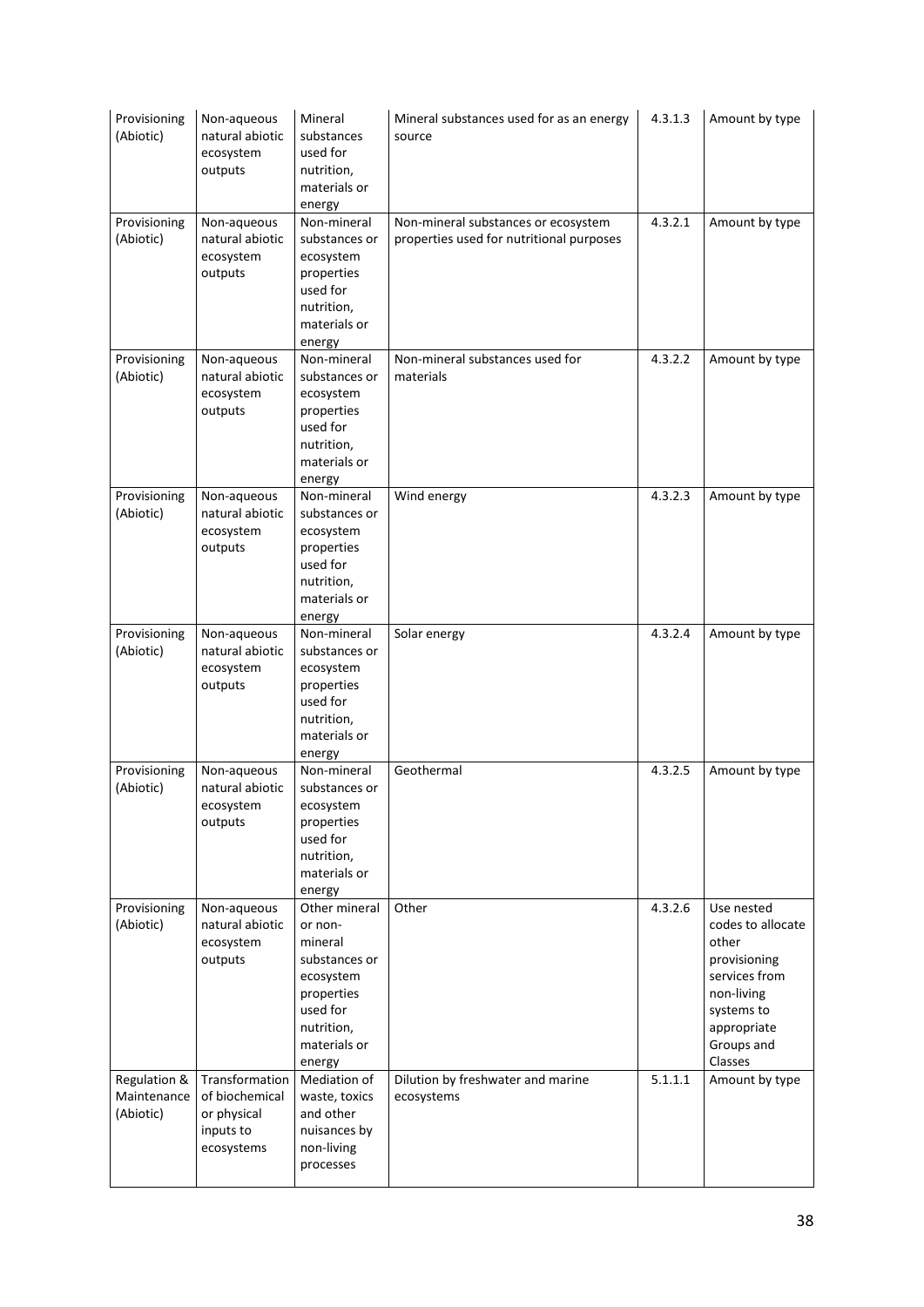| Regulation &<br>Maintenance<br>(Abiotic)             | Transformation<br>of biochemical<br>or physical<br>inputs to<br>ecosystems           | Mediation of<br>waste, toxics<br>and other<br>nuisances by<br>non-living<br>processes | Dilution by atmosphere                                                                                            | 5.1.1.2 | Amount by type                                                                                                                                |
|------------------------------------------------------|--------------------------------------------------------------------------------------|---------------------------------------------------------------------------------------|-------------------------------------------------------------------------------------------------------------------|---------|-----------------------------------------------------------------------------------------------------------------------------------------------|
| Regulation &<br>Maintenance<br>(Abiotic)             | Transformation<br>of biochemical<br>or physical<br>inputs to<br>ecosystems           | Mediation of<br>waste, toxics<br>and other<br>nuisances by<br>non-living<br>processes | Mediation by other chemical or physical<br>means (e.g. via Filtration, sequestration,<br>storage or accumulation) | 5.1.1.3 | Amount by type                                                                                                                                |
| Regulation &<br>Maintenance<br>(Abiotic)             | Transformation<br>of biochemical<br>or physical<br>inputs to<br>ecosystems           | Mediation of<br>nuisances of<br>anthropogenic<br>origin                               | Mediation of nuisances by abiotic<br>structures or processes                                                      | 5.1.2.1 | Amount by type                                                                                                                                |
| Regulation &<br>Maintenance<br>(Abiotic)             | Regulation of<br>physical,<br>chemical,<br>biological<br>conditions                  | Regulation of<br>baseline flows<br>and extreme<br>events                              | Mass flows                                                                                                        | 5.2.1.1 | Amount by type                                                                                                                                |
| Regulation &<br>Maintenance<br>(Abiotic)             | Regulation of<br>physical,<br>chemical,<br>biological<br>conditions                  | Regulation of<br>baseline flows<br>and extreme<br>events                              | Liquid flows                                                                                                      | 5.2.1.2 | Amount by type                                                                                                                                |
| Regulation &<br>Maintenance<br>(Abiotic)             | Regulation of<br>physical,<br>chemical,<br>biological<br>conditions                  | Regulation of<br>baseline flows<br>and extreme<br>events                              | Gaseous flows                                                                                                     | 5.2.1.3 | Amount by type                                                                                                                                |
| Regulation &<br>Maintenance   physical,<br>(Abiotic) | Regulation of<br>chemical,<br>biological<br>conditions                               | Maintenance<br>of physical,<br>chemical,<br>abiotic<br>conditions                     | Maintenance and regulation by inorganic<br>natural chemical and physical processes                                | 5.2.2.1 | Amount by type                                                                                                                                |
| Regulation &<br>Maintenance<br>(Abiotic)             | Other type of<br>regulation and<br>maintenance<br>service by<br>abiotic<br>processes | Other                                                                                 | Other                                                                                                             | 5.3.X.X | Use nested<br>codes to allocate<br>other<br>provisioning<br>services from<br>non-living<br>systems to<br>appropriate<br>Groups and<br>Classes |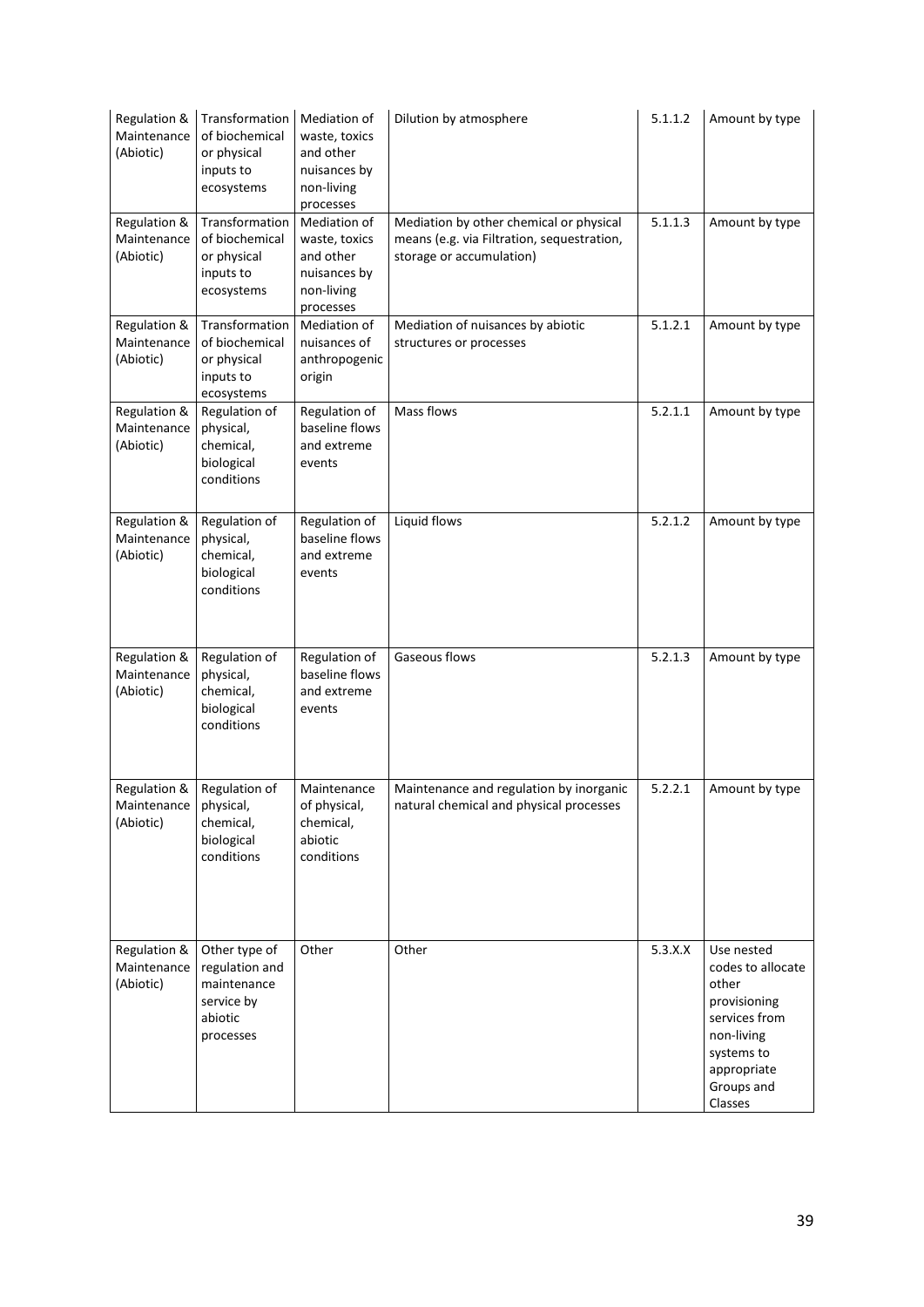| Cultural<br>(Abiotic) | Direct, in-situ<br>and outdoor<br>interactions<br>with natural<br>physical<br>systems that<br>depend on<br>presence in the<br>environmental<br>setting | Physical and<br>experiential<br>interactions<br>with natural<br>abiotic<br>components<br>of the<br>environment            | Natural, abiotic characteristics of nature<br>that enable active or passive physical and<br>experiential interactions | 6.1.1.1 | Amount by type                                                                                                                                |
|-----------------------|--------------------------------------------------------------------------------------------------------------------------------------------------------|---------------------------------------------------------------------------------------------------------------------------|-----------------------------------------------------------------------------------------------------------------------|---------|-----------------------------------------------------------------------------------------------------------------------------------------------|
| Cultural<br>(Abiotic) | Direct, in-situ<br>and outdoor<br>interactions<br>with natural<br>physical<br>systems that<br>depend on<br>presence in the<br>environmental<br>setting | Intellectual<br>and<br>representative<br>interactions<br>with abiotic<br>components<br>of the natural<br>environment      | Natural, abiotic characteristics of nature<br>that enable intellectual interactions                                   | 6.1.2.1 | Amount by type                                                                                                                                |
| Cultural<br>(Abiotic) | Indirect,<br>remote, often<br>indoor<br>interactions<br>with physical<br>systems that<br>do not require<br>presence in the<br>environmental<br>setting | Spiritual,<br>symbolic and<br>other<br>interactions<br>with the<br>abiotic<br>components<br>of the natural<br>environment | Natural, abiotic characteristics of nature<br>that enable spiritual, symbolic and other<br>interactions               | 6.2.1.1 | Amount by type                                                                                                                                |
| Cultural<br>(Abiotic) | Indirect,<br>remote, often<br>indoor<br>interactions<br>with physical<br>systems that<br>do not require<br>presence in the<br>environmental<br>setting | Other abiotic<br>characteristics<br>that have a<br>non-use value                                                          | Natural, abiotic characteristics or<br>features of nature that have either an<br>existence, option or bequest value   | 6.2.2.1 | Amount by type                                                                                                                                |
| Cultural<br>(Abiotic) | Other abiotic<br>characteristics<br>of nature that<br>have cultural<br>significance                                                                    | <b>Other</b>                                                                                                              | Other                                                                                                                 | 6.3.X.X | Use nested<br>codes to allocate<br>other<br>provisioning<br>services from<br>non-living<br>systems to<br>appropriate<br>Groups and<br>Classes |